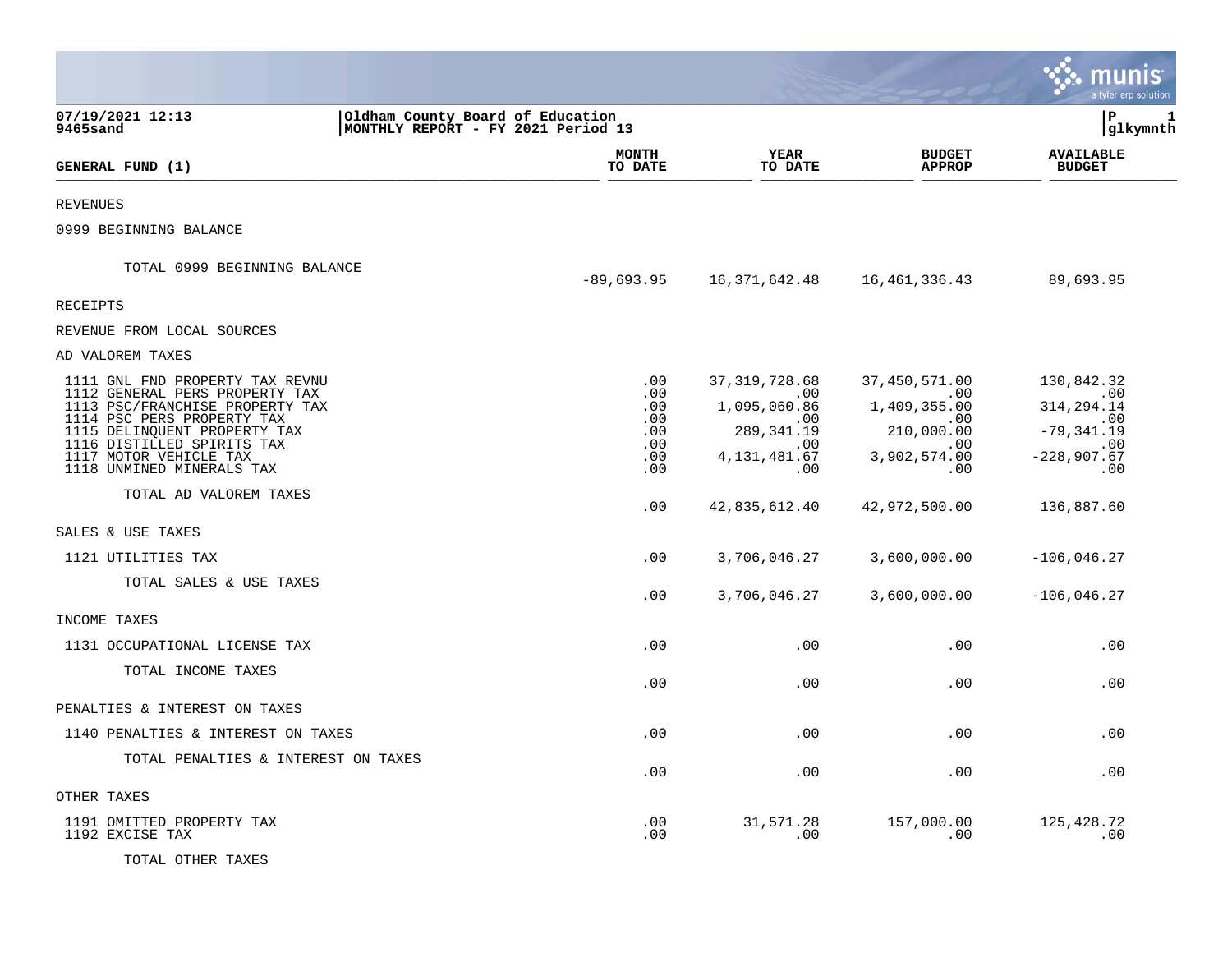|                                                                                                                                                                                          |                                 |                                 |                                 | a tyler erp solution                |
|------------------------------------------------------------------------------------------------------------------------------------------------------------------------------------------|---------------------------------|---------------------------------|---------------------------------|-------------------------------------|
| 07/19/2021 12:13<br>Oldham County Board of Education<br>9465sand<br>MONTHLY REPORT - FY 2021 Period 13                                                                                   |                                 |                                 |                                 | lР<br> glkymnth                     |
| GENERAL FUND (1)                                                                                                                                                                         | <b>MONTH</b><br>TO DATE         | <b>YEAR</b><br>TO DATE          | <b>BUDGET</b><br><b>APPROP</b>  | <b>AVAILABLE</b><br><b>BUDGET</b>   |
|                                                                                                                                                                                          | .00                             | 31,571.28                       | 157,000.00                      | 125, 428.72                         |
| REVENUE OTHER LOCAL GOVERNMENT UNITS                                                                                                                                                     |                                 |                                 |                                 |                                     |
| 1280 REVENUE IN LIEU OF TAXES                                                                                                                                                            | .00                             | 107, 275.26                     | 105,000.00                      | $-2, 275.26$                        |
| TOTAL REVENUE OTHER LOCAL GOVERNMENT UNITS                                                                                                                                               | .00                             | 107, 275.26                     | 105,000.00                      | $-2, 275.26$                        |
| TUITION                                                                                                                                                                                  |                                 |                                 |                                 |                                     |
| 1310 PS DISTRICT TUITION FRM INDIVS<br>1320 TUIT FRM OTH GOVT SRCS W/IN ST<br>1330 TUIT FRM OTH GOVT SRCS OUT ST<br>1340 TUITION-RESTITUTION                                             | .00<br>.00<br>.00<br>.00        | 185,761.36<br>.00<br>.00<br>.00 | 60,000.00<br>.00<br>.00<br>.00  | $-125, 761.36$<br>.00<br>.00<br>.00 |
| TOTAL TUITION                                                                                                                                                                            | .00                             | 185,761.36                      | 60,000.00                       | $-125, 761.36$                      |
| TRANSPORTATION                                                                                                                                                                           |                                 |                                 |                                 |                                     |
| 1410 TRANSP FEES FROM INDIVIDUALS<br>1420 TRN FEE FM OTH GVT SRC W/IN ST<br>1430 TRN FEE FRM OTH GVT SRC OUT ST<br>1441 TRANSPORT FRM NON-PUBLIC SCHS<br>1442 TRANSPORT FRM FISCAL COURT | .00<br>.00<br>.00<br>.00<br>.00 | .00<br>.00<br>.00<br>.00<br>.00 | .00<br>.00<br>.00<br>.00<br>.00 | .00<br>.00<br>.00<br>.00<br>.00     |
| TOTAL TRANSPORTATION                                                                                                                                                                     | .00                             | .00                             | .00                             | .00                                 |
| EARNINGS ON INVESTMENTS                                                                                                                                                                  |                                 |                                 |                                 |                                     |
| 1510 INTEREST ON INVESTMENTS<br>1540 INVESTMENT INC FROM REAL PRPTY                                                                                                                      | .00<br>.00                      | 207,962.93<br>.00               | 138,000.00<br>.00               | $-69,962.93$<br>.00                 |
| TOTAL EARNINGS ON INVESTMENTS                                                                                                                                                            | .00                             | 207,962.93                      | 138,000.00                      | $-69,962.93$                        |
| STUDENT ACTIVITIES                                                                                                                                                                       |                                 |                                 |                                 |                                     |
| 1740 STUDENT PARKING FEES - 75%                                                                                                                                                          | .00                             | .00                             | .00                             | .00                                 |
| TOTAL STUDENT ACTIVITIES                                                                                                                                                                 | .00                             | .00                             | .00                             | .00                                 |
| COMMUNITY SERVICE ACTIVITIES                                                                                                                                                             |                                 |                                 |                                 |                                     |
| 1800 REVENUE-SPECIAL PROJECTS<br>1819 REVENUE-RESOURCE CENTER                                                                                                                            | .00<br>.00                      | .00<br>6,548.51                 | .00<br>12,000.00                | .00<br>5,451.49                     |
| TOTAL COMMUNITY SERVICE ACTIVITIES                                                                                                                                                       | .00                             | 6,548.51                        | 12,000.00                       | 5,451.49                            |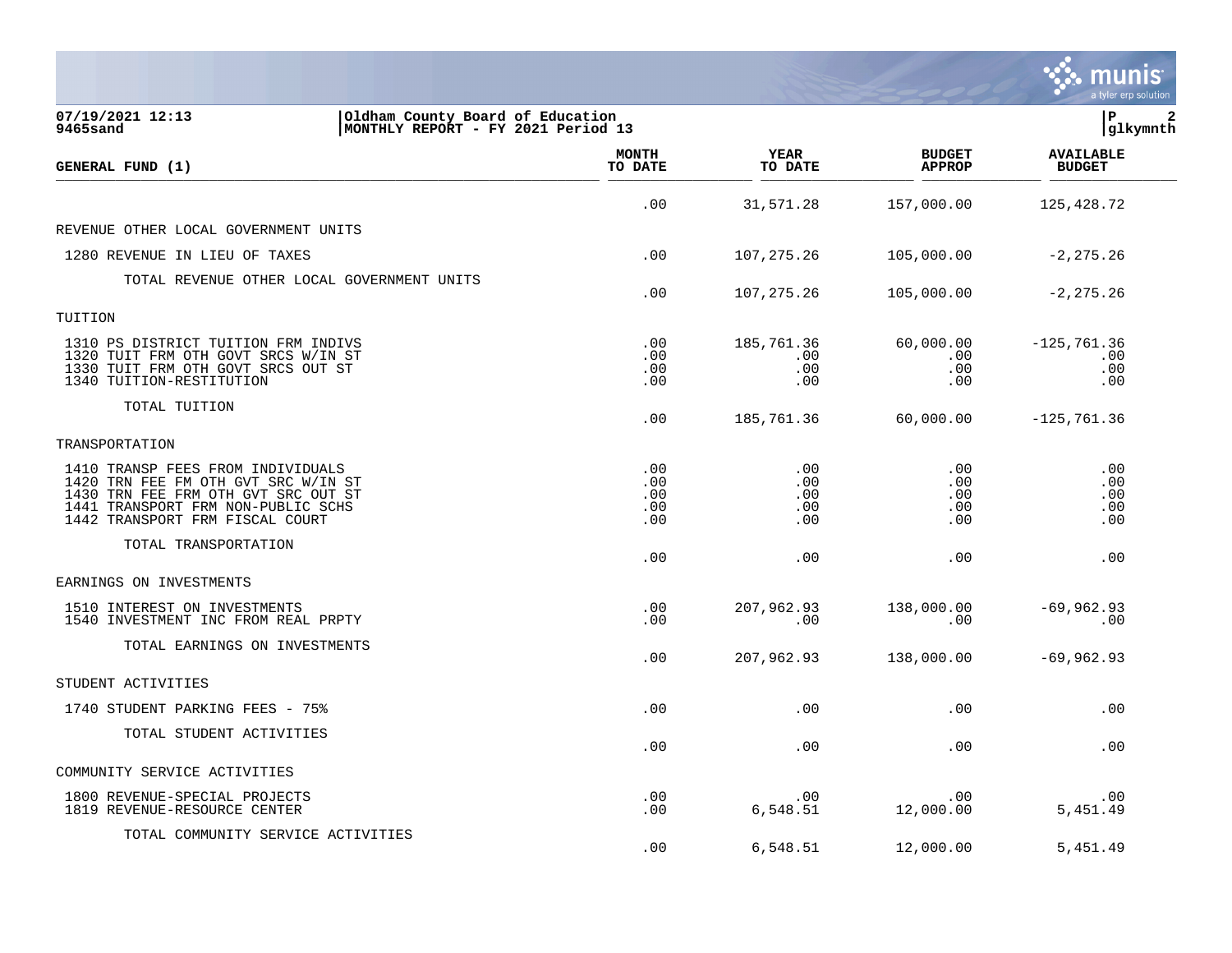

## **07/19/2021 12:13 |Oldham County Board of Education |P 3 9465sand |MONTHLY REPORT - FY 2021 Period 13 |glkymnth**

| <b>GENERAL FUND (1)</b>                                                                                                                                                                                                                                                                                                                                                                                                                                                                                                                                                                                                                                                                                 | <b>MONTH</b><br>TO DATE                                                                                                                                       | YEAR<br>TO DATE                                                                                                                                                                                           | <b>BUDGET</b><br><b>APPROP</b>                                                                                                                                                                                                | <b>AVAILABLE</b><br><b>BUDGET</b>                                                                                                                                                                                  |
|---------------------------------------------------------------------------------------------------------------------------------------------------------------------------------------------------------------------------------------------------------------------------------------------------------------------------------------------------------------------------------------------------------------------------------------------------------------------------------------------------------------------------------------------------------------------------------------------------------------------------------------------------------------------------------------------------------|---------------------------------------------------------------------------------------------------------------------------------------------------------------|-----------------------------------------------------------------------------------------------------------------------------------------------------------------------------------------------------------|-------------------------------------------------------------------------------------------------------------------------------------------------------------------------------------------------------------------------------|--------------------------------------------------------------------------------------------------------------------------------------------------------------------------------------------------------------------|
| OTHER REVENUE FROM LOCAL SOURCES                                                                                                                                                                                                                                                                                                                                                                                                                                                                                                                                                                                                                                                                        |                                                                                                                                                               |                                                                                                                                                                                                           |                                                                                                                                                                                                                               |                                                                                                                                                                                                                    |
| 1910 REAL PROPERTY RENT INCOME<br>1911 BUILDING RENTAL<br>1912 BUS RENTAL<br>1919 RENTAL-OTHER<br>1920 CONTRIBUTIONS / DONATIONS<br>1920 CONTRIBUTIONS- BOOSTERS/PTA<br>1925 REIMBURSEMENTS (NON-GVT)<br>1925 REV-ADAPTIVE SCHL REG FEE<br>1925 DAYCARE REVENUE<br>1925 REIMBURSEMENTS/FOOD SERVICE<br>1925 GATE RECEIPTS<br>1925 LOCKER/PARKING REVENUE<br>1925 SCHOOL FEES<br>1925 SCHOOL REVENUE<br>1925 SPORTS PASS<br>1941 TEXTBOOK SALES<br>1942 TEXTBOOK RENTALS<br>1951 MISC REV FRM OTH SCH DST IN ST<br>1952 MSC REV FRM OTH SCH DST OUT ST<br>1970 REV FROM OTHER DEPT IN DISTRIC<br>1980 REFUND OF PRIOR YR EXPENDITURE<br>1990 MISCELLANEOUS REVENUE<br>1999 Preschool Special Project C/O | .00<br>.00<br>.00<br>.00<br>.00<br>.00<br>.00<br>.00<br>.00<br>.00<br>.00<br>.00<br>.00<br>.00<br>.00<br>.00<br>.00<br>.00<br>.00<br>.00<br>.00<br>.00<br>.00 | 2,182.75<br>12,014.58<br>30,893.84<br>$5,500.00$<br>525,896.58<br>.00<br>133,040.58<br>.00<br>.00<br>.00<br>.00<br>.00<br>.00<br>.00<br>.00<br>.00<br>.00<br>.00<br>.00<br>.00<br>.00<br>69,571.08<br>.00 | $.00 \,$<br>20,000.00<br>160,000.00<br>$18,460.00$<br>$15,000.00$<br>$\frac{00}{2}$<br>.00<br>.00<br>.00<br>$.00 \ \,$<br>$.00 \,$<br>.00<br>.00<br>.00<br>.00<br>.00<br>.00<br>.00<br>.00<br>.00<br>.00<br>170,000.00<br>.00 | $-2,182.75$<br>7,985.42<br>129,106.16<br>12,960.00<br>$-510,896.58$<br>.00<br>$-133,040.58$<br>.00<br>.00<br>.00<br>.00<br>.00<br>.00<br>.00<br>.00<br>.00<br>.00<br>.00<br>.00<br>.00<br>.00<br>100,428.92<br>.00 |
| TOTAL OTHER REVENUE FROM LOCAL SOURCES                                                                                                                                                                                                                                                                                                                                                                                                                                                                                                                                                                                                                                                                  |                                                                                                                                                               |                                                                                                                                                                                                           |                                                                                                                                                                                                                               |                                                                                                                                                                                                                    |
| TOTAL REVENUE FROM LOCAL SOURCES                                                                                                                                                                                                                                                                                                                                                                                                                                                                                                                                                                                                                                                                        | .00<br>.00                                                                                                                                                    | 779,099.41<br>47,859,877.42                                                                                                                                                                               | 383,460.00<br>47, 427, 960.00                                                                                                                                                                                                 | $-395,639.41$<br>$-431,917.42$                                                                                                                                                                                     |
| REVENUE FROM STATE SOURCES                                                                                                                                                                                                                                                                                                                                                                                                                                                                                                                                                                                                                                                                              |                                                                                                                                                               |                                                                                                                                                                                                           |                                                                                                                                                                                                                               |                                                                                                                                                                                                                    |
| STATE PROGRAM                                                                                                                                                                                                                                                                                                                                                                                                                                                                                                                                                                                                                                                                                           |                                                                                                                                                               |                                                                                                                                                                                                           |                                                                                                                                                                                                                               |                                                                                                                                                                                                                    |
| 3111 SEEK PROGRAM                                                                                                                                                                                                                                                                                                                                                                                                                                                                                                                                                                                                                                                                                       | .00                                                                                                                                                           | 36,512,998.00                                                                                                                                                                                             | 38,712,584.00                                                                                                                                                                                                                 | 2,199,586.00                                                                                                                                                                                                       |
| TOTAL STATE PROGRAM                                                                                                                                                                                                                                                                                                                                                                                                                                                                                                                                                                                                                                                                                     | .00                                                                                                                                                           | 36,512,998.00                                                                                                                                                                                             | 38,712,584.00                                                                                                                                                                                                                 | 2,199,586.00                                                                                                                                                                                                       |
| OTHER STATE FUNDING                                                                                                                                                                                                                                                                                                                                                                                                                                                                                                                                                                                                                                                                                     |                                                                                                                                                               |                                                                                                                                                                                                           |                                                                                                                                                                                                                               |                                                                                                                                                                                                                    |
| 3121 VOCATIONAL TRAVEL<br>3122 VOCATIONAL TRANSPORTATION<br>3123 STATE VOCATIONAL SCHOOL<br>3124 DIST VOCATIONAL SCHOOL<br>3125 BUS DRVR TRAINING REIMB<br>3126 SUB SALARY REIMB (STATE)<br>3127 FLEXIBLE SPENDING REFUND<br>3128 AUDIT REIMBURSEMENT<br>3129 KSB/KSD TRANSP REIMBURSEMENT                                                                                                                                                                                                                                                                                                                                                                                                              | .00<br>.00<br>.00<br>.00<br>.00<br>.00<br>.00<br>.00<br>.00                                                                                                   | $.00 \,$<br>30,790.00<br>.00<br>.00<br>.00<br>.00<br>.00<br>.00<br>.00                                                                                                                                    | .00<br>.00<br>.00<br>.00<br>.00<br>.00<br>$.00 \,$<br>.00<br>.00                                                                                                                                                              | .00<br>$-30,790.00$<br>.00<br>.00<br>.00<br>.00<br>.00<br>.00<br>.00                                                                                                                                               |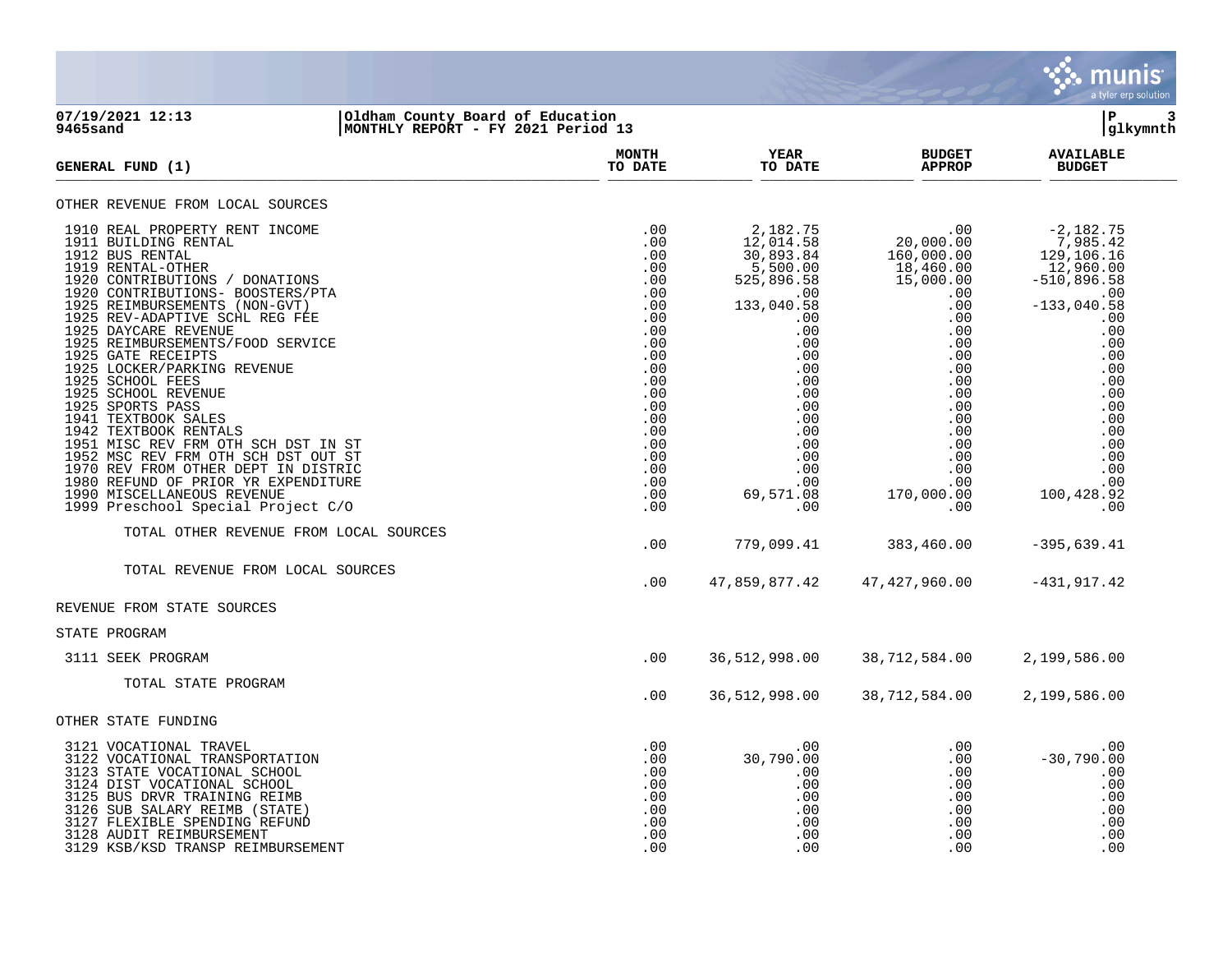

| 07/19/2021 12:13<br>Oldham County Board of Education<br>MONTHLY REPORT - FY 2021 Period 13<br>9465sand |                                      |                  |                        |                                | lР<br> glkymnth                   |
|--------------------------------------------------------------------------------------------------------|--------------------------------------|------------------|------------------------|--------------------------------|-----------------------------------|
| GENERAL FUND (1)                                                                                       |                                      | MONTH<br>TO DATE | <b>YEAR</b><br>TO DATE | <b>BUDGET</b><br><b>APPROP</b> | <b>AVAILABLE</b><br><b>BUDGET</b> |
| TOTAL OTHER STATE FUNDING                                                                              |                                      | .00              | 30,790.00              | .00                            | $-30,790.00$                      |
| EXPENDITURE REIMBURSEMENTS                                                                             |                                      |                  |                        |                                |                                   |
| 3130 NATL BD CERT TEACHER SUPPLEMNT<br>3131 TEXTBOOK REIMBURSEMENT                                     |                                      | .00<br>.00       | 155,605.00<br>.00      | 75,000.00<br>.00               | $-80,605.00$<br>.00               |
| TOTAL EXPENDITURE REIMBURSEMENTS                                                                       |                                      | .00              | 155,605.00             | 75,000.00                      | $-80,605.00$                      |
| REVENUE IN LIEU OF TAXES/STATE                                                                         |                                      |                  |                        |                                |                                   |
| 3800 REV-IN LIEU OF TAX-STATE                                                                          |                                      | .00              | 93,477.46              | 90,012.00                      | $-3,465.46$                       |
|                                                                                                        | TOTAL REVENUE IN LIEU OF TAXES/STATE | .00              | 93,477.46              | 90,012.00                      | $-3,465.46$                       |
| REVENUE ON BEHALF PAYMENTS                                                                             |                                      |                  |                        |                                |                                   |
| 3900 REVENUE-ON BEHALF PMTS-STATE                                                                      |                                      | .00              | 32,699,963.14          | 29,780,400.00                  | $-2,919,563.14$                   |
| TOTAL REVENUE ON BEHALF PAYMENTS                                                                       |                                      | .00              | 32,699,963.14          | 29,780,400.00                  | $-2,919,563.14$                   |
| TOTAL REVENUE FROM STATE SOURCES                                                                       |                                      | .00              | 69,492,833.60          | 68,657,996.00                  | $-834, 837.60$                    |
| REVENUE FROM FEDERAL SOURCES                                                                           |                                      |                  |                        |                                |                                   |
| UNRESTRICTED DIRECT                                                                                    |                                      |                  |                        |                                |                                   |
| 4100 UNRESTRICTED DIRECT FEDERAL                                                                       |                                      | .00              | .00                    | .00                            | .00                               |
| TOTAL UNRESTRICTED DIRECT                                                                              |                                      | .00              | .00                    | .00                            | .00                               |
| RESTRICTED THROUGH THE STATE                                                                           |                                      |                  |                        |                                |                                   |
| 4500 RESTRICTED FED THRU STATE                                                                         |                                      | .00              | 3,656.64               | 6,000.00                       | 2,343.36                          |
| TOTAL RESTRICTED THROUGH THE STATE                                                                     |                                      | .00              | 3,656.64               | 6,000.00                       | 2,343.36                          |
| FEDERAL REIMBURSEMENT                                                                                  |                                      |                  |                        |                                |                                   |
| 4810 MEDICAID REIMBURSEMENT                                                                            |                                      | .00              | 177,524.89             | 335,000.00                     | 157,475.11                        |
| TOTAL FEDERAL REIMBURSEMENT                                                                            |                                      | .00              | 177,524.89             | 335,000.00                     | 157,475.11                        |
| TOTAL REVENUE FROM FEDERAL SOURCES                                                                     |                                      | .00              | 181, 181.53            | 341,000.00                     | 159,818.47                        |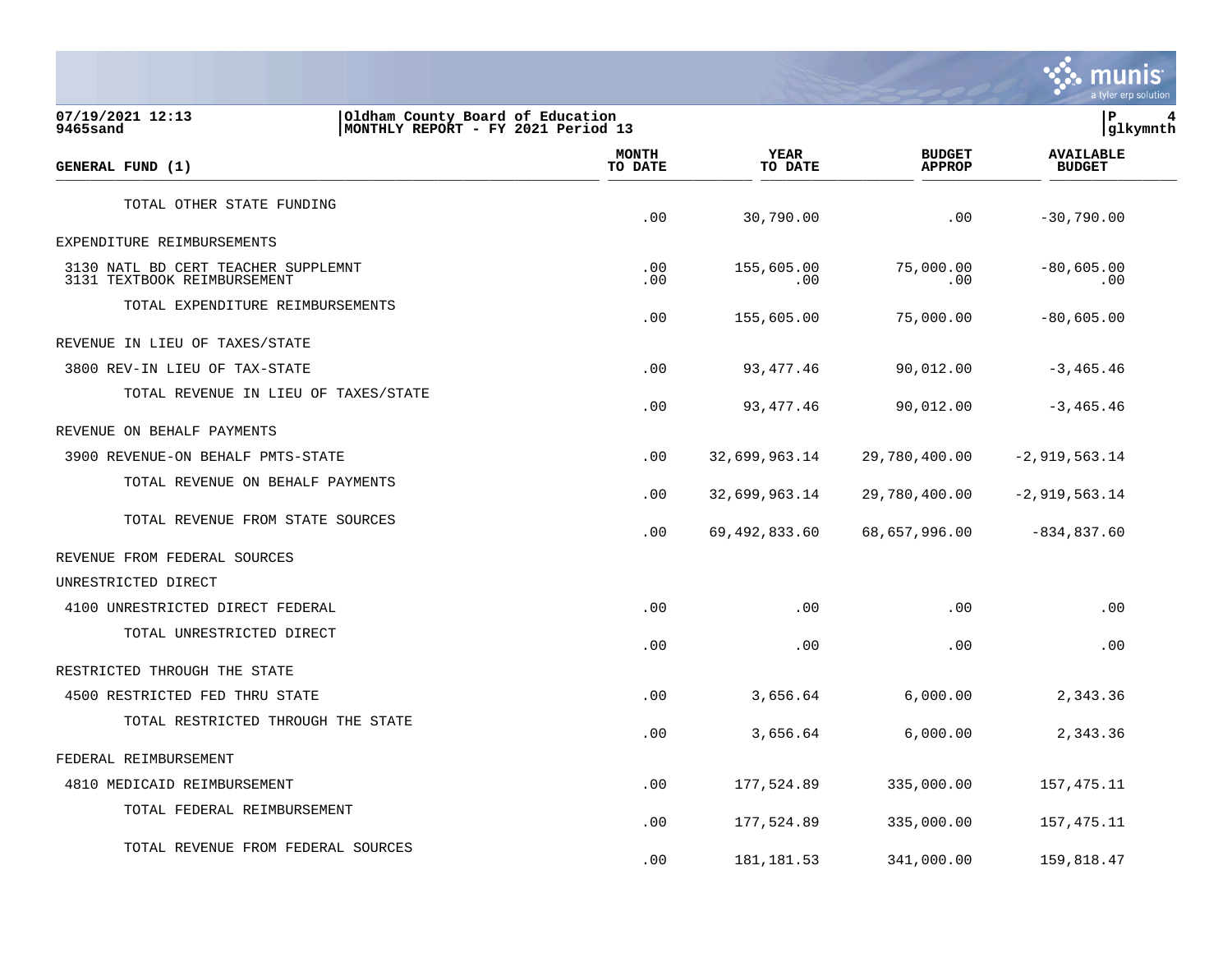|                                                                                                                                                                                                                                                                              |                                                      |                                                                 |                                                              | munis<br>a tyler erp solution                                        |
|------------------------------------------------------------------------------------------------------------------------------------------------------------------------------------------------------------------------------------------------------------------------------|------------------------------------------------------|-----------------------------------------------------------------|--------------------------------------------------------------|----------------------------------------------------------------------|
| 07/19/2021 12:13<br>Oldham County Board of Education<br>9465sand<br>MONTHLY REPORT - FY 2021 Period 13                                                                                                                                                                       |                                                      |                                                                 |                                                              | 5<br>ΙP<br>glkymnth                                                  |
| GENERAL FUND (1)                                                                                                                                                                                                                                                             | <b>MONTH</b><br>TO DATE                              | YEAR<br>TO DATE                                                 | <b>BUDGET</b><br><b>APPROP</b>                               | <b>AVAILABLE</b><br><b>BUDGET</b>                                    |
| OTHER RECEIPTS                                                                                                                                                                                                                                                               |                                                      |                                                                 |                                                              |                                                                      |
| INTERFUND TRANSFERS                                                                                                                                                                                                                                                          |                                                      |                                                                 |                                                              |                                                                      |
| 5210 FUND TRANSFER<br>5210 TRANSFER IN - SALARIES<br>5220 INDIRECT COSTS TRANSFER                                                                                                                                                                                            | .00<br>.00<br>.00                                    | 35,000.00<br>665,395.50<br>191,667.00                           | 5,000.00<br>.00<br>190,036.37                                | $-30,000.00$<br>$-665, 395.50$<br>$-1,630.63$                        |
| TOTAL INTERFUND TRANSFERS                                                                                                                                                                                                                                                    | .00                                                  | 892,062.50                                                      | 195,036.37                                                   | $-697,026.13$                                                        |
| SALE OR COMP FOR LOSS OF ASSETS                                                                                                                                                                                                                                              |                                                      |                                                                 |                                                              |                                                                      |
| 5311 SALE OF LAND & IMPROVEMENTS<br>5312 LOSS COMP - LAND & IMPROVEMNTS<br>5331 SALE OF BUILDINGS<br>5332 INSUR COMP - BUILDINGS<br>5341 SALE OF EQUIPMENT ETC<br>5341 SALE OF SURPLUS EQ-ONLINE AUCT<br>5341 DISPOSAL PROCEEDS - TECH EQ<br>5342 INSUR COMP - EQUIPMENT ETC | .00<br>.00<br>.00<br>.00<br>.00<br>.00<br>.00<br>.00 | .00<br>.00<br>.00<br>.00<br>.00<br>23,755.49<br>2,043.05<br>.00 | .00<br>.00<br>.00<br>.00<br>.00<br>500.00<br>1,500.00<br>.00 | .00<br>.00<br>.00<br>.00<br>.00<br>$-23, 255.49$<br>$-543.05$<br>.00 |
| TOTAL SALE OR COMP FOR LOSS OF ASSETS                                                                                                                                                                                                                                        | .00                                                  | 25,798.54                                                       | 2,000.00                                                     | $-23,798.54$                                                         |
| CAPITAL LEASE PROCEEDS                                                                                                                                                                                                                                                       |                                                      |                                                                 |                                                              |                                                                      |
| 5500 CAPITAL LEASE PROCEEDS                                                                                                                                                                                                                                                  | .00                                                  | .00                                                             | .00                                                          | .00                                                                  |
| TOTAL CAPITAL LEASE PROCEEDS                                                                                                                                                                                                                                                 | .00                                                  | .00                                                             | .00                                                          | .00                                                                  |
| TOTAL OTHER RECEIPTS                                                                                                                                                                                                                                                         | .00                                                  | 917,861.04                                                      | 197,036.37                                                   | $-720,824.67$                                                        |
| TOTAL RECEIPTS                                                                                                                                                                                                                                                               | .00                                                  | 118, 451, 753.59                                                | 116,623,992.37                                               | $-1,827,761.22$                                                      |
| TOTAL REVENUE                                                                                                                                                                                                                                                                | $-89,693.95$                                         | 134,823,396.07                                                  | 133,085,328.80                                               | $-1,738,067.27$                                                      |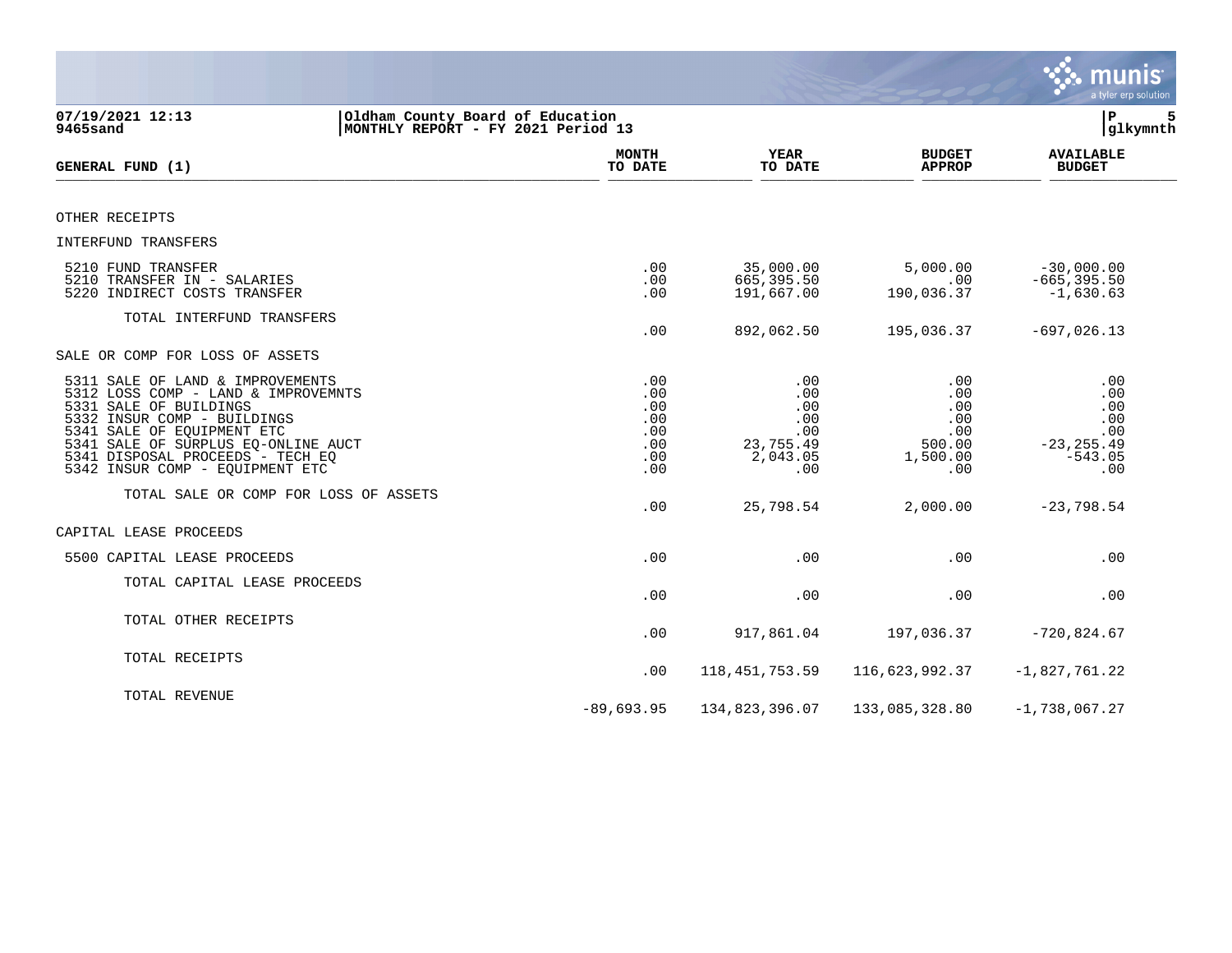|                                                                                                                                                                                                                                                                                                                   |                                                                              |                                                                                                                                                   |                                                                                                                                            | munis <sup>®</sup><br>a tyler erp solution                                                                                                    |
|-------------------------------------------------------------------------------------------------------------------------------------------------------------------------------------------------------------------------------------------------------------------------------------------------------------------|------------------------------------------------------------------------------|---------------------------------------------------------------------------------------------------------------------------------------------------|--------------------------------------------------------------------------------------------------------------------------------------------|-----------------------------------------------------------------------------------------------------------------------------------------------|
| 07/19/2021 12:13<br>Oldham County Board of Education<br>MONTHLY REPORT - FY 2021 Period 13<br>9465sand                                                                                                                                                                                                            |                                                                              |                                                                                                                                                   |                                                                                                                                            | P<br>6<br>glkymnth                                                                                                                            |
| GENERAL FUND (1)                                                                                                                                                                                                                                                                                                  | <b>MONTH</b><br>TO DATE                                                      | YEAR<br>TO DATE                                                                                                                                   | <b>BUDGET</b><br><b>APPROP</b>                                                                                                             | <b>AVAILABLE</b><br><b>BUDGET</b>                                                                                                             |
| EXPENDITURES                                                                                                                                                                                                                                                                                                      |                                                                              |                                                                                                                                                   |                                                                                                                                            |                                                                                                                                               |
| 1000 INSTRUCTION                                                                                                                                                                                                                                                                                                  |                                                                              |                                                                                                                                                   |                                                                                                                                            |                                                                                                                                               |
| SALARIES PERSONNEL SERVICES<br>0100<br>0200<br>EMPLOYEE BENEFITS<br>0280<br>ON-BEHALF<br>0300<br>PURCHASED PROF AND TECH SERV<br>0400<br>PURCHASED PROPERTY SERVICES<br>0500<br>OTHER PURCHASED SERVICES<br>0600<br>SUPPLIES<br>0700<br>PROPERTY<br>0800<br>DEBT SERVICE AND MISCELLANEOUS<br>0900<br>OTHER ITEMS | .00<br>$-64, 539.28$<br>.00<br>.00<br>.00<br>.00<br>.00<br>.00<br>.00<br>.00 | 45, 419, 295.36<br>3,241,209.67<br>28, 317, 491.38<br>119,375.92<br>226,789.08<br>43,793.58<br>1,069,291.29<br>25,578.76<br>1, 173, 529.62<br>.00 | 45,689,068.53<br>3, 315, 840.30<br>25,606,000.00<br>132,500.00<br>114,187.00<br>71,798.87<br>2,640,035.50<br>34,500.00<br>60,615.81<br>.00 | 269,773.17<br>74,630.63<br>$-2,711,491.38$<br>13,124.08<br>$-112,602.08$<br>28,005.29<br>1,570,744.21<br>8,921.24<br>$-1, 112, 913.81$<br>.00 |
| TOTAL 1000<br>INSTRUCTION                                                                                                                                                                                                                                                                                         | $-64, 539.28$                                                                | 79,636,354.66                                                                                                                                     | 77,664,546.01                                                                                                                              | $-1,971,808.65$                                                                                                                               |
| 2100<br>STUDENT SUPPORT SERVICES                                                                                                                                                                                                                                                                                  |                                                                              |                                                                                                                                                   |                                                                                                                                            |                                                                                                                                               |
| SALARIES PERSONNEL SERVICES<br>0100<br>0200<br>EMPLOYEE BENEFITS<br>0280<br>ON-BEHALF<br>0300<br>PURCHASED PROF AND TECH SERV<br>0400<br>PURCHASED PROPERTY SERVICES<br>0500<br>OTHER PURCHASED SERVICES<br>0600<br>SUPPLIES<br>0700<br>PROPERTY<br>0800<br>DEBT SERVICE AND MISCELLANEOUS                        | .00<br>.00<br>.00<br>.00<br>.00<br>.00<br>.00<br>.00<br>.00                  | 6,156,941.99<br>541,375.10<br>1,110,145.88<br>275, 763.43<br>426.00<br>2,330.20<br>35,597.60<br>.00<br>.00                                        | 6, 316, 372.41<br>533,869.51<br>843,700.00<br>369,610.00<br>300.00<br>6,970.00<br>34,878.00<br>$.00 \,$<br>.00                             | 159,430.42<br>$-7,505.59$<br>$-266, 445.88$<br>93,846.57<br>$-126.00$<br>4,639.80<br>-719.60<br>.00<br>.00                                    |
| TOTAL 2100<br>STUDENT SUPPORT SERVICES                                                                                                                                                                                                                                                                            | .00                                                                          | 8,122,580.20                                                                                                                                      | 8,105,699.92                                                                                                                               | $-16,880.28$                                                                                                                                  |
| INSTRUCTIONAL STAFF SUPP SERV<br>2200                                                                                                                                                                                                                                                                             |                                                                              |                                                                                                                                                   |                                                                                                                                            |                                                                                                                                               |
| 0100<br>SALARIES PERSONNEL SERVICES<br>0200<br>EMPLOYEE BENEFITS<br>0280<br>ON-BEHALF<br>0300<br>PURCHASED PROF AND TECH SERV<br>0400<br>PURCHASED PROPERTY SERVICES<br>0500<br>OTHER PURCHASED SERVICES<br>0600<br>SUPPLIES<br>0700<br>PROPERTY<br>0800 DEBT SERVICE AND MISCELLANEOUS                           | .00<br>.00<br>.00<br>.00<br>.00<br>.00<br>.00<br>.00<br>.00                  | 3,077,751.75<br>229,529.87<br>554,943.26<br>12,744.88<br>.00<br>6,376.95<br>496,806.54<br>3,833.00<br>7,291.55                                    | 3,396,189.74<br>258,075.65<br>562,200.00<br>24,000.00<br>.00<br>36,900.00<br>497,590.00<br>.00<br>13,000.00                                | 318, 437.99<br>28,545.78<br>7,256.74<br>11,255.12<br>.00<br>30,523.05<br>783.46<br>$-3,833.00$<br>5,708.45                                    |
| TOTAL 2200 INSTRUCTIONAL STAFF SUPP SERV                                                                                                                                                                                                                                                                          | .00                                                                          | 4,389,277.80                                                                                                                                      | 4,787,955.39                                                                                                                               |                                                                                                                                               |
| 2300 DISTRICT ADMIN SUPPORT                                                                                                                                                                                                                                                                                       |                                                                              |                                                                                                                                                   |                                                                                                                                            | 398,677.59                                                                                                                                    |
| 0100<br>SALARIES PERSONNEL SERVICES<br>0200 EMPLOYEE BENEFITS<br>0280 ON-BEHALF                                                                                                                                                                                                                                   | .00<br>.00<br>.00                                                            | 504,551.83<br>133, 344.65<br>90,974.73                                                                                                            | 516,402.92<br>194,797.91<br>95,000.00                                                                                                      | 11,851.09<br>61, 453.26<br>4,025.27                                                                                                           |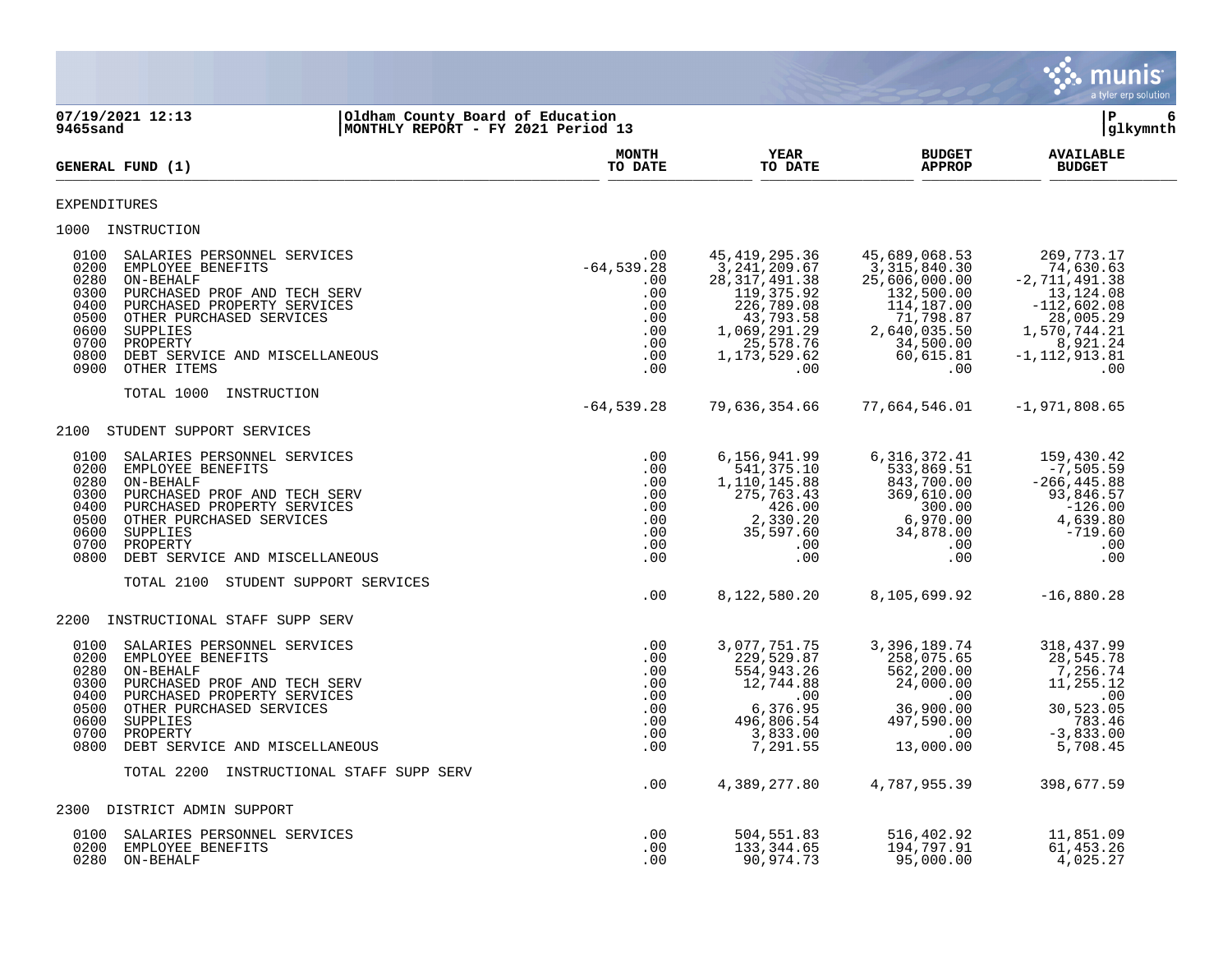

## **07/19/2021 12:13 |Oldham County Board of Education |P 7 9465sand |MONTHLY REPORT - FY 2021 Period 13 |glkymnth**

|                                                                              | GENERAL FUND (1)                                                                                                                                                                                                                  | <b>MONTH</b><br>TO DATE                                            | <b>YEAR</b><br>TO DATE                                                                                                                          | <b>BUDGET</b><br><b>APPROP</b>                                                                                                                         | <b>AVAILABLE</b><br><b>BUDGET</b>                                                                                             |  |
|------------------------------------------------------------------------------|-----------------------------------------------------------------------------------------------------------------------------------------------------------------------------------------------------------------------------------|--------------------------------------------------------------------|-------------------------------------------------------------------------------------------------------------------------------------------------|--------------------------------------------------------------------------------------------------------------------------------------------------------|-------------------------------------------------------------------------------------------------------------------------------|--|
| 0300<br>0400<br>0500<br>0600<br>0700<br>0800<br>0840<br>0900                 | PURCHASED PROF AND TECH SERV<br>PURCHASED PROPERTY SERVICES<br>OTHER PURCHASED SERVICES<br>SUPPLIES<br>PROPERTY<br>DEBT SERVICE AND MISCELLANEOUS<br>CONTINGENCY<br>OTHER ITEMS                                                   | .00<br>.00<br>.00<br>.00<br>.00<br>.00<br>.00<br>.00               | 95,286.45<br>27,485.47<br>32, 326.37<br>77,978.18<br>.00<br>59,466.48<br>$.00 \,$<br>.00                                                        | 700,899.00<br>57,200.00<br>317,860.00<br>$\frac{42,400.00}{2,700.00}$<br>73,760.00<br>.00<br>.00<br>.00                                                | 605,612.55<br>29,714.53<br>285,533.63<br>$-35,578.18$<br>2,700.00<br>14,293.52<br>.00<br>.00                                  |  |
|                                                                              | TOTAL 2300<br>DISTRICT ADMIN SUPPORT                                                                                                                                                                                              | .00                                                                | 1,021,414.16                                                                                                                                    | 2,001,019.83                                                                                                                                           | 979,605.67                                                                                                                    |  |
| 2400                                                                         | SCHOOL ADMIN SUPPORT                                                                                                                                                                                                              |                                                                    |                                                                                                                                                 |                                                                                                                                                        |                                                                                                                               |  |
| 0100<br>0200<br>0280<br>0300<br>0400<br>0500<br>0600<br>0700<br>0800         | SALARIES PERSONNEL SERVICES<br>EMPLOYEE BENEFITS<br>ON-BEHALF<br>PURCHASED PROF AND TECH SERV<br>PURCHASED PROPERTY SERVICES<br>OTHER PURCHASED SERVICES<br>SUPPLIES<br>PROPERTY<br>DEBT SERVICE AND MISCELLANEOUS                | .00<br>.00<br>.00<br>.00<br>.00<br>.00<br>.00<br>.00<br>.00        | 5,721,211.45<br>676, 279.78<br>1,031,580.18<br>.00<br>.00<br>.00<br>$\begin{array}{c} 0.00 \ 0.00 \end{array}$<br>.00<br>.00                    | 5,826,576.56<br>712,628.00<br>1,031,000.00<br>.00<br>.00<br>.00<br>.00<br>.00<br>.00                                                                   | 105,365.11<br>36,348.22<br>$-580.18$<br>.00<br>.00<br>.00<br>.00<br>.00<br>.00                                                |  |
|                                                                              | TOTAL 2400<br>SCHOOL ADMIN SUPPORT                                                                                                                                                                                                | .00                                                                | 7,429,071.41                                                                                                                                    | 7,570,204.56                                                                                                                                           | 141,133.15                                                                                                                    |  |
| 2500                                                                         | BUSINESS SUPPORT SERVICES                                                                                                                                                                                                         |                                                                    |                                                                                                                                                 |                                                                                                                                                        |                                                                                                                               |  |
| 0100<br>0200<br>0280<br>0300<br>0400<br>0500<br>0600<br>0700<br>0800<br>0900 | SALARIES PERSONNEL SERVICES<br>EMPLOYEE BENEFITS<br>ON-BEHALF<br>PURCHASED PROF AND TECH SERV<br>PURCHASED PROPERTY SERVICES<br>OTHER PURCHASED SERVICES<br>SUPPLIES<br>PROPERTY<br>DEBT SERVICE AND MISCELLANEOUS<br>OTHER ITEMS | .00<br>.00<br>.00<br>.00<br>.00<br>.00<br>.00<br>.00<br>.00<br>.00 | 1,323,914.23<br>$7,331,638.38$<br>$238,712.32$<br>$80,711.89$<br>$11,392.97$<br>$587,806.21$<br>438,105.83<br>$-321, 565.37$<br>4,202.54<br>.00 | 1,899,874.00<br>499,615.52<br>253,000.00<br>$110, 822.59$<br>$11, 850.92$<br>$555, 923.79$<br>$2, 170, 159.21$<br>$1$<br>69,933.88<br>11,913.30<br>.00 | 575,959.77<br>167,977.14<br>14,287.68<br>30,110.70<br>457.95<br>$-31,882.42$<br>1,732,053.38<br>391,499.25<br>7,710.76<br>.00 |  |
|                                                                              | BUSINESS SUPPORT SERVICES<br>TOTAL 2500                                                                                                                                                                                           | .00                                                                | 2,694,919.00                                                                                                                                    | 5,583,093.21                                                                                                                                           | 2,888,174.21                                                                                                                  |  |
| 2600                                                                         | PLANT OPERATIONS AND MAINTENANCE                                                                                                                                                                                                  |                                                                    |                                                                                                                                                 |                                                                                                                                                        |                                                                                                                               |  |
| 0100<br>0200<br>0280<br>0300<br>0400<br>0500                                 | SALARIES PERSONNEL SERVICES<br>EMPLOYEE BENEFITS<br>ON-BEHALF<br>PURCHASED PROF AND TECH SERV<br>PURCHASED PROPERTY SERVICES<br>OTHER PURCHASED SERVICES<br>0600 SUPPLIES<br>0700 PROPERTY                                        | .00<br>$-4, 358.22$<br>.00<br>.00<br>.00<br>.00<br>.00<br>.00      | 3, 272, 153.51<br>1,033,511.32<br>636,203.48<br>617.06<br>843, 476.24<br>189,422.44<br>2, 197, 335. 15<br>269,608.13                            | 3, 212, 108.84<br>1,023,182.00<br>629,500.00<br>17,300.00<br>1,038,554.00<br>318,100.00<br>2,458,410.39<br>158,438.00                                  | $-60,044.67$<br>$-10, 329.32$<br>$-6,703.48$<br>16,682.94<br>195,077.76<br>128,677.56<br>261,075.24<br>$-111, 170.13$         |  |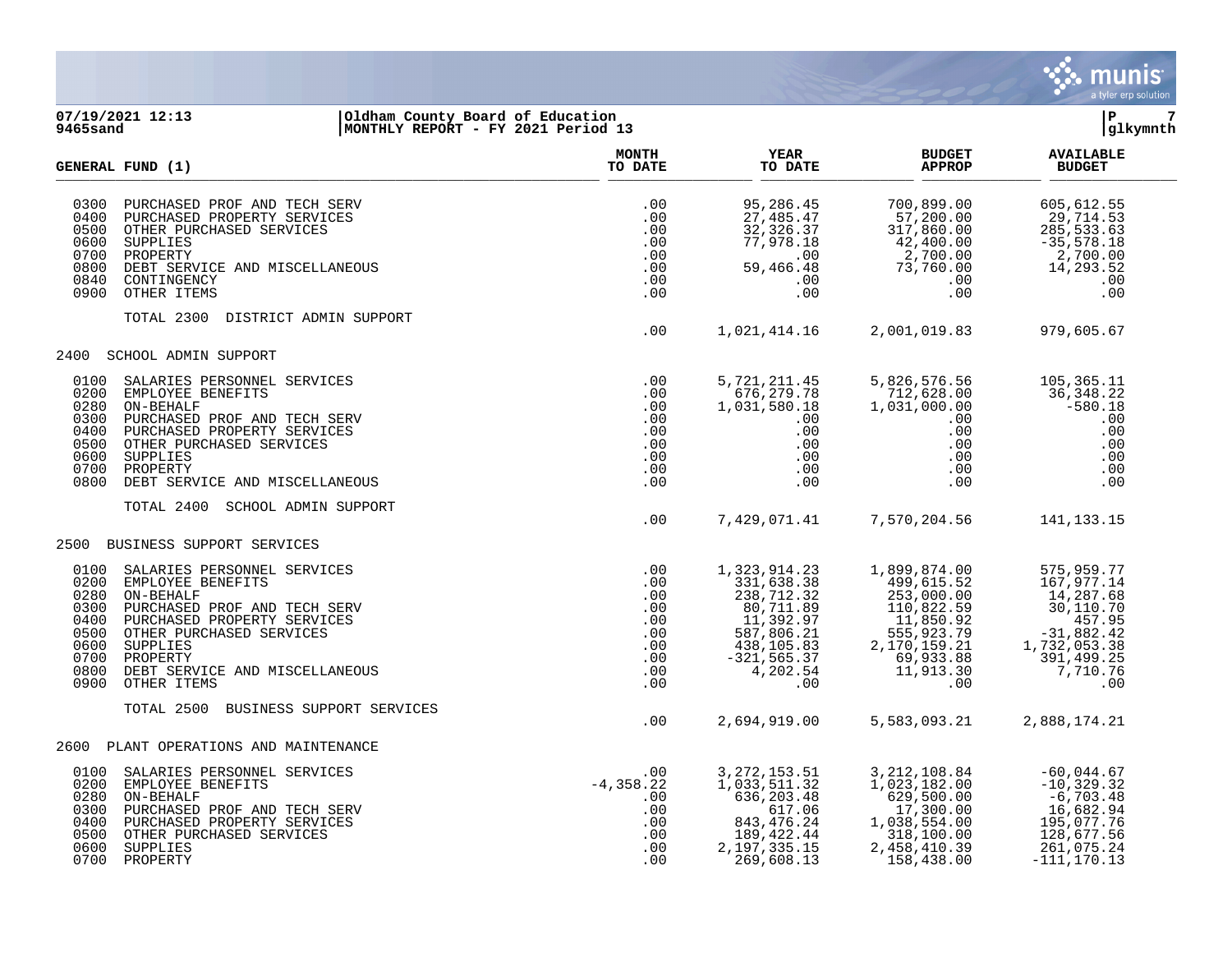

| 07/19/2021 12:13<br>Oldham County Board of Education<br>MONTHLY REPORT - FY 2021 Period 13<br>9465sand                                                                                                                                                                                                            |                                                                                     |                                                                                                                         |                                                                                                                                | lР<br> glkymnth                                                                                                         | 8 |
|-------------------------------------------------------------------------------------------------------------------------------------------------------------------------------------------------------------------------------------------------------------------------------------------------------------------|-------------------------------------------------------------------------------------|-------------------------------------------------------------------------------------------------------------------------|--------------------------------------------------------------------------------------------------------------------------------|-------------------------------------------------------------------------------------------------------------------------|---|
| GENERAL FUND (1)                                                                                                                                                                                                                                                                                                  | <b>MONTH</b><br>TO DATE                                                             | YEAR<br>TO DATE                                                                                                         | <b>BUDGET</b><br><b>APPROP</b>                                                                                                 | <b>AVAILABLE</b><br><b>BUDGET</b>                                                                                       |   |
| 0800<br>DEBT SERVICE AND MISCELLANEOUS                                                                                                                                                                                                                                                                            | .00                                                                                 | 21,723.68                                                                                                               | 28,685.58                                                                                                                      | 6,961.90                                                                                                                |   |
| TOTAL 2600 PLANT OPERATIONS AND MAINTENANCE                                                                                                                                                                                                                                                                       |                                                                                     |                                                                                                                         |                                                                                                                                |                                                                                                                         |   |
|                                                                                                                                                                                                                                                                                                                   | $-4, 358.22$                                                                        | 8,464,051.01                                                                                                            | 8,884,278.81                                                                                                                   | 420,227.80                                                                                                              |   |
| 2700<br>STUDENT TRANSPORTATION                                                                                                                                                                                                                                                                                    |                                                                                     |                                                                                                                         |                                                                                                                                |                                                                                                                         |   |
| 0100<br>SALARIES PERSONNEL SERVICES<br>0200<br>EMPLOYEE BENEFITS<br>0280<br>ON-BEHALF<br>0300<br>PURCHASED PROF AND TECH SERV<br>0400<br>PURCHASED PROPERTY SERVICES<br>0500<br>OTHER PURCHASED SERVICES<br>0600<br>SUPPLIES<br>0700<br>PROPERTY<br>0800<br>DEBT SERVICE AND MISCELLANEOUS                        | $.00 \,$<br>$-24,704.17$<br>$.00 \,$<br>.00<br>.00<br>.00<br>.00<br>$.00 \,$<br>.00 | 2,832,581.54<br>938,691.83<br>510,737.10<br>1,359.00<br>76,071.60<br>86,623.96<br>772,792.47<br>5,844.00<br>18, 343. 35 | 3, 457, 316.02<br>918,864.47<br>579,000.00<br>2,250.00<br>82,028.54<br>143,700.00<br>1, 116, 120.98<br>690,000.00<br>15,800.00 | 624,734.48<br>$-19,827.36$<br>68,262.90<br>891.00<br>5,956.94<br>57,076.04<br>343, 328.51<br>684,156.00<br>$-2, 543.35$ |   |
| TOTAL 2700 STUDENT TRANSPORTATION                                                                                                                                                                                                                                                                                 | $-24,704.17$                                                                        | 5, 243, 044.85                                                                                                          | 7,005,080.01                                                                                                                   | 1,762,035.16                                                                                                            |   |
| 3100<br>FOOD SERVICE OPERATION                                                                                                                                                                                                                                                                                    |                                                                                     |                                                                                                                         |                                                                                                                                |                                                                                                                         |   |
| 0280<br>ON-BEHALF                                                                                                                                                                                                                                                                                                 | .00                                                                                 | .00                                                                                                                     | .00                                                                                                                            | .00                                                                                                                     |   |
| TOTAL 3100<br>FOOD SERVICE OPERATION                                                                                                                                                                                                                                                                              | .00                                                                                 | .00                                                                                                                     | .00                                                                                                                            | .00                                                                                                                     |   |
| 3200 DAY CARE OPERATIONS                                                                                                                                                                                                                                                                                          |                                                                                     |                                                                                                                         |                                                                                                                                |                                                                                                                         |   |
| 0280 ON-BEHALF                                                                                                                                                                                                                                                                                                    | .00                                                                                 | .00                                                                                                                     | .00                                                                                                                            | .00                                                                                                                     |   |
| TOTAL 3200<br>DAY CARE OPERATIONS                                                                                                                                                                                                                                                                                 | .00                                                                                 | .00                                                                                                                     | .00                                                                                                                            | .00                                                                                                                     |   |
| 3300<br>COMMUNITY SERVICES                                                                                                                                                                                                                                                                                        |                                                                                     |                                                                                                                         |                                                                                                                                |                                                                                                                         |   |
| 0100<br>SALARIES PERSONNEL SERVICES<br>0200<br>EMPLOYEE BENEFITS<br>0280<br>ON-BEHALF<br>0300<br>PURCHASED PROF AND TECH SERV<br>0400<br>PURCHASED PROPERTY SERVICES<br>0500<br>OTHER PURCHASED SERVICES<br>0600<br>SUPPLIES<br>0700<br>PROPERTY<br>0800<br>DEBT SERVICE AND MISCELLANEOUS<br>0900<br>OTHER ITEMS | .00<br>.00<br>.00<br>.00<br>.00<br>.00<br>.00<br>.00<br>.00<br>.00                  | .00<br>.00<br>.00<br>149.00<br>.00<br>.00<br>74.89<br>.00<br>.00<br>.00                                                 | .00<br>.00<br>.00<br>3,780.00<br>.00<br>3,000.00<br>500.00<br>.00<br>50.00<br>.00                                              | .00<br>.00<br>.00<br>3,631.00<br>.00<br>3,000.00<br>425.11<br>$\,$ .00<br>50.00<br>.00                                  |   |
| TOTAL 3300<br>COMMUNITY SERVICES                                                                                                                                                                                                                                                                                  | .00                                                                                 | 223.89                                                                                                                  | 7,330.00                                                                                                                       | 7,106.11                                                                                                                |   |
| 4100 LAND/SITE ACQUISITIONS                                                                                                                                                                                                                                                                                       |                                                                                     |                                                                                                                         |                                                                                                                                |                                                                                                                         |   |
| 0300 PURCHASED PROF AND TECH SERV                                                                                                                                                                                                                                                                                 | .00                                                                                 | .00                                                                                                                     | .00                                                                                                                            | .00                                                                                                                     |   |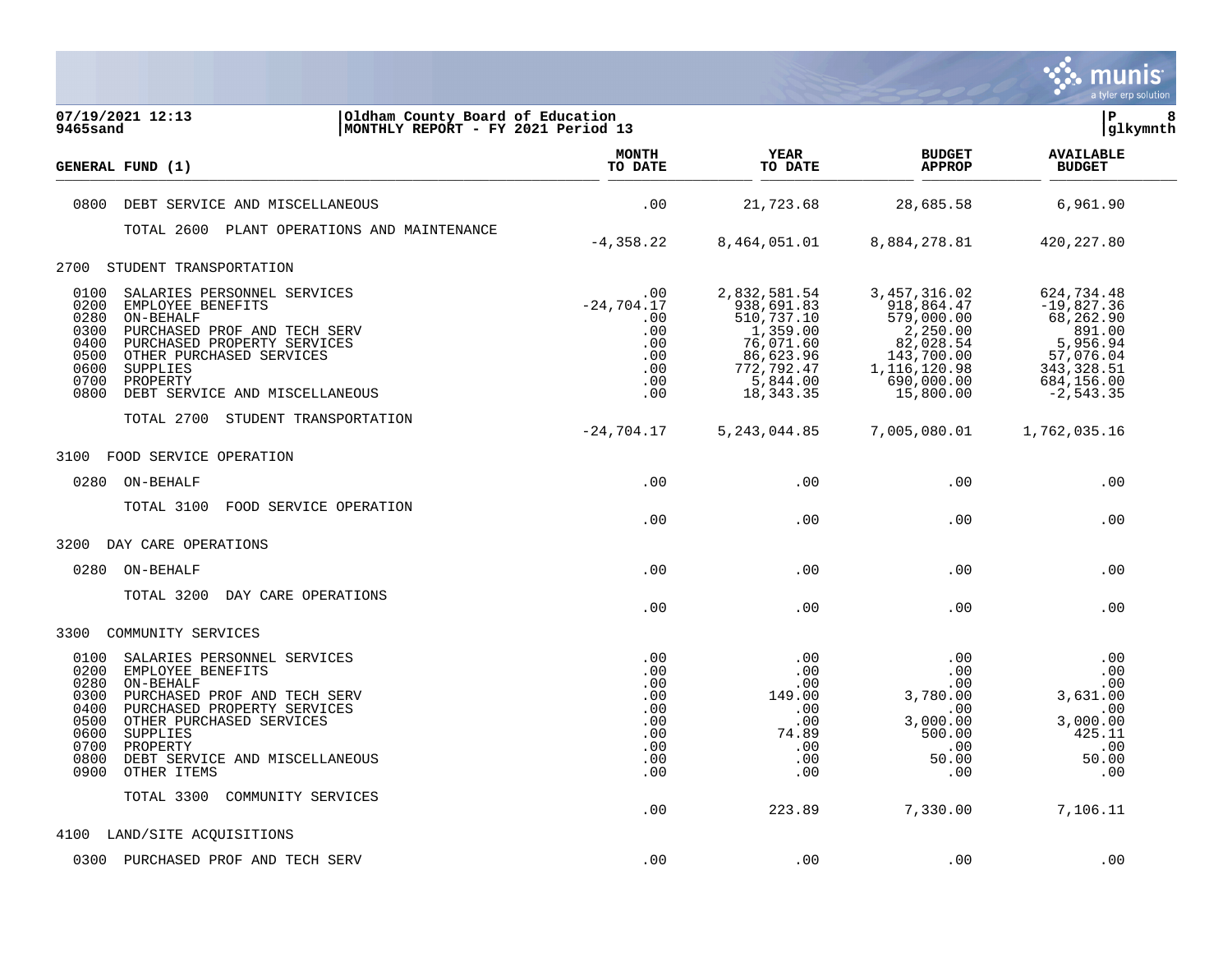

| 07/19/2021 12:13<br>Oldham County Board of Education<br>MONTHLY REPORT - FY 2021 Period 13<br>9465sand                                                                                                                                                                |                                                      |                                                                                                     |                                                                                                     | lР<br>glkymnth                                                                                  |  |
|-----------------------------------------------------------------------------------------------------------------------------------------------------------------------------------------------------------------------------------------------------------------------|------------------------------------------------------|-----------------------------------------------------------------------------------------------------|-----------------------------------------------------------------------------------------------------|-------------------------------------------------------------------------------------------------|--|
| <b>GENERAL FUND (1)</b>                                                                                                                                                                                                                                               | <b>MONTH</b><br>TO DATE                              | <b>YEAR</b><br>TO DATE                                                                              | <b>BUDGET</b><br><b>APPROP</b>                                                                      | <b>AVAILABLE</b><br><b>BUDGET</b>                                                               |  |
| PROPERTY<br>0700                                                                                                                                                                                                                                                      | .00                                                  | .00                                                                                                 | .00                                                                                                 | .00                                                                                             |  |
| TOTAL 4100 LAND/SITE ACQUISITIONS                                                                                                                                                                                                                                     | .00                                                  | .00                                                                                                 | .00                                                                                                 | .00                                                                                             |  |
| 4200<br>LAND IMPROVEMENTS                                                                                                                                                                                                                                             |                                                      |                                                                                                     |                                                                                                     |                                                                                                 |  |
| 0300<br>PURCHASED PROF AND TECH SERV<br>0400<br>PURCHASED PROPERTY SERVICES<br>0700<br>PROPERTY                                                                                                                                                                       | .00<br>.00<br>.00                                    | .00<br>$.00 \,$<br>124,900.00                                                                       | 6,000.00<br>20,000.00<br>.00                                                                        | 6,000.00<br>20,000.00<br>$-124,900.00$                                                          |  |
| TOTAL 4200<br>LAND IMPROVEMENTS                                                                                                                                                                                                                                       | .00                                                  | 124,900.00                                                                                          | 26,000.00                                                                                           | $-98,900.00$                                                                                    |  |
| 4300<br>ARCHITECTURAL/ENGIN                                                                                                                                                                                                                                           |                                                      |                                                                                                     |                                                                                                     |                                                                                                 |  |
| 0100<br>SALARIES PERSONNEL SERVICES<br>0200<br>EMPLOYEE BENEFITS<br>0300<br>PURCHASED PROF AND TECH SERV<br>0400<br>PURCHASED PROPERTY SERVICES<br>0500<br>OTHER PURCHASED SERVICES<br>0600<br>SUPPLIES<br>0700<br>PROPERTY<br>0800<br>DEBT SERVICE AND MISCELLANEOUS | .00<br>.00<br>.00<br>.00<br>.00<br>.00<br>.00<br>.00 | 256, 272.96<br>44,639.89<br>601.05<br>304,971.00<br>3,209.79<br>168,785.16<br>262, 276.31<br>783.65 | 256,293.00<br>44,964.00<br>19,400.00<br>284,400.00<br>3,400.00<br>14,712.94<br>636,000.00<br>960.00 | 20.04<br>324.11<br>18,798.95<br>$-20,571.00$<br>190.21<br>$-154,072.22$<br>373,723.69<br>176.35 |  |
| TOTAL 4300 ARCHITECTURAL/ENGIN                                                                                                                                                                                                                                        | .00                                                  | 1,041,539.81                                                                                        | 1,260,129.94                                                                                        | 218,590.13                                                                                      |  |
| 4400<br>EDUCATIONAL SPECIFIC                                                                                                                                                                                                                                          |                                                      |                                                                                                     |                                                                                                     |                                                                                                 |  |
| 0700 PROPERTY                                                                                                                                                                                                                                                         | .00                                                  | .00                                                                                                 | .00                                                                                                 | .00                                                                                             |  |
| TOTAL 4400<br>EDUCATIONAL SPECIFIC                                                                                                                                                                                                                                    | .00                                                  | .00                                                                                                 | .00                                                                                                 | .00                                                                                             |  |
| BUILDING ACQUISTIONS & CONSTRUCTION<br>4500                                                                                                                                                                                                                           |                                                      |                                                                                                     |                                                                                                     |                                                                                                 |  |
| 0300<br>PURCHASED PROF AND TECH SERV<br>0400<br>PURCHASED PROPERTY SERVICES<br>0700<br>PROPERTY                                                                                                                                                                       | .00<br>.00<br>.00                                    | .00<br>.00<br>.00                                                                                   | .00<br>.00<br>.00                                                                                   | .00<br>.00<br>.00                                                                               |  |
| TOTAL 4500 BUILDING ACQUISTIONS & CONSTRUCTION                                                                                                                                                                                                                        | .00                                                  | .00                                                                                                 | .00                                                                                                 | .00                                                                                             |  |
| SITE IMPROVEMENT<br>4600                                                                                                                                                                                                                                              |                                                      |                                                                                                     |                                                                                                     |                                                                                                 |  |
| PURCHASED PROPERTY SERVICES<br>0400                                                                                                                                                                                                                                   | .00                                                  | .00                                                                                                 | .00                                                                                                 | .00                                                                                             |  |
| TOTAL 4600 SITE IMPROVEMENT                                                                                                                                                                                                                                           | .00                                                  | .00                                                                                                 | .00                                                                                                 | .00                                                                                             |  |

4700 BUILDING IMPROVEMENTS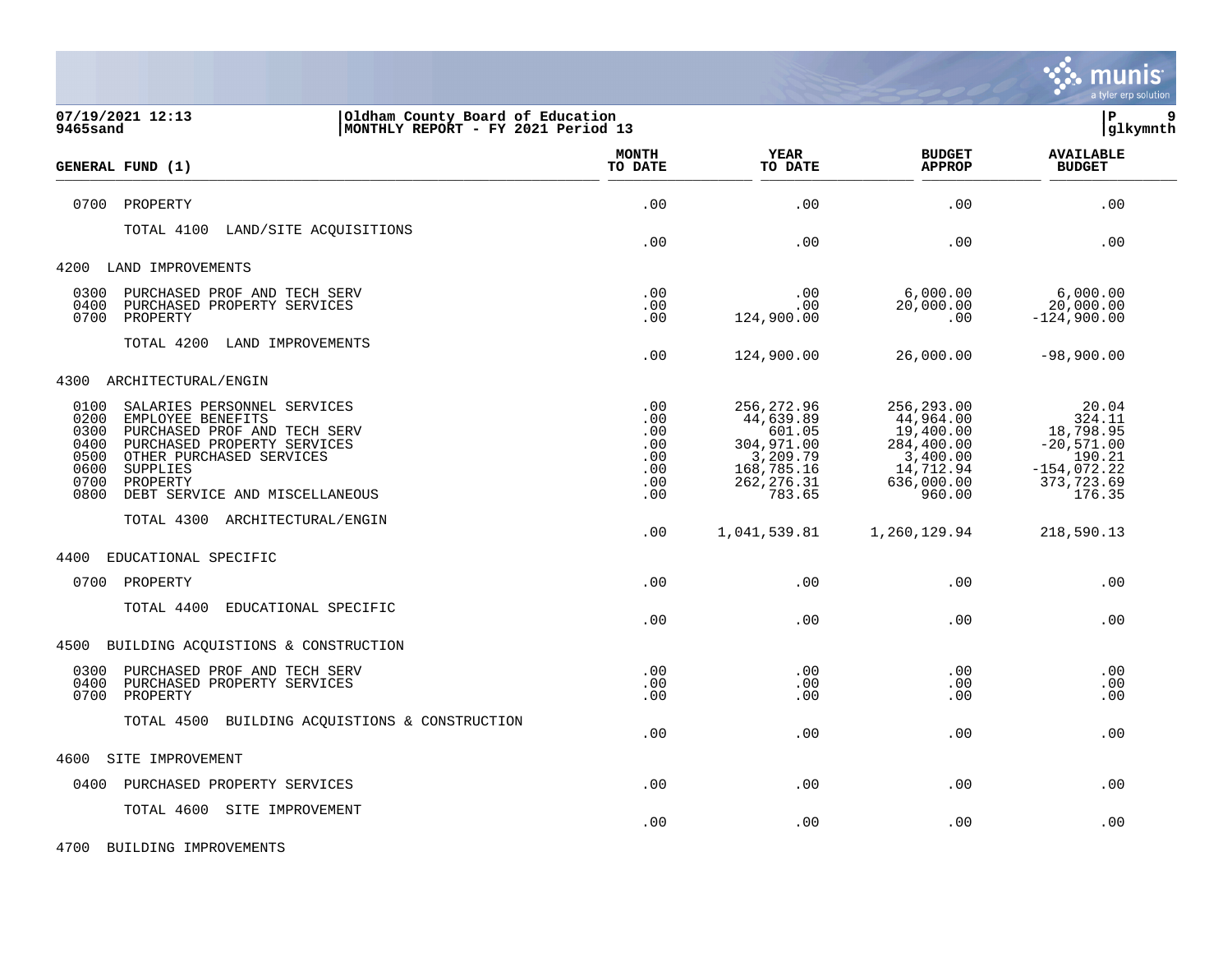

| 07/19/2021 12:13<br>Oldham County Board of Education<br>MONTHLY REPORT - FY 2021 Period 13<br><b>9465sand</b>          |                          |                          |                                | 10<br>P<br>glkymnth               |
|------------------------------------------------------------------------------------------------------------------------|--------------------------|--------------------------|--------------------------------|-----------------------------------|
| GENERAL FUND (1)                                                                                                       | <b>MONTH</b><br>TO DATE  | <b>YEAR</b><br>TO DATE   | <b>BUDGET</b><br><b>APPROP</b> | <b>AVAILABLE</b><br><b>BUDGET</b> |
| 0300<br>PURCHASED PROF AND TECH SERV<br>0400<br>PURCHASED PROPERTY SERVICES<br>0700<br>PROPERTY<br>0900<br>OTHER ITEMS | .00<br>.00<br>.00<br>.00 | .00<br>.00<br>.00<br>.00 | .00<br>.00<br>.00<br>.00       | .00<br>.00<br>.00<br>.00          |
| TOTAL 4700<br>BUILDING IMPROVEMENTS                                                                                    | .00                      | .00                      | .00                            | .00                               |
| 5100<br>DEBT SERVICE                                                                                                   |                          |                          |                                |                                   |
| 0800<br>DEBT SERVICE AND MISCELLANEOUS                                                                                 | .00                      | .00                      | .00                            | .00                               |
| TOTAL 5100<br>DEBT SERVICE                                                                                             | .00                      | .00                      | .00                            | .00                               |
| 5200<br>FUND TRANSFERS                                                                                                 |                          |                          |                                |                                   |
| 0900<br>OTHER ITEMS                                                                                                    | .00                      | 276,089.00               | 1,336,223.00                   | 1,060,134.00                      |
| TOTAL 5200<br>FUND TRANSFERS                                                                                           | .00                      | 276,089.00               | 1,336,223.00                   | 1,060,134.00                      |
| 5300 CONTINGENCY                                                                                                       |                          |                          |                                |                                   |
| 0840<br>CONTINGENCY                                                                                                    | .00                      | .00                      | 8,853,768.12                   | 8,853,768.12                      |
| TOTAL 5300 CONTINGENCY                                                                                                 | .00                      | .00                      | 8,853,768.12                   | 8,853,768.12                      |
| TOTAL EXPENDITURES                                                                                                     | $-93,601.67$             | 118, 443, 465. 79        | 133,085,328.80                 | 14,641,863.01                     |
| TOTAL FOR GENERAL FUND (1)                                                                                             |                          |                          |                                |                                   |

3,907.72 16,379,930.28 .00 -16,379,930.28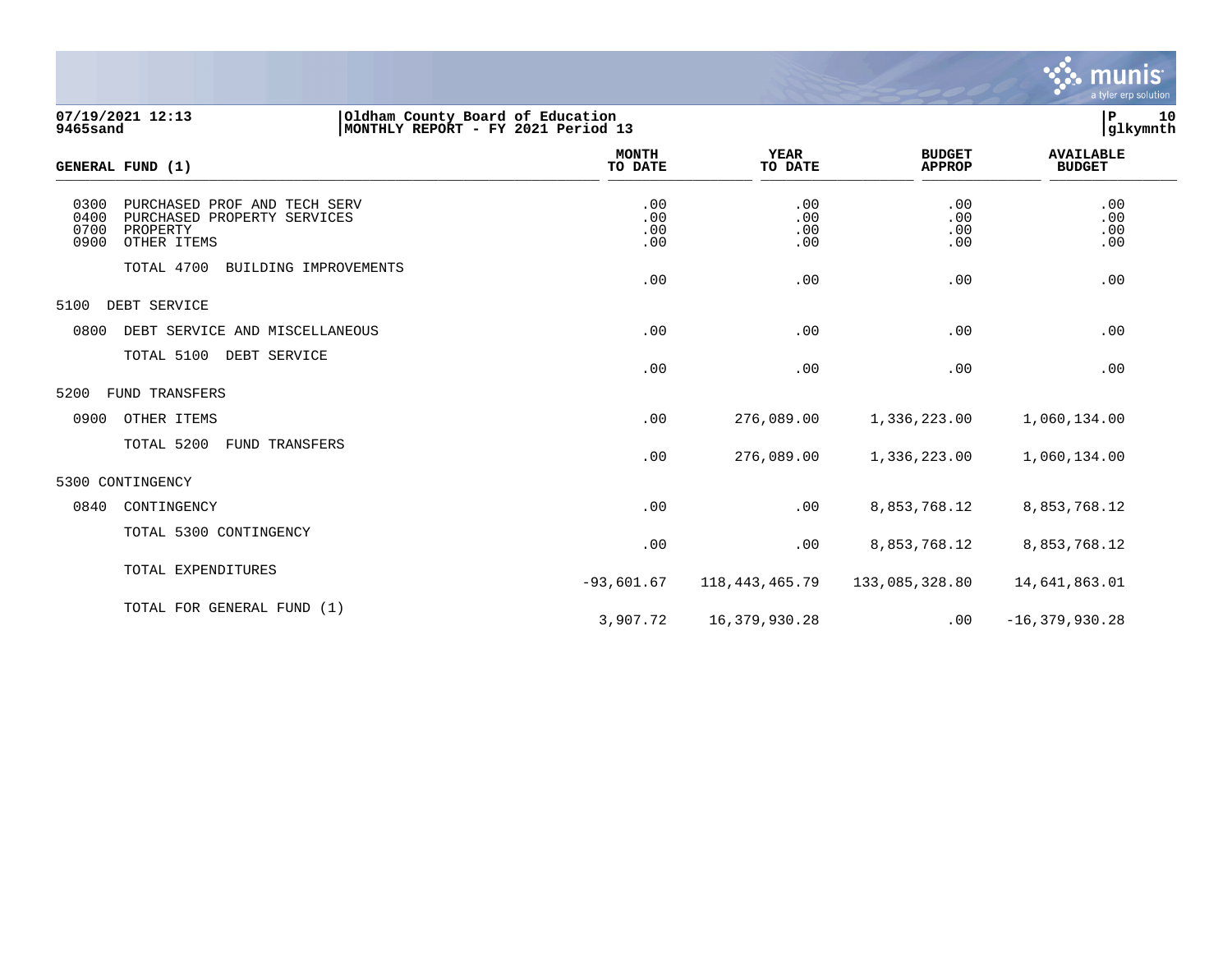|                                                                                                        |                  |                        |                                | munis<br>a tyler erp solution     |
|--------------------------------------------------------------------------------------------------------|------------------|------------------------|--------------------------------|-----------------------------------|
| 07/19/2021 12:13<br>Oldham County Board of Education<br>9465sand<br>MONTHLY REPORT - FY 2021 Period 13 |                  |                        |                                | P<br>11<br> glkymnth              |
| SPECIAL REVENUE (2)                                                                                    | MONTH<br>TO DATE | <b>YEAR</b><br>TO DATE | <b>BUDGET</b><br><b>APPROP</b> | <b>AVAILABLE</b><br><b>BUDGET</b> |
| REVENUES                                                                                               |                  |                        |                                |                                   |
| 0999 BEGINNING BALANCE                                                                                 |                  |                        |                                |                                   |
| TOTAL 0999 BEGINNING BALANCE                                                                           | .00              | .00                    | .00                            | .00                               |
| RECEIPTS                                                                                               |                  |                        |                                |                                   |
| REVENUE FROM LOCAL SOURCES                                                                             |                  |                        |                                |                                   |
| EARNINGS ON INVESTMENTS                                                                                |                  |                        |                                |                                   |
| 1510 INTEREST ON INVESTMENTS                                                                           | .00              | .00                    | .00                            | .00                               |
| TOTAL EARNINGS ON INVESTMENTS                                                                          | .00              | .00                    | .00                            | .00                               |
| STUDENT ACTIVITIES                                                                                     |                  |                        |                                |                                   |
| 1740 REV-BAND DIRECTOR FY 09<br>1790 OTHER DIST/STUDENT ACTIVIT INC                                    | .00<br>.00       | .00<br>.00             | .00<br>.00                     | .00<br>.00                        |
| TOTAL STUDENT ACTIVITIES                                                                               | .00              | .00                    | .00                            | .00                               |
| OTHER REVENUE FROM LOCAL SOURCES                                                                       |                  |                        |                                |                                   |
| 1920 CONTRIBUTIONS / DONATIONS                                                                         | .00              | 287,019.85             | 115,000.00                     | $-172,019.85$                     |
| TOTAL OTHER REVENUE FROM LOCAL SOURCES                                                                 | .00              | 287,019.85             | 115,000.00                     | $-172,019.85$                     |
| TOTAL REVENUE FROM LOCAL SOURCES                                                                       | .00              | 287,019.85             | 115,000.00                     | $-172,019.85$                     |
| REVENUE FROM STATE SOURCES                                                                             |                  |                        |                                |                                   |
| STATE PROGRAM                                                                                          |                  |                        |                                |                                   |
| 3111 SEEK PROGRAM                                                                                      | .00              | 2,199,586.00           | 2,199,586.00                   | .00                               |
| TOTAL STATE PROGRAM                                                                                    | .00              | 2,199,586.00           | 2,199,586.00                   | .00                               |
| RESTRICTED                                                                                             |                  |                        |                                |                                   |
| 3200 RESTRICTED STATE REVENUE                                                                          | .00              | 2,614,281.16           | 2,008,693.22                   | $-605, 587.94$                    |
| TOTAL RESTRICTED                                                                                       | .00              | 2,614,281.16           | 2,008,693.22                   | $-605,587.94$                     |

 $\mathcal{L}$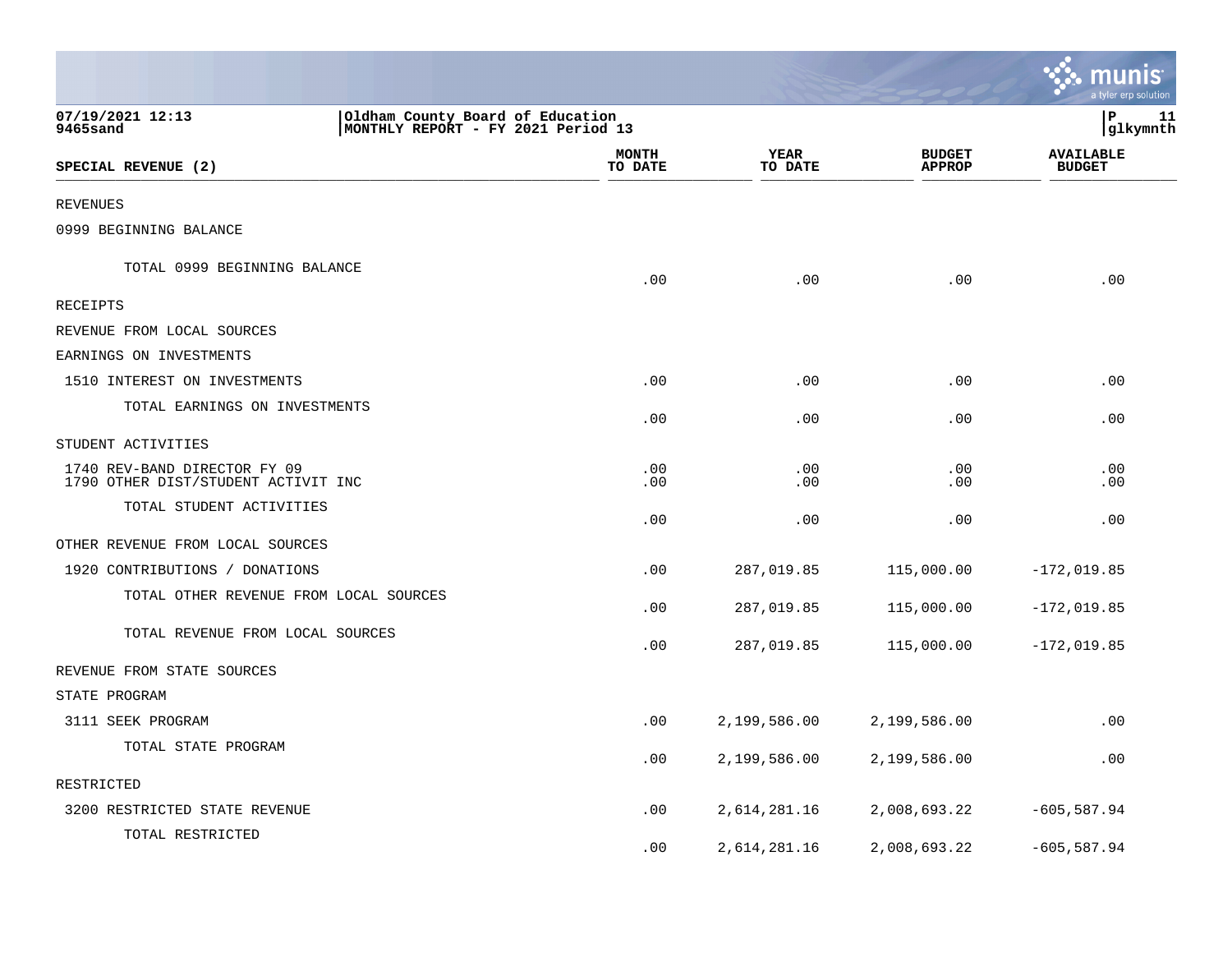|                                                                                                                                                                                                                                                      |                                                      |                                                              |                                                                                           | a tyler erp solution                                                           |
|------------------------------------------------------------------------------------------------------------------------------------------------------------------------------------------------------------------------------------------------------|------------------------------------------------------|--------------------------------------------------------------|-------------------------------------------------------------------------------------------|--------------------------------------------------------------------------------|
| 07/19/2021 12:13<br>Oldham County Board of Education<br>9465sand<br>MONTHLY REPORT - FY 2021 Period 13                                                                                                                                               |                                                      |                                                              |                                                                                           | ΙP<br>12<br>glkymnth                                                           |
| SPECIAL REVENUE (2)                                                                                                                                                                                                                                  | <b>MONTH</b><br>TO DATE                              | YEAR<br>TO DATE                                              | <b>BUDGET</b><br><b>APPROP</b>                                                            | <b>AVAILABLE</b><br><b>BUDGET</b>                                              |
| REVENUE ON BEHALF PAYMENTS                                                                                                                                                                                                                           |                                                      |                                                              |                                                                                           |                                                                                |
| 3900 REVENUE-ON BEHALF IDU FY 08                                                                                                                                                                                                                     | .00                                                  | .00                                                          | .00                                                                                       | .00                                                                            |
| TOTAL REVENUE ON BEHALF PAYMENTS                                                                                                                                                                                                                     | .00                                                  | .00                                                          | .00                                                                                       | .00                                                                            |
| TOTAL REVENUE FROM STATE SOURCES                                                                                                                                                                                                                     | .00                                                  | 4,813,867.16                                                 | 4,208,279.22                                                                              | $-605,587.94$                                                                  |
| REVENUE FROM FEDERAL SOURCES                                                                                                                                                                                                                         |                                                      |                                                              |                                                                                           |                                                                                |
| RESTRICTED DIRECT                                                                                                                                                                                                                                    |                                                      |                                                              |                                                                                           |                                                                                |
| 4300 REV-HEAD START FY 12/13                                                                                                                                                                                                                         | .00                                                  | .00                                                          | .00                                                                                       | .00                                                                            |
| TOTAL RESTRICTED DIRECT                                                                                                                                                                                                                              | .00                                                  | .00                                                          | $.00 \,$                                                                                  | .00                                                                            |
| RESTRICTED THROUGH THE STATE                                                                                                                                                                                                                         |                                                      |                                                              |                                                                                           |                                                                                |
| 4500 RESTRICTED FED THRU STATE                                                                                                                                                                                                                       | .00                                                  | 4,188,015.96                                                 | 7,790,808.76                                                                              | 3,602,792.80                                                                   |
| TOTAL RESTRICTED THROUGH THE STATE                                                                                                                                                                                                                   | .00                                                  | 4,188,015.96                                                 | 7,790,808.76                                                                              | 3,602,792.80                                                                   |
| TOTAL REVENUE FROM FEDERAL SOURCES                                                                                                                                                                                                                   | .00                                                  | 4,188,015.96                                                 | 7,790,808.76                                                                              | 3,602,792.80                                                                   |
| OTHER RECEIPTS                                                                                                                                                                                                                                       |                                                      |                                                              |                                                                                           |                                                                                |
| INTERFUND TRANSFERS                                                                                                                                                                                                                                  |                                                      |                                                              |                                                                                           |                                                                                |
| 5210 FUND TRANSFER<br>5232 NCLB XFR FROM TITLE IV<br>5242 NCLB XFR TO TITLE II<br>5251 FLEX FOCUS TRNSFR FROM ESS<br>5252 FLEX FOCUS TRNSFR FROM PD<br>5253 FLEX FOCUS TRNSFR FROM IR<br>5254 FLEX TRANSFER IN<br>5261 FLEX TRNSF TO FLEX OPERATIONL | .00<br>.00<br>.00<br>.00<br>.00<br>.00<br>.00<br>.00 | 514, 177.51<br>.00<br>.00<br>.00<br>.00<br>.00<br>.00<br>.00 | 391,686.65<br>41,190.00<br>$-41,190.00$<br>$.00 \,$<br>$.00 \,$<br>$.00 \,$<br>.00<br>.00 | $-122, 490.86$<br>41,190.00<br>$-41,190.00$<br>.00<br>.00<br>.00<br>.00<br>.00 |
| TOTAL INTERFUND TRANSFERS                                                                                                                                                                                                                            | .00                                                  | 514, 177.51                                                  | 391,686.65                                                                                | $-122, 490.86$                                                                 |
| TOTAL OTHER RECEIPTS                                                                                                                                                                                                                                 | .00                                                  | 514,177.51                                                   | 391,686.65                                                                                | $-122, 490.86$                                                                 |
| TOTAL RECEIPTS                                                                                                                                                                                                                                       | .00                                                  | 9,803,080.48                                                 | 12,505,774.63                                                                             | 2,702,694.15                                                                   |
| TOTAL REVENUE                                                                                                                                                                                                                                        | .00                                                  | 9,803,080.48                                                 | 12,505,774.63                                                                             | 2,702,694.15                                                                   |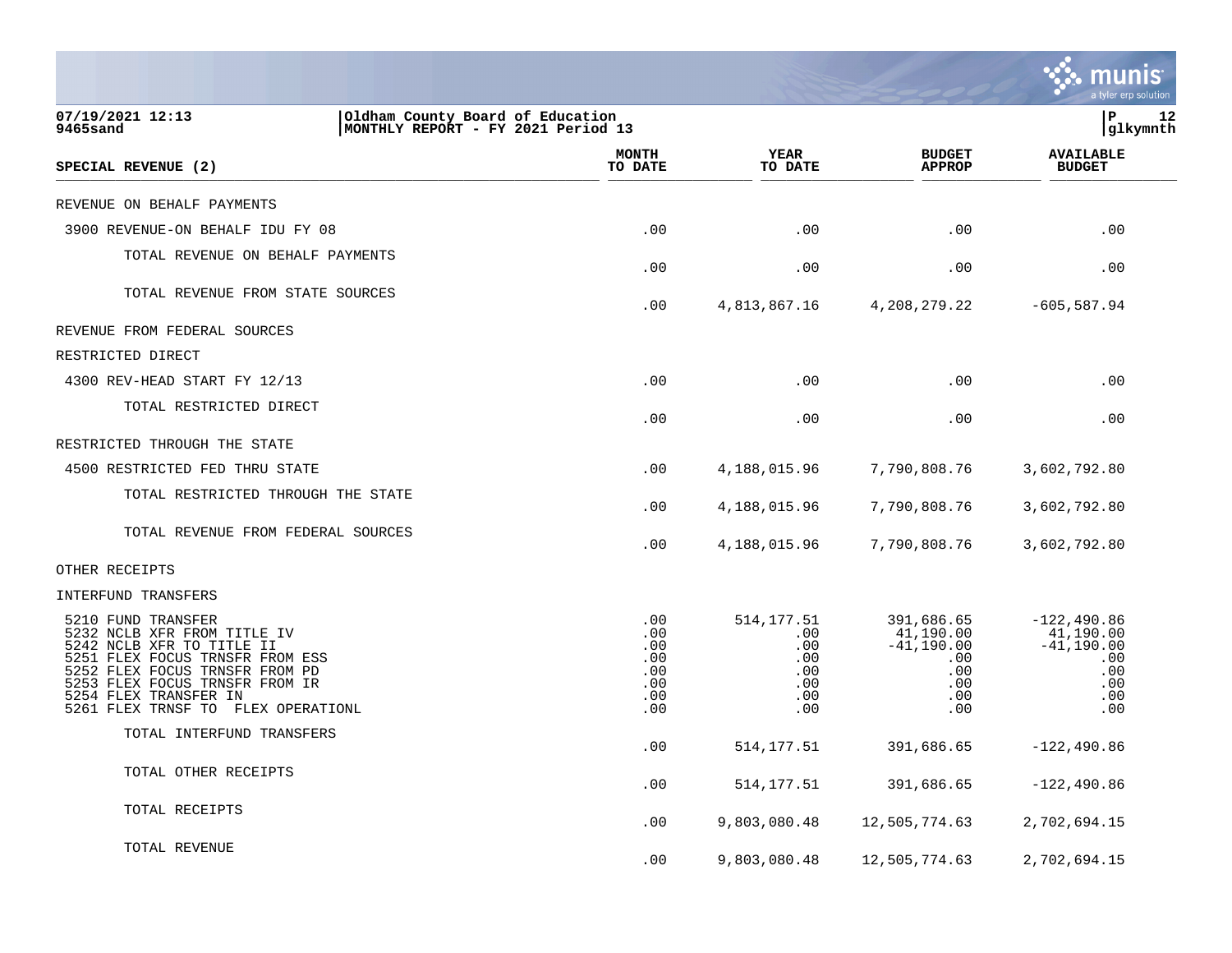|                                                                                                                                                                                                                                                                                              |                                                                  |                                                                                                              |                                                                                                                      | munis<br>a tyler erp solution                                                                                |
|----------------------------------------------------------------------------------------------------------------------------------------------------------------------------------------------------------------------------------------------------------------------------------------------|------------------------------------------------------------------|--------------------------------------------------------------------------------------------------------------|----------------------------------------------------------------------------------------------------------------------|--------------------------------------------------------------------------------------------------------------|
| 07/19/2021 12:13<br>Oldham County Board of Education<br>MONTHLY REPORT - FY 2021 Period 13<br>9465sand                                                                                                                                                                                       |                                                                  |                                                                                                              |                                                                                                                      | ΙP<br>13<br> glkymnth                                                                                        |
| SPECIAL REVENUE (2)                                                                                                                                                                                                                                                                          | <b>MONTH</b><br>TO DATE                                          | <b>YEAR</b><br>TO DATE                                                                                       | <b>BUDGET</b><br><b>APPROP</b>                                                                                       | <b>AVAILABLE</b><br><b>BUDGET</b>                                                                            |
| <b>EXPENDITURES</b>                                                                                                                                                                                                                                                                          |                                                                  |                                                                                                              |                                                                                                                      |                                                                                                              |
| 0000 RESTRICT TO REV & BAL SHT ONLY                                                                                                                                                                                                                                                          |                                                                  |                                                                                                              |                                                                                                                      |                                                                                                              |
| SALARIES PERSONNEL SERVICES<br>0100<br>0900 OTHER ITEMS                                                                                                                                                                                                                                      | .00<br>.00                                                       | .00<br>.00                                                                                                   | $.00 \ \rm$<br>$.00 \,$                                                                                              | .00<br>.00                                                                                                   |
| TOTAL 0000<br>RESTRICT TO REV & BAL SHT ONLY                                                                                                                                                                                                                                                 | .00                                                              | .00                                                                                                          | $.00 \,$                                                                                                             | .00                                                                                                          |
| INSTRUCTION<br>1000                                                                                                                                                                                                                                                                          |                                                                  |                                                                                                              |                                                                                                                      |                                                                                                              |
| 0100<br>SALARIES PERSONNEL SERVICES<br>0200<br>EMPLOYEE BENEFITS<br>0300<br>PURCHASED PROF AND TECH SERV<br>0400<br>PURCHASED PROPERTY SERVICES<br>0500<br>OTHER PURCHASED SERVICES<br>0600<br>SUPPLIES<br>0700<br>PROPERTY<br>0800<br>DEBT SERVICE AND MISCELLANEOUS<br>0900<br>OTHER ITEMS | .00<br>.00<br>.00<br>.00<br>.00<br>.00<br>.00<br>.00<br>.00      | 1,393,491.86<br>241,718.36<br>225,510.00<br>.00<br>44,530.49<br>1,040,402.85<br>34,996.10<br>1,130.30<br>.00 | 2,052,153.82<br>294, 177.85<br>281,951.25<br>.00<br>31,409.00<br>1,192,778.79<br>433,675.18<br>50,155.00<br>$.00 \,$ | 658,661.96<br>52,459.49<br>56,441.25<br>.00<br>$-13, 121.49$<br>152,375.94<br>398,679.08<br>49,024.70<br>.00 |
| TOTAL 1000<br>INSTRUCTION                                                                                                                                                                                                                                                                    | .00                                                              | 2,981,779.96                                                                                                 | 4,336,300.89                                                                                                         | 1,354,520.93                                                                                                 |
| STUDENT SUPPORT SERVICES<br>2100                                                                                                                                                                                                                                                             |                                                                  |                                                                                                              |                                                                                                                      |                                                                                                              |
| 0100<br>SALARIES PERSONNEL SERVICES<br>0200<br>EMPLOYEE BENEFITS<br>0300<br>PURCHASED PROF AND TECH SERV<br>0400<br>PURCHASED PROPERTY SERVICES<br>0500<br>OTHER PURCHASED SERVICES<br>0600<br>SUPPLIES<br>0700<br>PROPERTY<br>0800<br>DEBT SERVICE AND MISCELLANEOUS                        | .00<br>.00<br>.00<br>.00<br>.00<br>.00<br>.00<br>.00             | 757,983.13<br>151,335.48<br>45,333.76<br>.00<br>16,069.45<br>205,729.36<br>45,188.00<br>$-4,788.71$          | 1,179,636.98<br>339, 311.95<br>.00<br>.00<br>16,582.00<br>158,291.06<br>45,188.00<br>$.00 \ \rm$                     | 421,653.85<br>187,976.47<br>$-45, 333.76$<br>.00<br>512.55<br>$-47, 438.30$<br>.00<br>4,788.71               |
| STUDENT SUPPORT SERVICES<br>TOTAL 2100                                                                                                                                                                                                                                                       | $.00 \,$                                                         | 1,216,850.47                                                                                                 | 1,739,009.99                                                                                                         | 522,159.52                                                                                                   |
| INSTRUCTIONAL STAFF SUPP SERV<br>2200                                                                                                                                                                                                                                                        |                                                                  |                                                                                                              |                                                                                                                      |                                                                                                              |
| 0100<br>SALARIES PERSONNEL SERVICES<br>EMPLOYEE BENEFITS<br>0200<br>0300 PURCHASED PROF AND TECH SERV<br>0400 PURCHASED PROPERTY SERVICES<br>0500 OTHER PURCHASED SERVICES<br>0600 SUPPLIES<br>0700 PROPERTY<br>0800 DEBT SERVICE AND MISCELLANEOUS<br>0900<br>OTHER ITEMS                   | .00<br>.00<br>.00<br>.00<br>.00<br>$.00 \,$<br>.00<br>.00<br>.00 | 1,153,709.20<br>391,261.25<br>31,919.61<br>.00<br>4,961.51<br>56,658.36<br>.00<br>.00<br>.00                 | 968,133.42<br>254,937.18<br>127, 234.63<br>$.00 \,$<br>32,182.37<br>328,269.91<br>$.00 \,$<br>$.00 \,$<br>$.00 \,$   | $-185, 575.78$<br>$-136, 324.07$<br>95, 315.02<br>.00<br>27,220.86<br>271,611.55<br>.00<br>.00<br>.00        |
| TOTAL 2200 INSTRUCTIONAL STAFF SUPP SERV                                                                                                                                                                                                                                                     | .00                                                              | 1,638,509.93                                                                                                 | 1,710,757.51                                                                                                         | 72, 247.58                                                                                                   |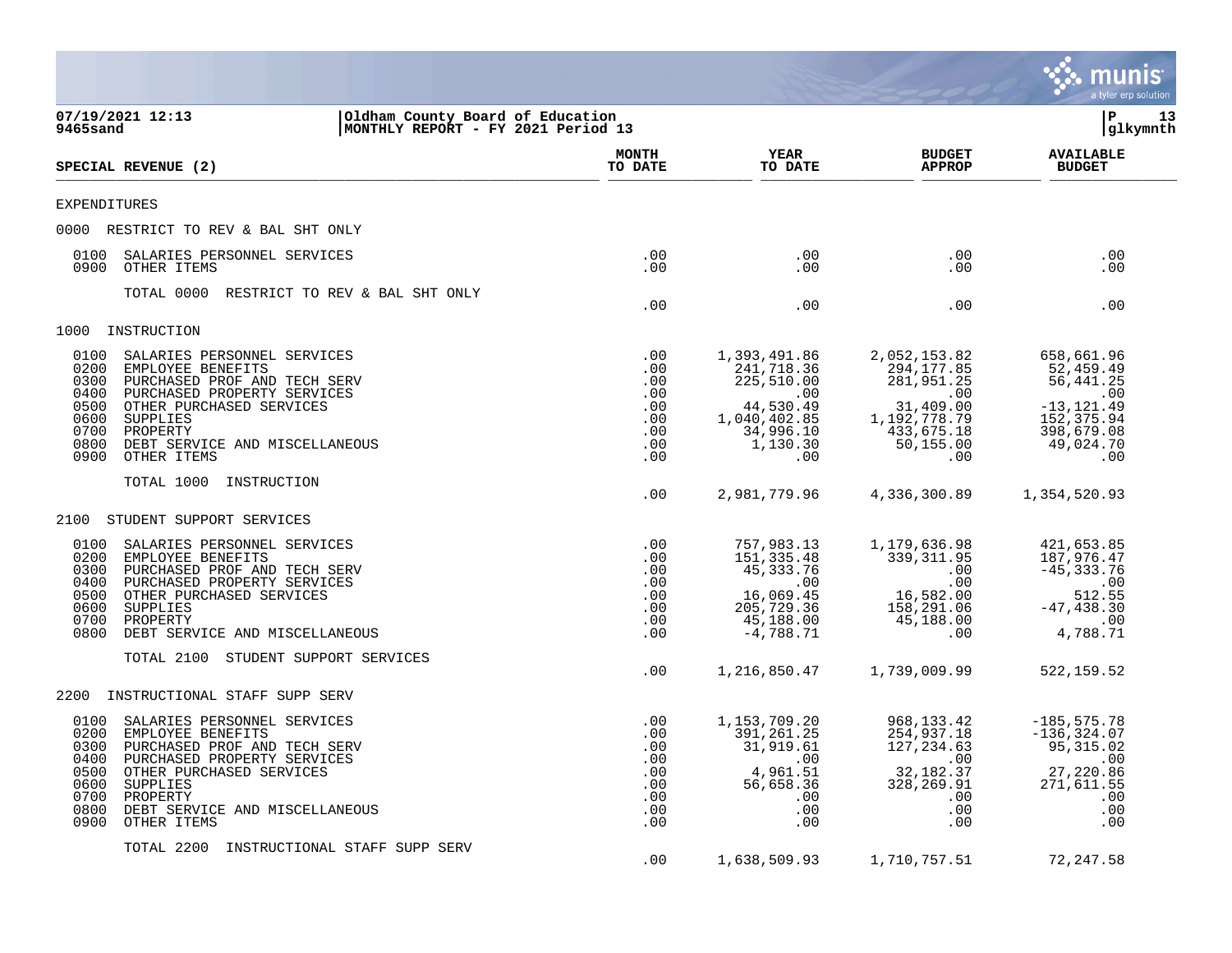|                                                                                                                                                                                        |                                        |                                                             |                                                          | munis<br>a tyler erp solution                                          |
|----------------------------------------------------------------------------------------------------------------------------------------------------------------------------------------|----------------------------------------|-------------------------------------------------------------|----------------------------------------------------------|------------------------------------------------------------------------|
| 07/19/2021 12:13<br>Oldham County Board of Education<br>9465sand<br>MONTHLY REPORT - FY 2021 Period 13                                                                                 |                                        |                                                             |                                                          | l P<br>14<br>glkymnth                                                  |
| SPECIAL REVENUE (2)                                                                                                                                                                    | MONTH<br>TO DATE                       | YEAR<br>TO DATE                                             | <b>BUDGET</b><br><b>APPROP</b>                           | <b>AVAILABLE</b><br><b>BUDGET</b>                                      |
| 2300 DISTRICT ADMIN SUPPORT                                                                                                                                                            |                                        |                                                             |                                                          |                                                                        |
| 0300<br>PURCHASED PROF AND TECH SERV<br>0500<br>OTHER PURCHASED SERVICES                                                                                                               | .00<br>.00                             | 739,236.54<br>152,837.40                                    | 2,199,586.00<br>.00                                      | 1,460,349.46<br>$-152,837.40$                                          |
| TOTAL 2300 DISTRICT ADMIN SUPPORT                                                                                                                                                      | .00                                    | 892,073.94                                                  | 2,199,586.00                                             | 1,307,512.06                                                           |
| SCHOOL ADMIN SUPPORT<br>2400                                                                                                                                                           |                                        |                                                             |                                                          |                                                                        |
| 0100<br>SALARIES PERSONNEL SERVICES<br>EMPLOYEE BENEFITS<br>0200                                                                                                                       | .00<br>.00                             | .00<br>.00                                                  | .00<br>.00                                               | .00<br>.00                                                             |
| TOTAL 2400 SCHOOL ADMIN SUPPORT                                                                                                                                                        | .00                                    | .00                                                         | .00                                                      | .00                                                                    |
| BUSINESS SUPPORT SERVICES<br>2500                                                                                                                                                      |                                        |                                                             |                                                          |                                                                        |
| 0100<br>SALARIES PERSONNEL SERVICES<br>EMPLOYEE BENEFITS<br>0200<br>OTHER PURCHASED SERVICES<br>0500<br>0600<br>SUPPLIES                                                               | .00<br>.00<br>.00<br>.00               | $.00 \,$<br>.00<br>11,308.04<br>451, 214.32                 | .00<br>.00<br>.00<br>250,000.00                          | .00<br>.00<br>$-11, 308.04$<br>$-201, 214.32$                          |
| TOTAL 2500 BUSINESS SUPPORT SERVICES                                                                                                                                                   | .00                                    | 462,522.36                                                  | 250,000.00                                               | $-212, 522.36$                                                         |
| 2600 PLANT OPERATIONS AND MAINTENANCE                                                                                                                                                  |                                        |                                                             |                                                          |                                                                        |
| 0100<br>SALARIES PERSONNEL SERVICES<br>0200<br>EMPLOYEE BENEFITS<br>PURCHASED PROF AND TECH SERV<br>0300<br>0500<br>OTHER PURCHASED SERVICES<br>0600<br>SUPPLIES<br>PROPERTY<br>0700   | .00<br>.00<br>.00<br>.00<br>.00<br>.00 | .00<br>.00<br>.00<br>117,179.50<br>165,934.50<br>360,459.00 | .00<br>.00<br>.00<br>.00<br>57,138.00<br>.00             | .00<br>.00<br>.00<br>$-117, 179.50$<br>$-108,796.50$<br>$-360, 459.00$ |
| TOTAL 2600<br>PLANT OPERATIONS AND MAINTENANCE                                                                                                                                         | .00                                    | 643,573.00                                                  | 57,138.00                                                | $-586, 435.00$                                                         |
| STUDENT TRANSPORTATION<br>2700                                                                                                                                                         |                                        |                                                             |                                                          |                                                                        |
| 0100<br>SALARIES PERSONNEL SERVICES<br>0200<br>EMPLOYEE BENEFITS<br>0500<br>OTHER PURCHASED SERVICES<br>0600<br>SUPPLIES<br>0700<br>PROPERTY<br>0800<br>DEBT SERVICE AND MISCELLANEOUS | .00<br>.00<br>.00<br>.00<br>.00<br>.00 | 292.40<br>188.94<br>76,591.60<br>.00<br>.00<br>.00          | 39,000.00<br>11,820.00<br>.00<br>15,000.00<br>.00<br>.00 | 38,707.60<br>11,631.06<br>$-76, 591.60$<br>15,000.00<br>.00<br>.00     |
| TOTAL 2700 STUDENT TRANSPORTATION                                                                                                                                                      | .00                                    | 77,072.94                                                   | 65,820.00                                                | $-11, 252.94$                                                          |
| 3100 FOOD SERVICE OPERATION                                                                                                                                                            |                                        |                                                             |                                                          |                                                                        |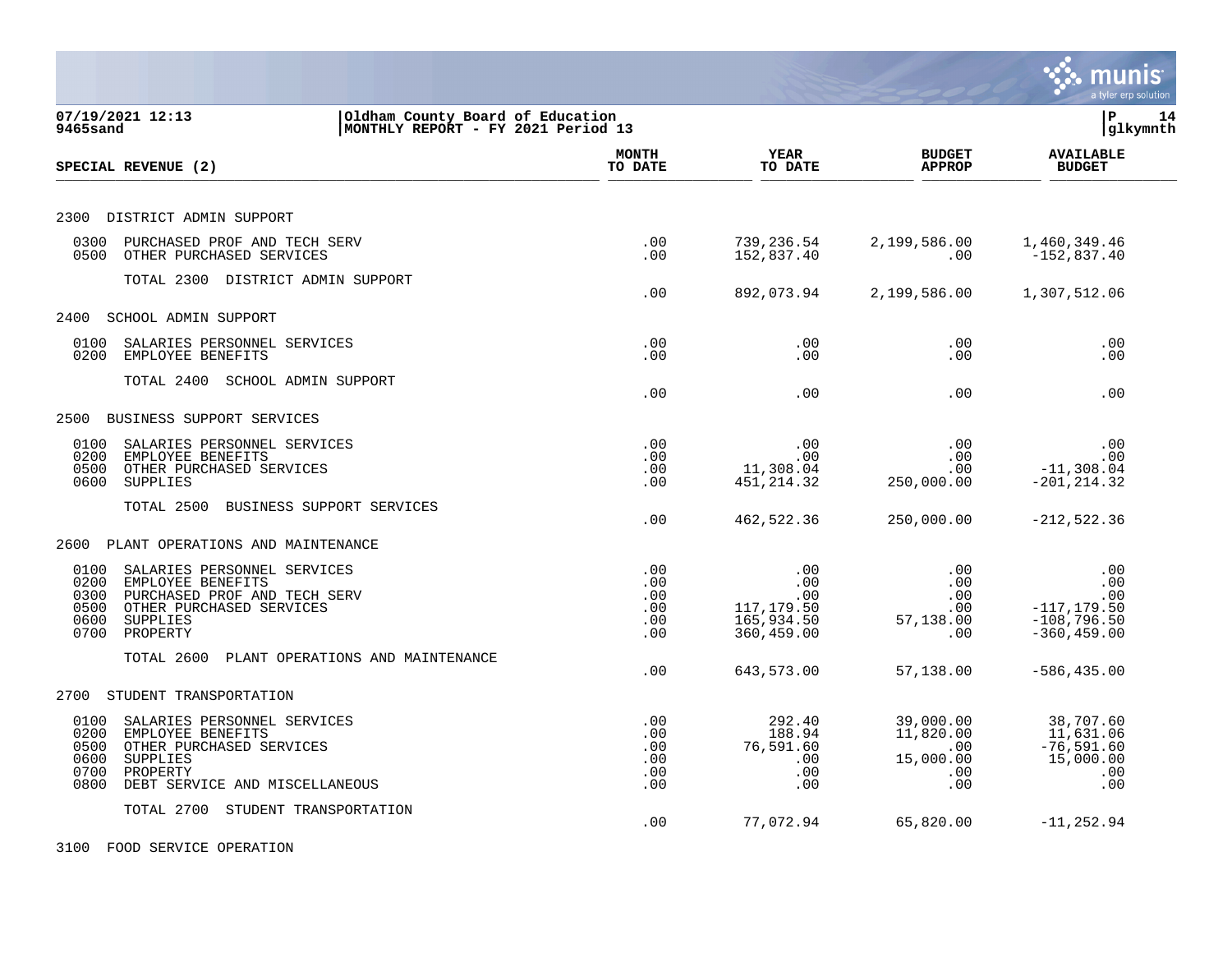

| 07/19/2021 12:13<br>9465sand                                                                                                                                                                                                   | Oldham County Board of Education<br>MONTHLY REPORT - FY 2021 Period 13 |                                                    |                                                                      |                                                                             | lР<br>15<br> glkymnth                                                                                                       |
|--------------------------------------------------------------------------------------------------------------------------------------------------------------------------------------------------------------------------------|------------------------------------------------------------------------|----------------------------------------------------|----------------------------------------------------------------------|-----------------------------------------------------------------------------|-----------------------------------------------------------------------------------------------------------------------------|
| SPECIAL REVENUE (2)                                                                                                                                                                                                            |                                                                        | <b>MONTH</b><br>TO DATE                            | YEAR<br>TO DATE                                                      | <b>BUDGET</b><br><b>APPROP</b>                                              | <b>AVAILABLE</b><br><b>BUDGET</b>                                                                                           |
| 0600<br>SUPPLIES<br>0700<br>PROPERTY                                                                                                                                                                                           |                                                                        | .00<br>.00                                         | 162,291.82<br>28,668.78                                              | 106,000.00<br>.00                                                           | $-56, 291.82$<br>$-28,668.78$                                                                                               |
| TOTAL 3100                                                                                                                                                                                                                     | FOOD SERVICE OPERATION                                                 | .00                                                | 190,960.60                                                           | 106,000.00                                                                  | $-84,960.60$                                                                                                                |
| 3200 DAY CARE OPERATIONS                                                                                                                                                                                                       |                                                                        |                                                    |                                                                      |                                                                             |                                                                                                                             |
| SALARIES PERSONNEL SERVICES<br>0100<br>0200<br>EMPLOYEE BENEFITS<br>0600<br><b>SUPPLIES</b><br>0800<br>DEBT SERVICE AND MISCELLANEOUS                                                                                          |                                                                        | .00<br>.00<br>.00<br>.00                           | 723,608.30<br>414,696.01<br>149,254.55<br>28,378.62                  | 1,946,560.00<br>$.00 \,$<br>.00<br>.00                                      | 1,222,951.70<br>-414,696.01<br>$-149, 254.55$<br>-28,378.62                                                                 |
| TOTAL 3200 DAY CARE OPERATIONS                                                                                                                                                                                                 |                                                                        | .00                                                | 1,315,937.48                                                         | 1,946,560.00                                                                | 630,622.52                                                                                                                  |
| COMMUNITY SERVICES<br>3300                                                                                                                                                                                                     |                                                                        |                                                    |                                                                      |                                                                             |                                                                                                                             |
| 0100<br>SALARIES PERSONNEL SERVICES<br>0200<br>EMPLOYEE BENEFITS<br>0300<br>PURCHASED PROF AND TECH SERV<br>0500<br>OTHER PURCHASED SERVICES<br>0600<br>SUPPLIES<br>0700<br>PROPERTY<br>0800<br>DEBT SERVICE AND MISCELLANEOUS |                                                                        | .00<br>.00<br>.00<br>.00<br>.00<br>$.00 \,$<br>.00 | 80,441.35<br>9,016.02<br>.00<br>.00<br>4, 243. 23<br>$.00 \,$<br>.00 | 75,971.00<br>9,575.00<br>.00<br>$.00\,$<br>5,023.24<br>$.00 \,$<br>5,033.00 | $-4, 470.35$<br>558.98<br>$\overline{\phantom{0}}$ .00<br>$\ldots$ 00<br>780.01<br>$\overline{\phantom{0}}$ .00<br>5,033.00 |
| TOTAL 3300 COMMUNITY SERVICES                                                                                                                                                                                                  |                                                                        | .00                                                | 93,700.60                                                            | 95,602.24                                                                   | 1,901.64                                                                                                                    |
| ARCHITECTURAL/ENGIN<br>4300                                                                                                                                                                                                    |                                                                        |                                                    |                                                                      |                                                                             |                                                                                                                             |
| 0400<br>PURCHASED PROPERTY SERVICES<br>0700<br>PROPERTY                                                                                                                                                                        |                                                                        | .00<br>.00                                         | 214,805.63<br>479,118.61                                             | .00<br>.00                                                                  | $-214,805.63$<br>$-479, 118.61$                                                                                             |
| TOTAL 4300 ARCHITECTURAL/ENGIN                                                                                                                                                                                                 |                                                                        | .00                                                | 693,924.24                                                           | .00                                                                         | $-693, 924.24$                                                                                                              |
| 4900<br>OTHER - FACILITIES                                                                                                                                                                                                     |                                                                        |                                                    |                                                                      |                                                                             |                                                                                                                             |
| 0400<br>PURCHASED PROPERTY SERVICES                                                                                                                                                                                            |                                                                        | .00                                                | .00                                                                  | .00                                                                         | .00                                                                                                                         |
| TOTAL 4900 OTHER - FACILITIES                                                                                                                                                                                                  |                                                                        | .00                                                | .00                                                                  | .00                                                                         | .00                                                                                                                         |
| FUND TRANSFERS<br>5200                                                                                                                                                                                                         |                                                                        |                                                    |                                                                      |                                                                             |                                                                                                                             |
| 0100<br>SALARIES PERSONNEL SERVICES<br>0200<br>EMPLOYEE BENEFITS<br>OTHER ITEMS<br>0900                                                                                                                                        |                                                                        | .00<br>.00<br>.00                                  | .00<br>.00<br>.00                                                    | .00<br>.00<br>.00                                                           | .00<br>.00<br>.00                                                                                                           |
| TOTAL 5200 FUND TRANSFERS                                                                                                                                                                                                      |                                                                        | .00                                                | .00                                                                  | .00                                                                         | .00                                                                                                                         |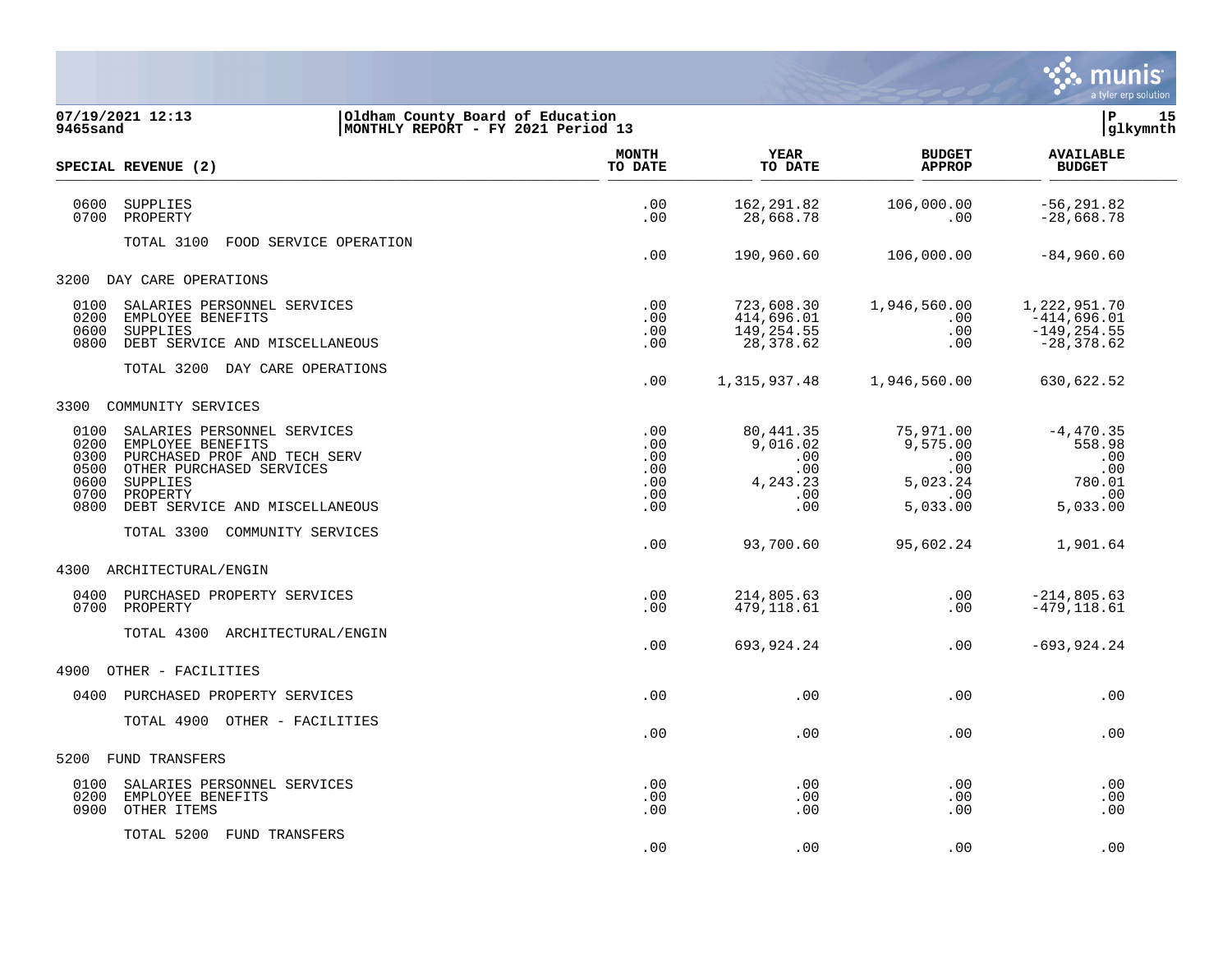|                               |                                                                        |                         |                 |                                | <b>munis</b><br>a tyler erp solution |
|-------------------------------|------------------------------------------------------------------------|-------------------------|-----------------|--------------------------------|--------------------------------------|
| 07/19/2021 12:13<br>9465sand  | Oldham County Board of Education<br>MONTHLY REPORT - FY 2021 Period 13 |                         |                 | 16<br>P<br>glkymnth            |                                      |
| SPECIAL REVENUE (2)           |                                                                        | <b>MONTH</b><br>TO DATE | YEAR<br>TO DATE | <b>BUDGET</b><br><b>APPROP</b> | <b>AVAILABLE</b><br><b>BUDGET</b>    |
| TOTAL EXPENDITURES            |                                                                        | .00                     | 10,206,905.52   | 12,506,774.63                  | 2,299,869.11                         |
| TOTAL FOR SPECIAL REVENUE (2) |                                                                        | .00                     | $-403,825.04$   | $-1,000.00$                    | 402,825.04                           |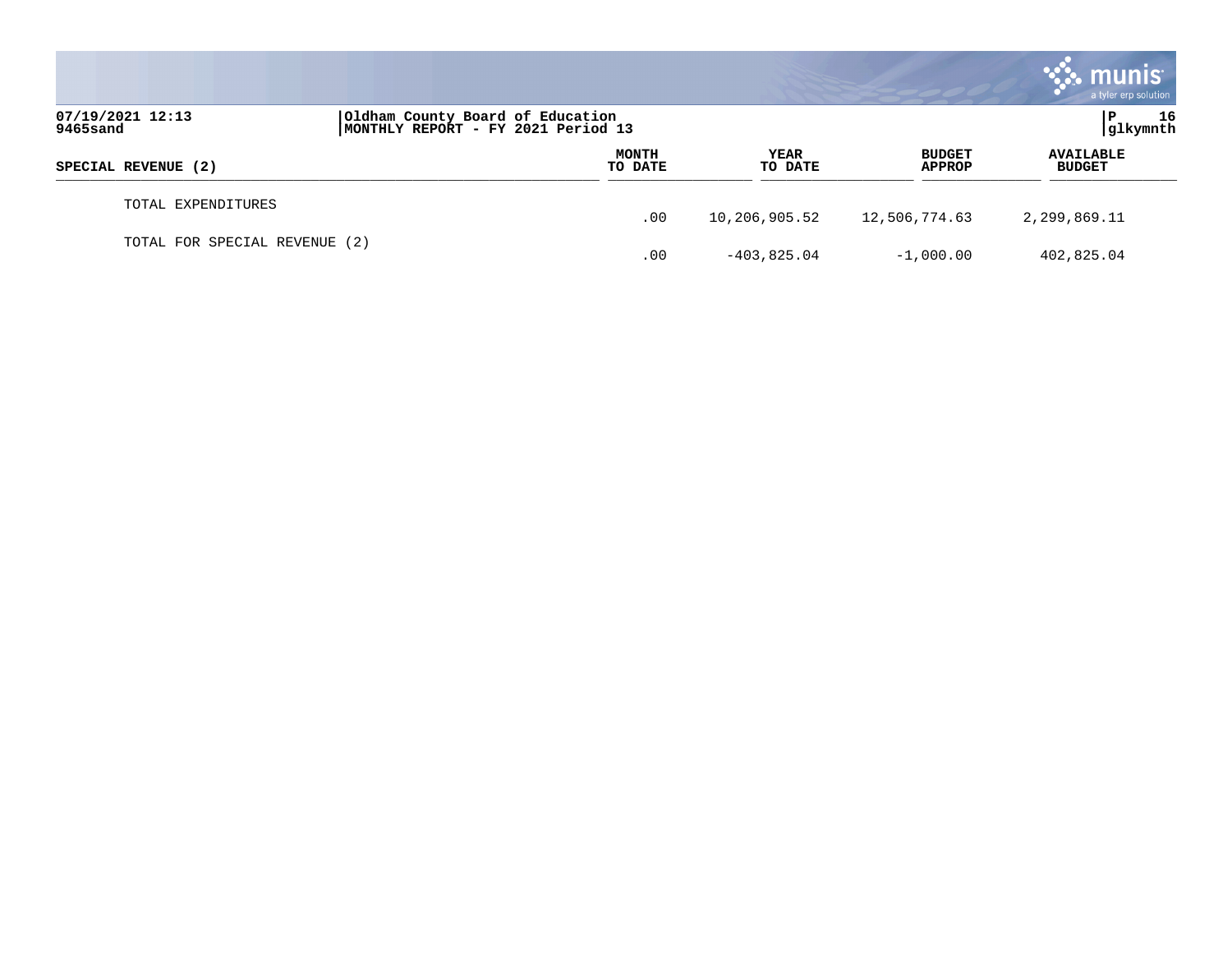|                                                                                                                                                          |                                                                        |                          |                             |                                | a tyler erp solution              |
|----------------------------------------------------------------------------------------------------------------------------------------------------------|------------------------------------------------------------------------|--------------------------|-----------------------------|--------------------------------|-----------------------------------|
| 07/19/2021 12:13<br>9465sand                                                                                                                             | Oldham County Board of Education<br>MONTHLY REPORT - FY 2021 Period 13 |                          |                             |                                | l P<br>17<br>glkymnth             |
| DISTRICT ACTIVITY FUND 21 AY (                                                                                                                           |                                                                        | <b>MONTH</b><br>TO DATE  | <b>YEAR</b><br>TO DATE      | <b>BUDGET</b><br><b>APPROP</b> | <b>AVAILABLE</b><br><b>BUDGET</b> |
| REVENUES                                                                                                                                                 |                                                                        |                          |                             |                                |                                   |
| 0999 BEGINNING BALANCE                                                                                                                                   |                                                                        |                          |                             |                                |                                   |
| TOTAL 0999 BEGINNING BALANCE                                                                                                                             |                                                                        | .00                      | .00                         | .00                            | .00                               |
| <b>RECEIPTS</b>                                                                                                                                          |                                                                        |                          |                             |                                |                                   |
| REVENUE FROM LOCAL SOURCES                                                                                                                               |                                                                        |                          |                             |                                |                                   |
| EARNINGS ON INVESTMENTS                                                                                                                                  |                                                                        |                          |                             |                                |                                   |
| 1510 INTEREST ON INVESTMENTS                                                                                                                             |                                                                        | .00                      | .00                         | .00                            | .00                               |
| TOTAL EARNINGS ON INVESTMENTS                                                                                                                            |                                                                        | .00                      | .00                         | .00                            | .00                               |
| STUDENT ACTIVITIES                                                                                                                                       |                                                                        |                          |                             |                                |                                   |
| 1710 ADMISSIONS - DISTRICT ACTIVITY<br>1720 BOOKSTORE SALES-DISTRICT ACTIV<br>1740 STUDENT FEES-DISTRICT ACTIVITY<br>1790 OTHER DIST/STUDENT ACTIVIT INC |                                                                        | .00<br>.00<br>.00<br>.00 | .00<br>.00<br>251.25<br>.00 | .00<br>.00<br>.00<br>.00       | .00<br>.00<br>$-251.25$<br>.00    |
| TOTAL STUDENT ACTIVITIES                                                                                                                                 |                                                                        | .00                      | 251.25                      | .00                            | $-251.25$                         |
| OTHER REVENUE FROM LOCAL SOURCES                                                                                                                         |                                                                        |                          |                             |                                |                                   |
| 1920 CONTRIBUTIONS / DONATIONS                                                                                                                           |                                                                        | .00                      | 5,000.00                    | .00.                           | $-5,000.00$                       |
| TOTAL OTHER REVENUE FROM LOCAL SOURCES                                                                                                                   |                                                                        | .00                      | 5,000.00                    | .00                            | $-5,000.00$                       |
| TOTAL REVENUE FROM LOCAL SOURCES                                                                                                                         |                                                                        | .00                      | 5, 251. 25                  | .00.                           | $-5, 251.25$                      |
| TOTAL RECEIPTS                                                                                                                                           |                                                                        | .00                      | 5,251.25                    | .00                            | $-5, 251.25$                      |
| TOTAL REVENUE                                                                                                                                            |                                                                        | .00                      | 5,251.25                    | .00                            | $-5, 251.25$                      |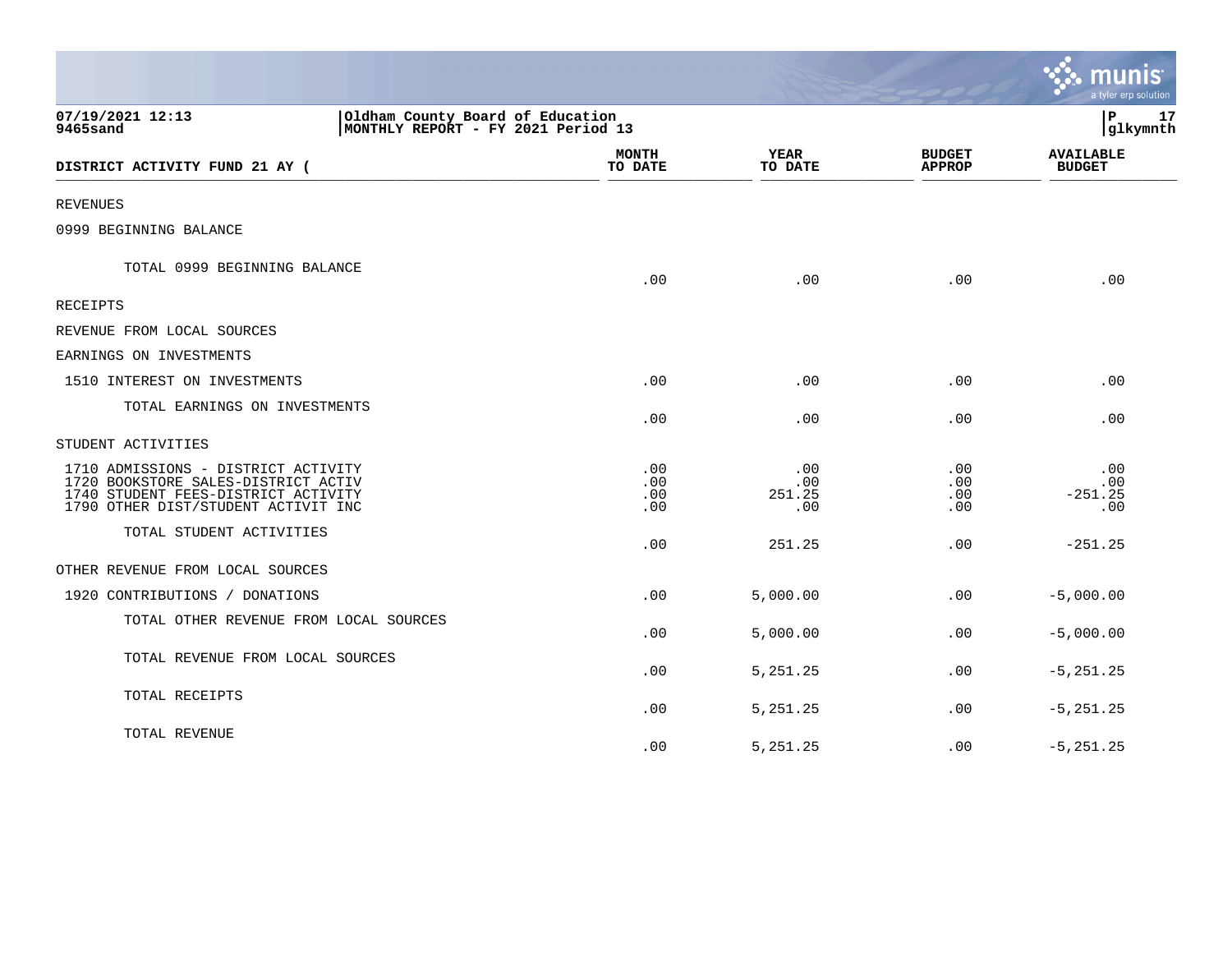

| 07/19/2021 12:13<br>9465sand                                                                                                                                                                                                | Oldham County Board of Education<br>MONTHLY REPORT - FY 2021 Period 13 |                                        | l P<br>18<br>glkymnth                     |                                        |                                              |
|-----------------------------------------------------------------------------------------------------------------------------------------------------------------------------------------------------------------------------|------------------------------------------------------------------------|----------------------------------------|-------------------------------------------|----------------------------------------|----------------------------------------------|
| DISTRICT ACTIVITY FUND 21 AY (                                                                                                                                                                                              |                                                                        | <b>MONTH</b><br>TO DATE                | <b>YEAR</b><br>TO DATE                    | <b>BUDGET</b><br><b>APPROP</b>         | <b>AVAILABLE</b><br><b>BUDGET</b>            |
| EXPENDITURES                                                                                                                                                                                                                |                                                                        |                                        |                                           |                                        |                                              |
| 1000<br>INSTRUCTION                                                                                                                                                                                                         |                                                                        |                                        |                                           |                                        |                                              |
| 0100<br>SALARIES PERSONNEL SERVICES<br>0300<br>PURCHASED PROF AND TECH SERV<br>PURCHASED PROPERTY SERVICES<br>0400<br>OTHER PURCHASED SERVICES<br>0500<br>0600<br><b>SUPPLIES</b><br>0800<br>DEBT SERVICE AND MISCELLANEOUS |                                                                        | .00<br>.00<br>.00<br>.00<br>.00<br>.00 | .00<br>.00<br>.00<br>.00<br>280.00<br>.00 | .00<br>.00<br>.00<br>.00<br>.00<br>.00 | .00<br>.00<br>.00<br>.00<br>$-280.00$<br>.00 |
| TOTAL 1000                                                                                                                                                                                                                  | INSTRUCTION                                                            | .00                                    | 280.00                                    | .00                                    | $-280.00$                                    |
| PLANT OPERATIONS AND MAINTENANCE<br>2600                                                                                                                                                                                    |                                                                        |                                        |                                           |                                        |                                              |
| 0400<br>PURCHASED PROPERTY SERVICES<br>0600<br>SUPPLIES                                                                                                                                                                     |                                                                        | .00<br>.00                             | .00<br>.00                                | .00<br>.00                             | .00<br>.00                                   |
| TOTAL 2600                                                                                                                                                                                                                  | PLANT OPERATIONS AND MAINTENANCE                                       | .00                                    | .00                                       | .00                                    | .00                                          |
| 5200<br>FUND TRANSFERS                                                                                                                                                                                                      |                                                                        |                                        |                                           |                                        |                                              |
| 0900<br>OTHER ITEMS                                                                                                                                                                                                         |                                                                        | .00                                    | .00                                       | .00                                    | .00                                          |
| TOTAL 5200                                                                                                                                                                                                                  | <b>FUND TRANSFERS</b>                                                  | .00                                    | .00                                       | .00                                    | .00                                          |
| TOTAL EXPENDITURES                                                                                                                                                                                                          |                                                                        | .00                                    | 280.00                                    | .00                                    | $-280.00$                                    |
|                                                                                                                                                                                                                             | TOTAL FOR DISTRICT ACTIVITY FUND 21 AY (21)                            | .00                                    | 4,971.25                                  | .00                                    | $-4,971.25$                                  |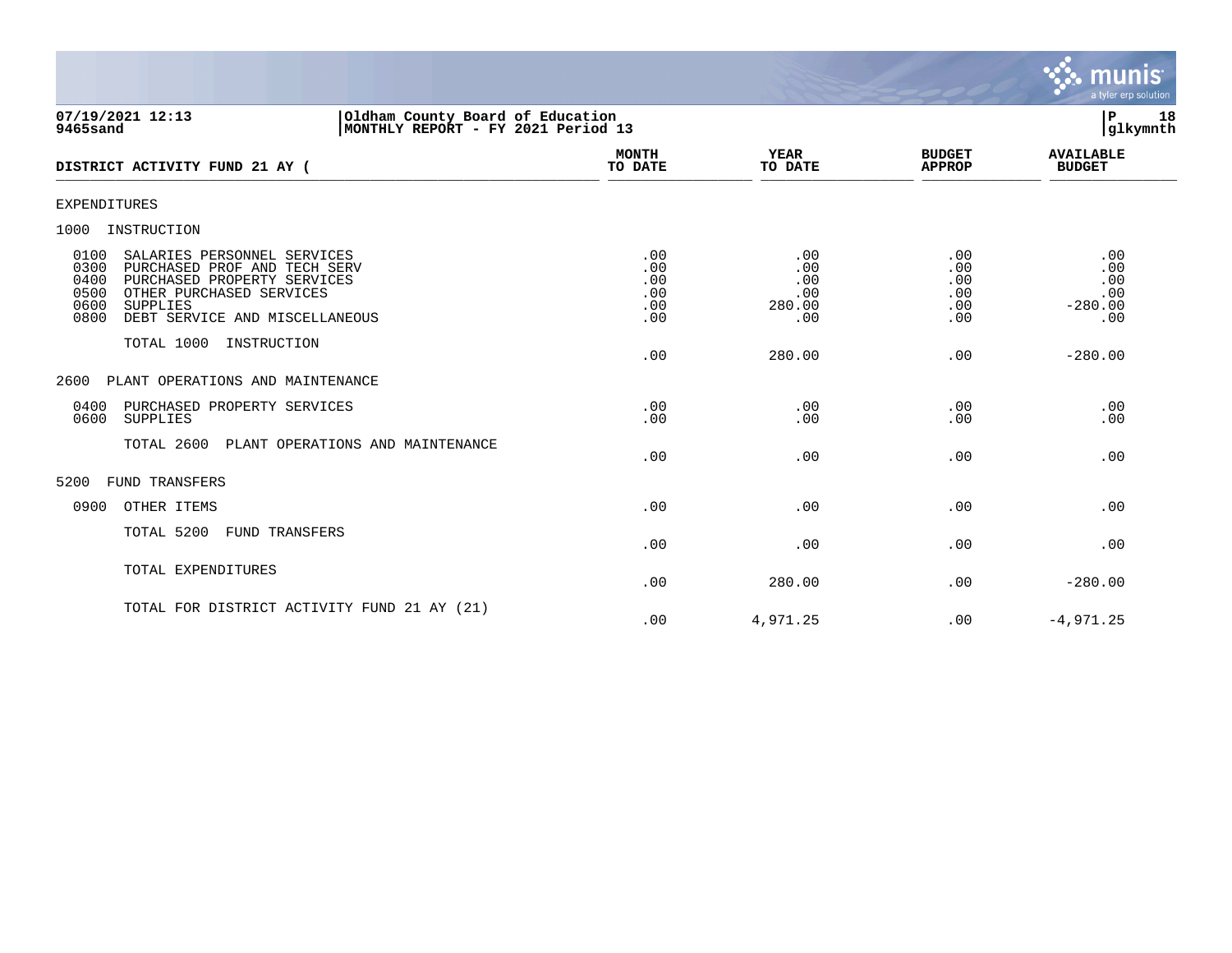|                                                                                                                                                                                                                                                                                                           |                                                                        |                                                                                        |                                                                                   | munis<br>a tyler erp solution                                                               |
|-----------------------------------------------------------------------------------------------------------------------------------------------------------------------------------------------------------------------------------------------------------------------------------------------------------|------------------------------------------------------------------------|----------------------------------------------------------------------------------------|-----------------------------------------------------------------------------------|---------------------------------------------------------------------------------------------|
| 07/19/2021 12:13<br>9465sand                                                                                                                                                                                                                                                                              | Oldham County Board of Education<br>MONTHLY REPORT - FY 2021 Period 13 |                                                                                        |                                                                                   | lР<br>19<br> glkymnth                                                                       |
| DISTRICT ACTIVITY FUND 22 MY (                                                                                                                                                                                                                                                                            | <b>MONTH</b><br>TO DATE                                                | <b>YEAR</b><br>TO DATE                                                                 | <b>BUDGET</b><br><b>APPROP</b>                                                    | <b>AVAILABLE</b><br><b>BUDGET</b>                                                           |
| <b>REVENUES</b>                                                                                                                                                                                                                                                                                           |                                                                        |                                                                                        |                                                                                   |                                                                                             |
| 0999 BEGINNING BALANCE                                                                                                                                                                                                                                                                                    |                                                                        |                                                                                        |                                                                                   |                                                                                             |
| TOTAL 0999 BEGINNING BALANCE                                                                                                                                                                                                                                                                              | .00                                                                    | 2,623.61                                                                               | 244,207.65                                                                        | 241,584.04                                                                                  |
| <b>RECEIPTS</b>                                                                                                                                                                                                                                                                                           |                                                                        |                                                                                        |                                                                                   |                                                                                             |
| REVENUE FROM LOCAL SOURCES                                                                                                                                                                                                                                                                                |                                                                        |                                                                                        |                                                                                   |                                                                                             |
| EARNINGS ON INVESTMENTS                                                                                                                                                                                                                                                                                   |                                                                        |                                                                                        |                                                                                   |                                                                                             |
| 1510 INTEREST ON INVESTMENTS                                                                                                                                                                                                                                                                              | .00                                                                    | 4,113.08                                                                               | .00                                                                               | $-4, 113.08$                                                                                |
| TOTAL EARNINGS ON INVESTMENTS                                                                                                                                                                                                                                                                             | .00                                                                    | 4,113.08                                                                               | .00                                                                               | $-4, 113.08$                                                                                |
| STUDENT ACTIVITIES                                                                                                                                                                                                                                                                                        |                                                                        |                                                                                        |                                                                                   |                                                                                             |
| 1710 ADMISSIONS - DISTRICT ACTIVITY<br>1720 BOOKSTORE SALES-DISTRICT ACTIV<br>1730 CLUB DUES-DISTRICT ACTIVITY FD<br>1740 STUDENT FEES-DISTRICT ACTIVITY<br>1740 STUDENT FEES - ATHLETIC<br>1750 DONATIONS (DISTRCT ACTIVITY)<br>1790 OTHER DIST/STUDENT ACTIVIT INC<br>1790 FIELD TRIP FEES - OPER/MAINT | .00<br>.00<br>.00<br>.00<br>.00<br>.00<br>.00<br>.00                   | 115,181.04<br>17,685.26<br>.00<br>1,651,780.17<br>.00<br>$-10.00$<br>649,517.39<br>.00 | $.00 \,$<br>.00<br>.00<br>2,402,750.72<br>.00<br>.00<br>469,704.00<br>$.00 \ \rm$ | $-115, 181.04$<br>$-17,685.26$<br>.00<br>750,970.55<br>.00<br>10.00<br>$-179,813.39$<br>.00 |
| TOTAL STUDENT ACTIVITIES                                                                                                                                                                                                                                                                                  | .00                                                                    | 2,434,153.86                                                                           | 2,872,454.72                                                                      | 438,300.86                                                                                  |
| OTHER REVENUE FROM LOCAL SOURCES                                                                                                                                                                                                                                                                          |                                                                        |                                                                                        |                                                                                   |                                                                                             |
| 1920 CONTRIBUTIONS / DONATIONS                                                                                                                                                                                                                                                                            | .00                                                                    | 438,450.70                                                                             | $.00 \ \rm$                                                                       | $-438, 450.70$                                                                              |
| TOTAL OTHER REVENUE FROM LOCAL SOURCES                                                                                                                                                                                                                                                                    | .00                                                                    | 438,450.70                                                                             | $.00 \,$                                                                          | $-438, 450.70$                                                                              |
| TOTAL REVENUE FROM LOCAL SOURCES                                                                                                                                                                                                                                                                          | .00                                                                    | 2,876,717.64                                                                           | 2,872,454.72                                                                      | $-4, 262.92$                                                                                |
| REVENUE FROM FEDERAL SOURCES                                                                                                                                                                                                                                                                              |                                                                        |                                                                                        |                                                                                   |                                                                                             |
| RESTRICTED THROUGH THE STATE                                                                                                                                                                                                                                                                              |                                                                        |                                                                                        |                                                                                   |                                                                                             |
| 4500 RESTRICTED FED THRU STATE                                                                                                                                                                                                                                                                            | .00                                                                    | .00                                                                                    | $.00 \ \rm$                                                                       | .00                                                                                         |
| TOTAL RESTRICTED THROUGH THE STATE                                                                                                                                                                                                                                                                        | .00                                                                    | .00                                                                                    | $.00 \,$                                                                          | .00                                                                                         |
| TOTAL REVENUE FROM FEDERAL SOURCES                                                                                                                                                                                                                                                                        |                                                                        |                                                                                        |                                                                                   |                                                                                             |

 $\bullet$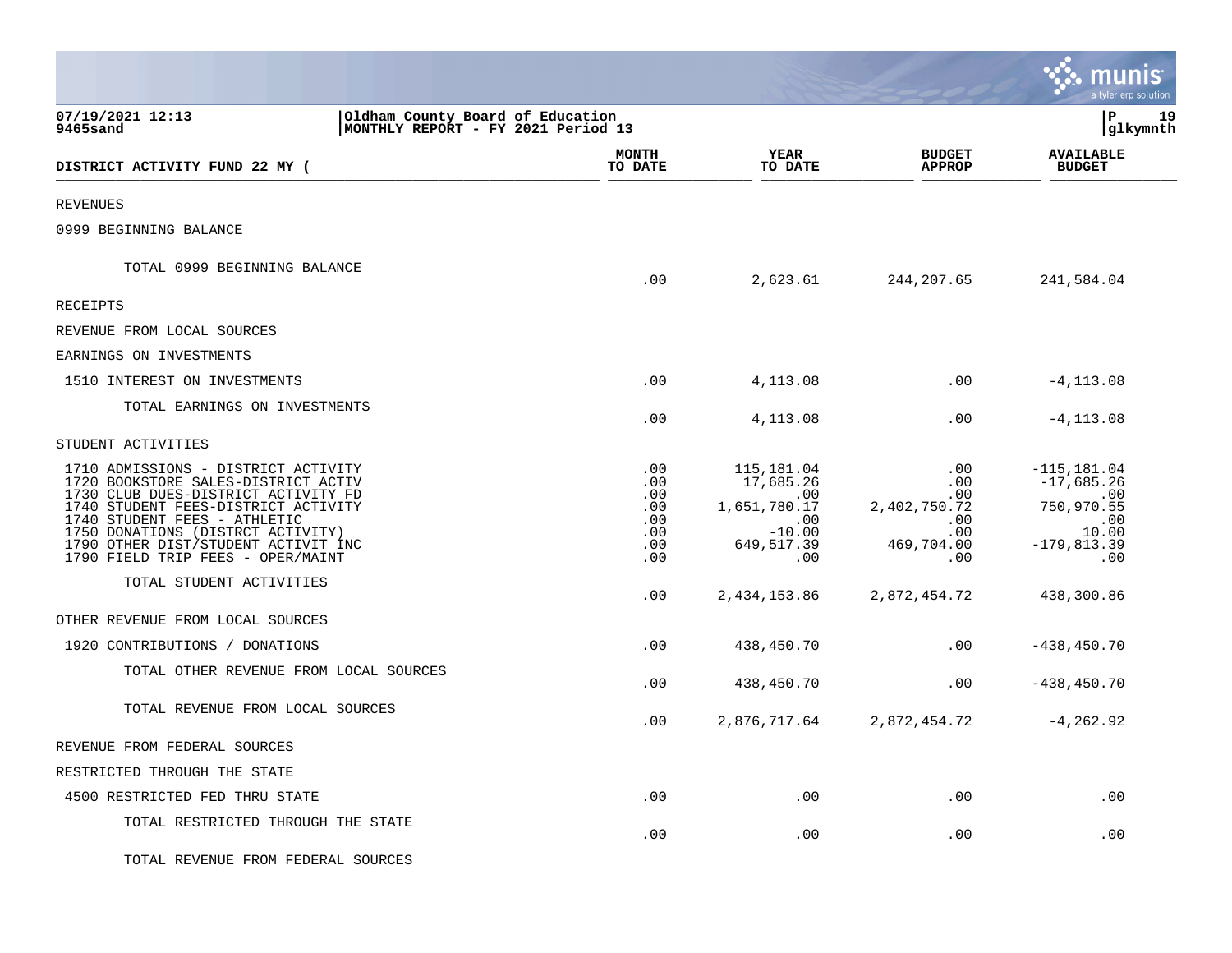

.00 2,879,341.25 713,911.65 -2,165,429.60

**07/19/2021 12:13 |Oldham County Board of Education |P 20 9465sand |MONTHLY REPORT - FY 2021 Period 13 |glkymnth MONTH AVAILABLE YEAR BUDGET** AVAILABLE **DISTRICT ACTIVITY FUND 22 MY ( TO DATE TO DATE APPROP BUDGET**  \_\_\_\_\_\_\_\_\_\_\_\_\_\_\_\_\_\_\_\_\_\_\_\_\_\_\_\_\_\_\_\_\_\_\_\_\_\_\_\_\_\_\_\_\_\_\_\_\_\_\_\_\_\_\_\_\_\_\_\_\_\_\_\_ \_\_\_\_\_\_\_\_\_\_\_\_\_\_\_\_\_ \_\_\_\_\_\_\_\_\_\_\_\_\_\_\_\_\_\_ \_\_\_\_\_\_\_\_\_\_\_\_\_\_ \_\_\_\_\_\_\_\_\_\_\_\_\_\_\_  $.00$  .  $.00$  .  $.00$  .  $.00$  .  $.00$  .  $.00$  .  $.00$  .  $.00$  .  $.00$  .  $.00$  .  $.00$  .  $.00$  .  $.00$  .  $.00$  .  $.00$  .  $.00$  .  $.00$  .  $.00$  .  $.00$  .  $.00$  .  $.00$  .  $.00$  .  $.00$  .  $.00$  .  $.00$  .  $.00$  .  $.00$  .  $.00$ OTHER RECEIPTS INTERFUND TRANSFERS 5210 FUND TRANSFER .00 .00 -2,402,750.72 -2,402,750.72 5210 FUND 22 PREV YR END BAL TRNSFR TOTAL INTERFUND TRANSFERS .00 .00 -2,402,750.72 -2,402,750.72 TOTAL OTHER RECEIPTS .00 .00 -2,402,750.72 -2,402,750.72 TOTAL RECEIPTS .00 2,876,717.64 469,704.00 -2,407,013.64 TOTAL REVENUE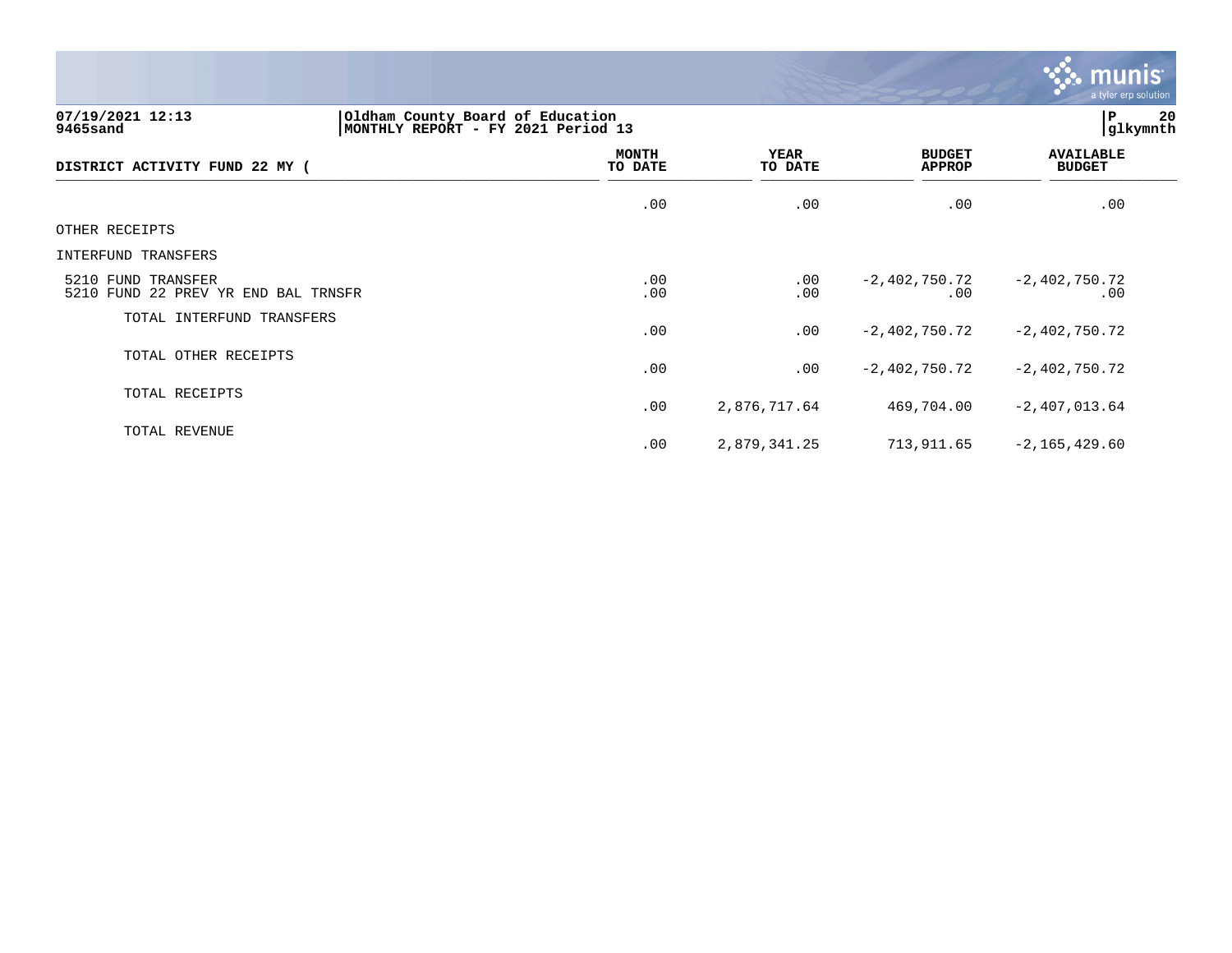|                                                                                                                                                                                                                                                                                                     |                                                                        |                                                                                                          |                                                                                                       | a tyler erp solution                                                                                                            |
|-----------------------------------------------------------------------------------------------------------------------------------------------------------------------------------------------------------------------------------------------------------------------------------------------------|------------------------------------------------------------------------|----------------------------------------------------------------------------------------------------------|-------------------------------------------------------------------------------------------------------|---------------------------------------------------------------------------------------------------------------------------------|
| 07/19/2021 12:13<br>9465sand                                                                                                                                                                                                                                                                        | Oldham County Board of Education<br>MONTHLY REPORT - FY 2021 Period 13 |                                                                                                          |                                                                                                       | lР<br>21<br> glkymnth                                                                                                           |
| DISTRICT ACTIVITY FUND 22 MY (                                                                                                                                                                                                                                                                      | MONTH<br>TO DATE                                                       | YEAR<br>TO DATE                                                                                          | <b>BUDGET</b><br><b>APPROP</b>                                                                        | <b>AVAILABLE</b><br><b>BUDGET</b>                                                                                               |
| <b>EXPENDITURES</b>                                                                                                                                                                                                                                                                                 |                                                                        |                                                                                                          |                                                                                                       |                                                                                                                                 |
| 0000<br>RESTRICT TO REV & BAL SHT ONLY                                                                                                                                                                                                                                                              |                                                                        |                                                                                                          |                                                                                                       |                                                                                                                                 |
| 0600<br><b>SUPPLIES</b><br>0900<br>OTHER ITEMS                                                                                                                                                                                                                                                      | .00<br>.00                                                             | .00<br>.00                                                                                               | .00<br>.00                                                                                            | .00<br>.00                                                                                                                      |
| TOTAL 0000<br>RESTRICT TO REV & BAL SHT ONLY                                                                                                                                                                                                                                                        | .00                                                                    | .00                                                                                                      | .00                                                                                                   | .00                                                                                                                             |
| INSTRUCTION<br>1000                                                                                                                                                                                                                                                                                 |                                                                        |                                                                                                          |                                                                                                       |                                                                                                                                 |
| 0100<br>SALARIES PERSONNEL SERVICES<br>0200<br>EMPLOYEE BENEFITS<br>0300<br>PURCHASED PROF AND TECH SERV<br>0400<br>PURCHASED PROPERTY SERVICES<br>0500<br>OTHER PURCHASED SERVICES<br>0600<br><b>SUPPLIES</b><br>0700<br>PROPERTY<br>0800<br>DEBT SERVICE AND MISCELLANEOUS<br>0900<br>OTHER ITEMS | .00<br>.00<br>.00<br>.00<br>.00<br>.00<br>.00<br>.00<br>.00            | 505,245.06<br>62,140.11<br>1,742.13<br>134,437.60<br>17.08<br>1,277,129.88<br>50,251.00<br>507.52<br>.00 | 255,051.00<br>46,653.00<br>80,000.00<br>.00<br>9,000.00<br>322,757.65<br>$.00 \ \rm$<br>450.00<br>.00 | $-250, 194.06$<br>$-15,487.11$<br>78,257.87<br>$-134, 437.60$<br>8,982.92<br>$-954, 372.23$<br>$-50, 251.00$<br>$-57.52$<br>.00 |
| TOTAL 1000<br>INSTRUCTION                                                                                                                                                                                                                                                                           | .00                                                                    | 2,031,470.38                                                                                             | 713,911.65                                                                                            | $-1, 317, 558.73$                                                                                                               |
| 2200<br>INSTRUCTIONAL STAFF SUPP SERV                                                                                                                                                                                                                                                               |                                                                        |                                                                                                          |                                                                                                       |                                                                                                                                 |
| 0100<br>SALARIES PERSONNEL SERVICES<br>0200<br>EMPLOYEE BENEFITS<br>PURCHASED PROPERTY SERVICES<br>0400<br>0600<br><b>SUPPLIES</b><br>0700<br>PROPERTY<br>0800<br>DEBT SERVICE AND MISCELLANEOUS<br>TOTAL 2200<br>INSTRUCTIONAL STAFF SUPP SERV                                                     | .00<br>.00<br>.00<br>.00<br>.00<br>.00                                 | 570.16<br>30.33<br>.00<br>28,490.32<br>.00<br>.00                                                        | .00<br>.00<br>.00<br>.00<br>.00<br>.00                                                                | $-570.16$<br>$-30.33$<br>.00<br>$-28, 490.32$<br>.00<br>.00                                                                     |
|                                                                                                                                                                                                                                                                                                     | .00                                                                    | 29,090.81                                                                                                | .00                                                                                                   | $-29,090.81$                                                                                                                    |
| 2600<br>PLANT OPERATIONS AND MAINTENANCE                                                                                                                                                                                                                                                            |                                                                        |                                                                                                          |                                                                                                       |                                                                                                                                 |
| 0200<br>EMPLOYEE BENEFITS<br>0300<br>PURCHASED PROF AND TECH SERV<br>PURCHASED PROPERTY SERVICES<br>0400<br>0600<br><b>SUPPLIES</b><br>0700<br>PROPERTY<br>0800<br>DEBT SERVICE AND MISCELLANEOUS                                                                                                   | .00<br>.00<br>.00<br>.00<br>.00<br>.00                                 | .00<br>1,431.88<br>69,028.94<br>22,641.18<br>.00<br>$-795.00$                                            | .00<br>.00<br>.00<br>.00<br>.00<br>.00                                                                | .00<br>$-1,431.88$<br>$-69,028.94$<br>$-22,641.18$<br>.00<br>795.00                                                             |
| TOTAL 2600 PLANT OPERATIONS AND MAINTENANCE                                                                                                                                                                                                                                                         | .00                                                                    | 92,307.00                                                                                                | .00                                                                                                   | $-92,307.00$                                                                                                                    |
| 2700<br>STUDENT TRANSPORTATION                                                                                                                                                                                                                                                                      |                                                                        |                                                                                                          |                                                                                                       |                                                                                                                                 |
| 0800 DEBT SERVICE AND MISCELLANEOUS                                                                                                                                                                                                                                                                 | .00                                                                    | 19,681.72                                                                                                | .00                                                                                                   | $-19,681.72$                                                                                                                    |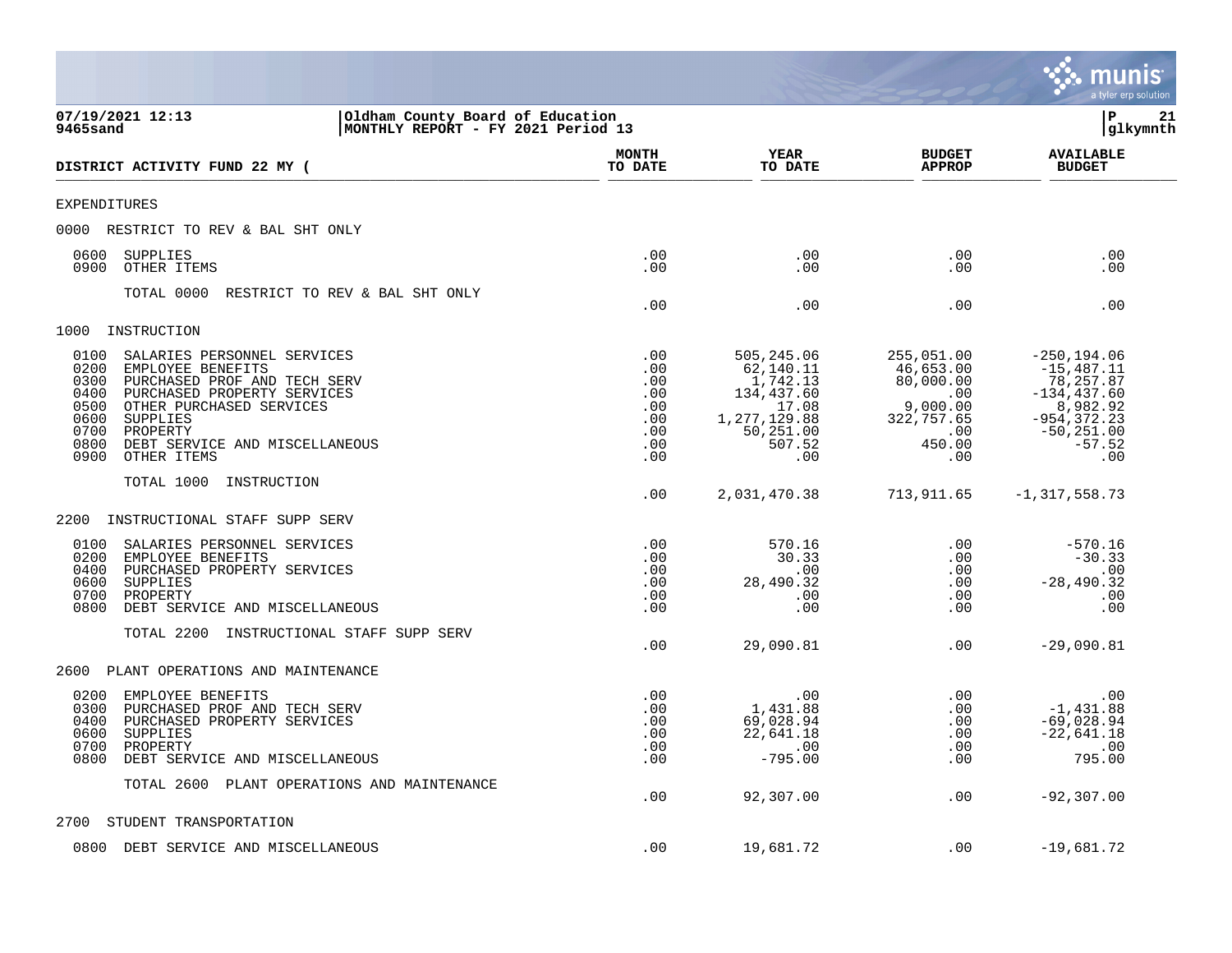

| 07/19/2021 12:13<br>9465sand                |                        | Oldham County Board of Education<br>MONTHLY REPORT - FY 2021 Period 13 |                 |                                |                                   |  |
|---------------------------------------------|------------------------|------------------------------------------------------------------------|-----------------|--------------------------------|-----------------------------------|--|
| DISTRICT ACTIVITY FUND 22 MY (              |                        | <b>MONTH</b><br>TO DATE                                                | YEAR<br>TO DATE | <b>BUDGET</b><br><b>APPROP</b> | <b>AVAILABLE</b><br><b>BUDGET</b> |  |
| TOTAL 2700                                  | STUDENT TRANSPORTATION | .00                                                                    | 19,681.72       | .00                            | $-19,681.72$                      |  |
| 5200<br>FUND TRANSFERS                      |                        |                                                                        |                 |                                |                                   |  |
| 0900<br>OTHER ITEMS                         |                        | .00                                                                    | 504,325.36      | .00                            | $-504, 325.36$                    |  |
| TOTAL 5200<br><b>FUND TRANSFERS</b>         |                        | .00                                                                    | 504,325.36      | .00                            | $-504, 325.36$                    |  |
| TOTAL EXPENDITURES                          |                        | .00                                                                    | 2,676,875.27    | 713,911.65                     | $-1,962,963.62$                   |  |
| TOTAL FOR DISTRICT ACTIVITY FUND 22 MY (22) |                        | .00                                                                    | 202,465.98      | .00                            | $-202, 465.98$                    |  |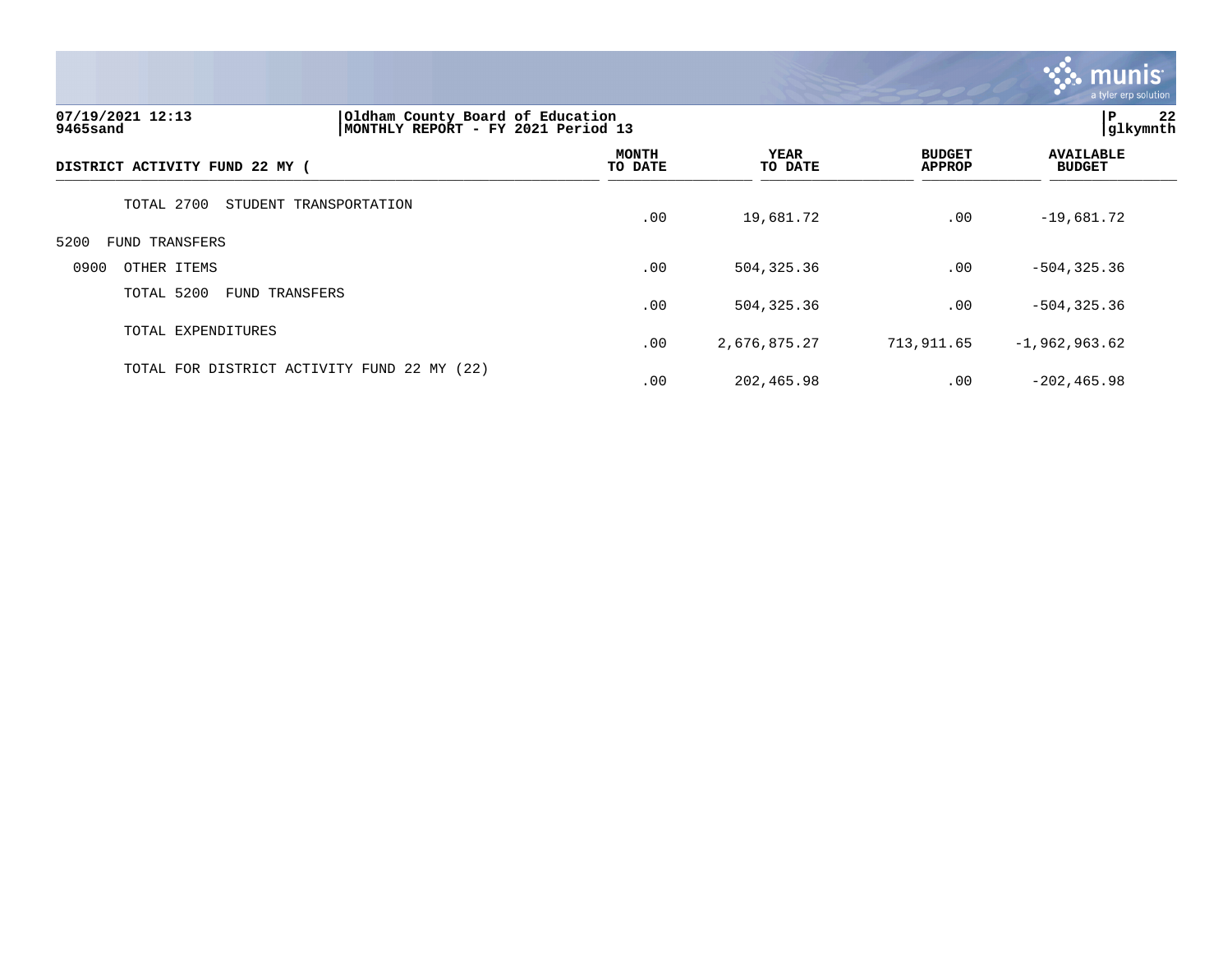|                                                                            |                                                                        |                        |                                | $\mathbf{\ddot{\cdot}}\mathbf{\ddot{\cdot}}$ munis<br>a tyler erp solution |  |
|----------------------------------------------------------------------------|------------------------------------------------------------------------|------------------------|--------------------------------|----------------------------------------------------------------------------|--|
| 07/19/2021 12:13<br>9465sand                                               | Oldham County Board of Education<br>MONTHLY REPORT - FY 2021 Period 13 |                        |                                | P.<br>23<br> glkymnth                                                      |  |
| SCHOOL ACTIVITY FUND 25 (25)                                               | <b>MONTH</b><br>TO DATE                                                | <b>YEAR</b><br>TO DATE | <b>BUDGET</b><br><b>APPROP</b> | <b>AVAILABLE</b><br><b>BUDGET</b>                                          |  |
| <b>REVENUES</b>                                                            |                                                                        |                        |                                |                                                                            |  |
| 0999 BEGINNING BALANCE                                                     |                                                                        |                        |                                |                                                                            |  |
| TOTAL 0999 BEGINNING BALANCE                                               | .00                                                                    | 954,519.19             | .00                            | $-954, 519.19$                                                             |  |
| RECEIPTS                                                                   |                                                                        |                        |                                |                                                                            |  |
| REVENUE FROM LOCAL SOURCES                                                 |                                                                        |                        |                                |                                                                            |  |
| STUDENT ACTIVITIES                                                         |                                                                        |                        |                                |                                                                            |  |
| 1740 STUDENT FEES-DISTRICT ACTIVITY<br>1790 OTHER DIST/STUDENT ACTIVIT INC | .00<br>.00                                                             | .00<br>.00             | .00.<br>2,397,249.28           | .00<br>2,397,249.28                                                        |  |
| TOTAL STUDENT ACTIVITIES                                                   | .00                                                                    | .00                    | 2,397,249.28                   | 2,397,249.28                                                               |  |
| TOTAL REVENUE FROM LOCAL SOURCES                                           | .00                                                                    | .00                    | 2,397,249.28                   | 2,397,249.28                                                               |  |
| TOTAL RECEIPTS                                                             | .00                                                                    | .00                    | 2,397,249.28                   | 2,397,249.28                                                               |  |
| TOTAL REVENUE                                                              | .00                                                                    | 954,519.19             | 2,397,249.28                   | 1,442,730.09                                                               |  |

 $\mathcal{L}$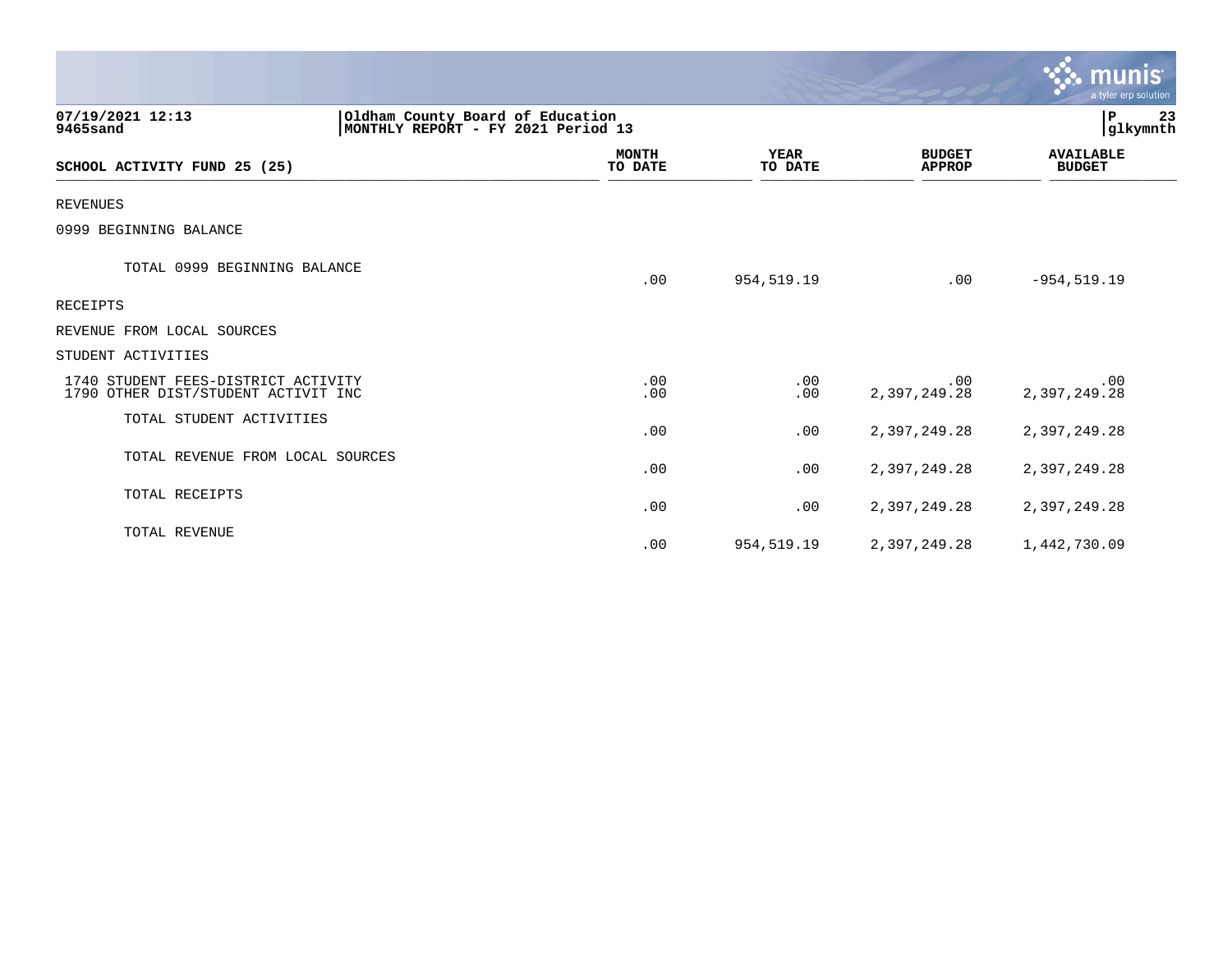

| 07/19/2021 12:13<br>9465sand                               | Oldham County Board of Education<br>MONTHLY REPORT - FY | 2021 Period 13          |                        |                                | P<br> glkymnth                    | 24 |
|------------------------------------------------------------|---------------------------------------------------------|-------------------------|------------------------|--------------------------------|-----------------------------------|----|
| SCHOOL ACTIVITY FUND 25 (25)                               |                                                         | <b>MONTH</b><br>TO DATE | <b>YEAR</b><br>TO DATE | <b>BUDGET</b><br><b>APPROP</b> | <b>AVAILABLE</b><br><b>BUDGET</b> |    |
| EXPENDITURES                                               |                                                         |                         |                        |                                |                                   |    |
| 1000<br>INSTRUCTION                                        |                                                         |                         |                        |                                |                                   |    |
| 0600<br>SUPPLIES<br>0800<br>DEBT SERVICE AND MISCELLANEOUS |                                                         | .00<br>.00              | .00<br>.00             | 4,800,000.00<br>.00            | 4,800,000.00<br>.00               |    |
| TOTAL 1000<br>INSTRUCTION                                  |                                                         | .00                     | .00                    | 4,800,000.00                   | 4,800,000.00                      |    |
| 5200<br>FUND TRANSFERS                                     |                                                         |                         |                        |                                |                                   |    |
| 0900<br>OTHER ITEMS                                        |                                                         | .00                     | .00                    | $-2,402,750.72$                | $-2,402,750.72$                   |    |
| TOTAL 5200<br>FUND TRANSFERS                               |                                                         | .00                     | .00                    | $-2,402,750.72$                | $-2,402,750.72$                   |    |
| TOTAL EXPENDITURES                                         |                                                         | .00                     | .00                    | 2,397,249.28                   | 2,397,249.28                      |    |
| TOTAL FOR SCHOOL ACTIVITY FUND 25 (25)                     |                                                         | .00                     | 954,519.19             | .00                            | $-954, 519.19$                    |    |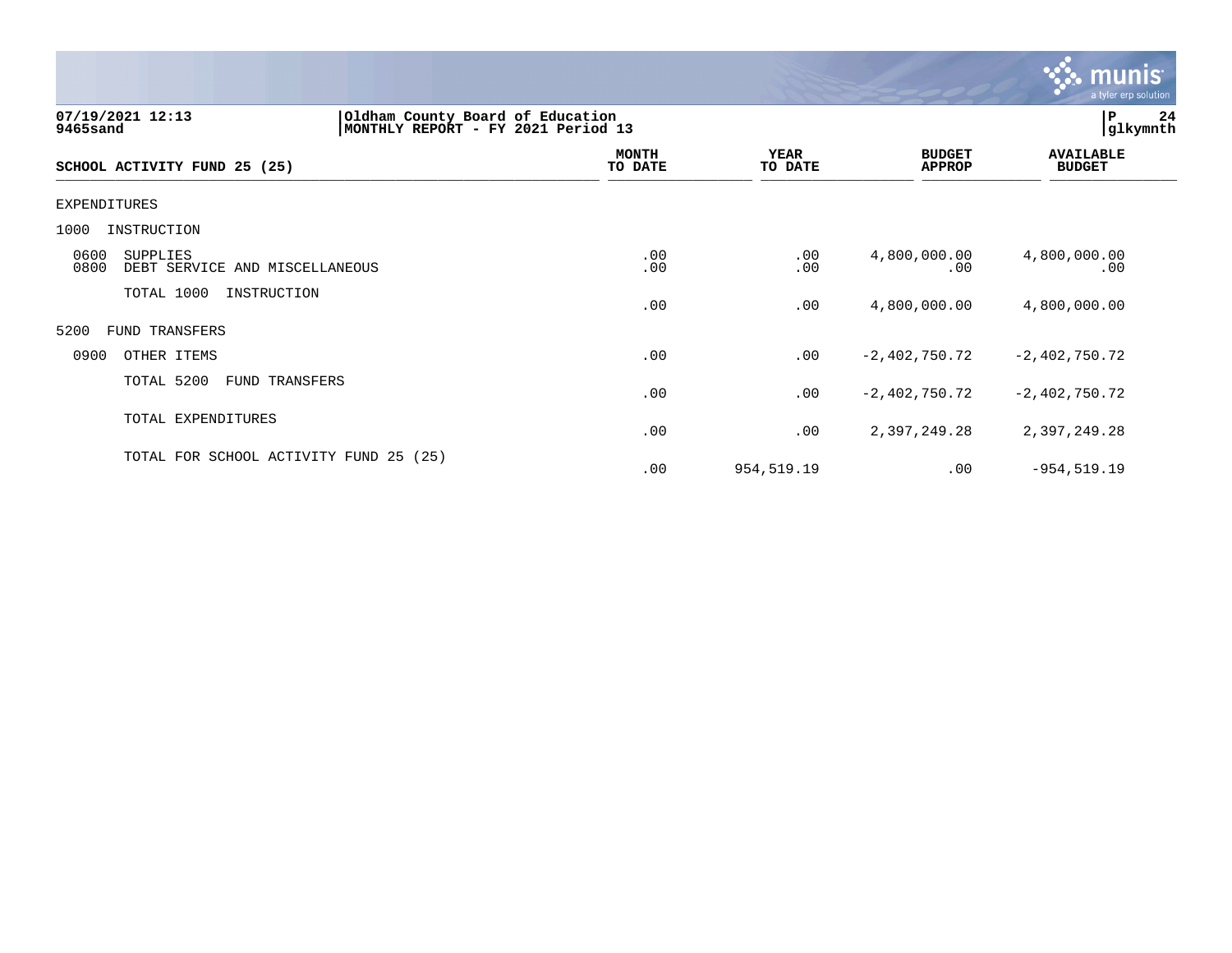|                                  |                                                                        |                         |                        |                                | munis<br>a tyler erp solution     |    |
|----------------------------------|------------------------------------------------------------------------|-------------------------|------------------------|--------------------------------|-----------------------------------|----|
| 07/19/2021 12:13<br>9465sand     | Oldham County Board of Education<br>MONTHLY REPORT - FY 2021 Period 13 |                         |                        |                                | lР<br> glkymnth                   | 25 |
| CAPITAL OUTLAY FUND (310)        |                                                                        | <b>MONTH</b><br>TO DATE | <b>YEAR</b><br>TO DATE | <b>BUDGET</b><br><b>APPROP</b> | <b>AVAILABLE</b><br><b>BUDGET</b> |    |
| REVENUES                         |                                                                        |                         |                        |                                |                                   |    |
| 0999 BEGINNING BALANCE           |                                                                        |                         |                        |                                |                                   |    |
| TOTAL 0999 BEGINNING BALANCE     |                                                                        | .00                     | 5, 447, 149.89         | .00                            | $-5,447,149.89$                   |    |
| RECEIPTS                         |                                                                        |                         |                        |                                |                                   |    |
| REVENUE FROM LOCAL SOURCES       |                                                                        |                         |                        |                                |                                   |    |
| EARNINGS ON INVESTMENTS          |                                                                        |                         |                        |                                |                                   |    |
| 1510 INTEREST ON INVESTMENTS     |                                                                        | .00                     | .00                    | .00                            | .00                               |    |
| TOTAL EARNINGS ON INVESTMENTS    |                                                                        | .00                     | .00                    | .00                            | .00                               |    |
| TOTAL REVENUE FROM LOCAL SOURCES |                                                                        | .00                     | .00                    | .00                            | .00                               |    |
| REVENUE FROM STATE SOURCES       |                                                                        |                         |                        |                                |                                   |    |
| RESTRICTED                       |                                                                        |                         |                        |                                |                                   |    |
| 3200 REVENUE-CAPITAL OUTLAY      |                                                                        | .00                     | 1,162,041.00           | 1,162,041.00                   | .00                               |    |
| TOTAL RESTRICTED                 |                                                                        | .00                     | 1,162,041.00           | 1,162,041.00                   | .00                               |    |
| TOTAL REVENUE FROM STATE SOURCES |                                                                        | .00                     | 1,162,041.00           | 1,162,041.00                   | .00                               |    |
| OTHER RECEIPTS                   |                                                                        |                         |                        |                                |                                   |    |
| INTERFUND TRANSFERS              |                                                                        |                         |                        |                                |                                   |    |
| 5210 FUND TRANSFER               |                                                                        | .00                     | .00                    | .00                            | .00                               |    |
| TOTAL INTERFUND TRANSFERS        |                                                                        | .00                     | .00                    | .00                            | .00                               |    |
| TOTAL OTHER RECEIPTS             |                                                                        | .00                     | .00                    | .00                            | .00                               |    |
| TOTAL RECEIPTS                   |                                                                        | .00                     | 1,162,041.00           | 1,162,041.00                   | .00                               |    |
| TOTAL REVENUE                    |                                                                        | .00                     | 6,609,190.89           | 1,162,041.00                   | $-5,447,149.89$                   |    |

**College**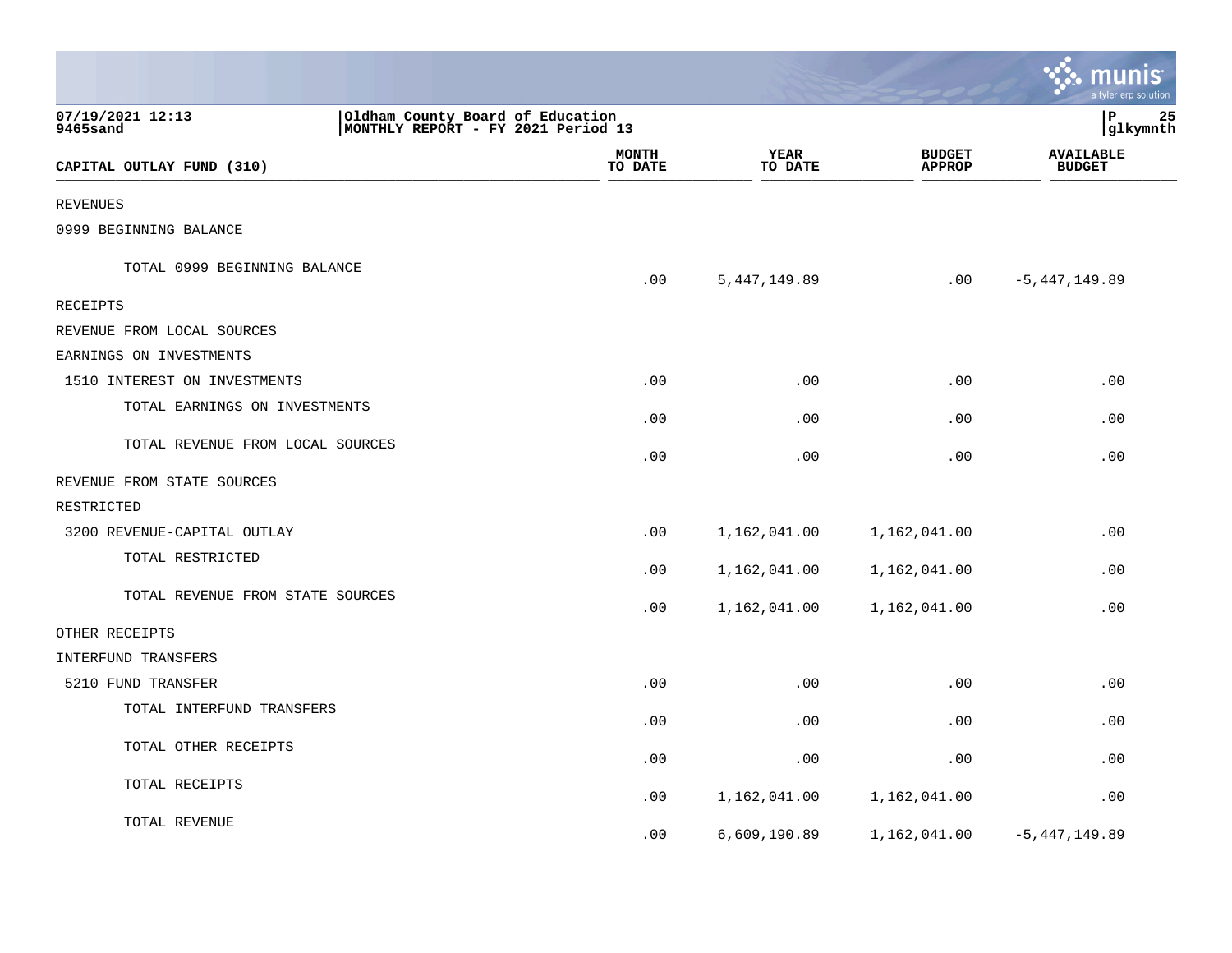|                                                                                                        |                         |                        |                                | munis<br>a tyler erp solution     |
|--------------------------------------------------------------------------------------------------------|-------------------------|------------------------|--------------------------------|-----------------------------------|
| 07/19/2021 12:13<br>Oldham County Board of Education<br>MONTHLY REPORT - FY 2021 Period 13<br>9465sand |                         |                        |                                | P<br>26<br>glkymnth               |
| CAPITAL OUTLAY FUND (310)                                                                              | <b>MONTH</b><br>TO DATE | <b>YEAR</b><br>TO DATE | <b>BUDGET</b><br><b>APPROP</b> | <b>AVAILABLE</b><br><b>BUDGET</b> |
| <b>EXPENDITURES</b>                                                                                    |                         |                        |                                |                                   |
| 0000<br>RESTRICT TO REV & BAL SHT ONLY                                                                 |                         |                        |                                |                                   |
| 0900<br>OTHER ITEMS                                                                                    | .00                     | .00                    | .00                            | .00                               |
| TOTAL 0000 RESTRICT TO REV & BAL SHT ONLY                                                              | .00                     | .00                    | .00                            | .00                               |
| 1000<br>INSTRUCTION                                                                                    |                         |                        |                                |                                   |
| 0100<br>SALARIES PERSONNEL SERVICES                                                                    | .00                     | .00                    | .00                            | .00                               |
| TOTAL 1000 INSTRUCTION                                                                                 | .00                     | .00                    | .00                            | .00                               |
| DISTRICT ADMIN SUPPORT<br>2300                                                                         |                         |                        |                                |                                   |
| 0300<br>PURCHASED PROF AND TECH SERV<br>0840<br>CONTINGENCY                                            | .00<br>.00              | .00<br>.00             | .00<br>.00                     | .00<br>.00                        |
| TOTAL 2300 DISTRICT ADMIN SUPPORT                                                                      | .00                     | .00                    | .00                            | .00                               |
| PLANT OPERATIONS AND MAINTENANCE<br>2600                                                               |                         |                        |                                |                                   |
| 0400<br>PURCHASED PROPERTY SERVICES<br>0500<br>OTHER PURCHASED SERVICES<br>0700<br>PROPERTY            | .00<br>.00<br>.00       | .00<br>.00<br>.00      | .00<br>.00<br>.00              | .00<br>.00<br>.00                 |
| TOTAL 2600 PLANT OPERATIONS AND MAINTENANCE                                                            | .00                     | .00                    | .00                            | .00                               |
| 4100 LAND/SITE ACQUISITIONS                                                                            |                         |                        |                                |                                   |
| 0300<br>PURCHASED PROF AND TECH SERV<br>0700<br>PROPERTY                                               | .00<br>.00              | .00<br>.00             | .00<br>.00                     | .00<br>.00                        |
| TOTAL 4100 LAND/SITE ACQUISITIONS                                                                      | .00                     | .00                    | .00                            | .00                               |
| 4200 LAND IMPROVEMENTS                                                                                 |                         |                        |                                |                                   |
| 0400 PURCHASED PROPERTY SERVICES                                                                       | .00                     | .00                    | .00                            | .00                               |
| TOTAL 4200 LAND IMPROVEMENTS                                                                           | .00                     | .00                    | .00                            | .00                               |
| 4300<br>ARCHITECTURAL/ENGIN                                                                            |                         |                        |                                |                                   |
| 0400 PURCHASED PROPERTY SERVICES                                                                       | .00                     | .00                    | .00                            | .00                               |
| TOTAL 4300 ARCHITECTURAL/ENGIN                                                                         |                         |                        |                                |                                   |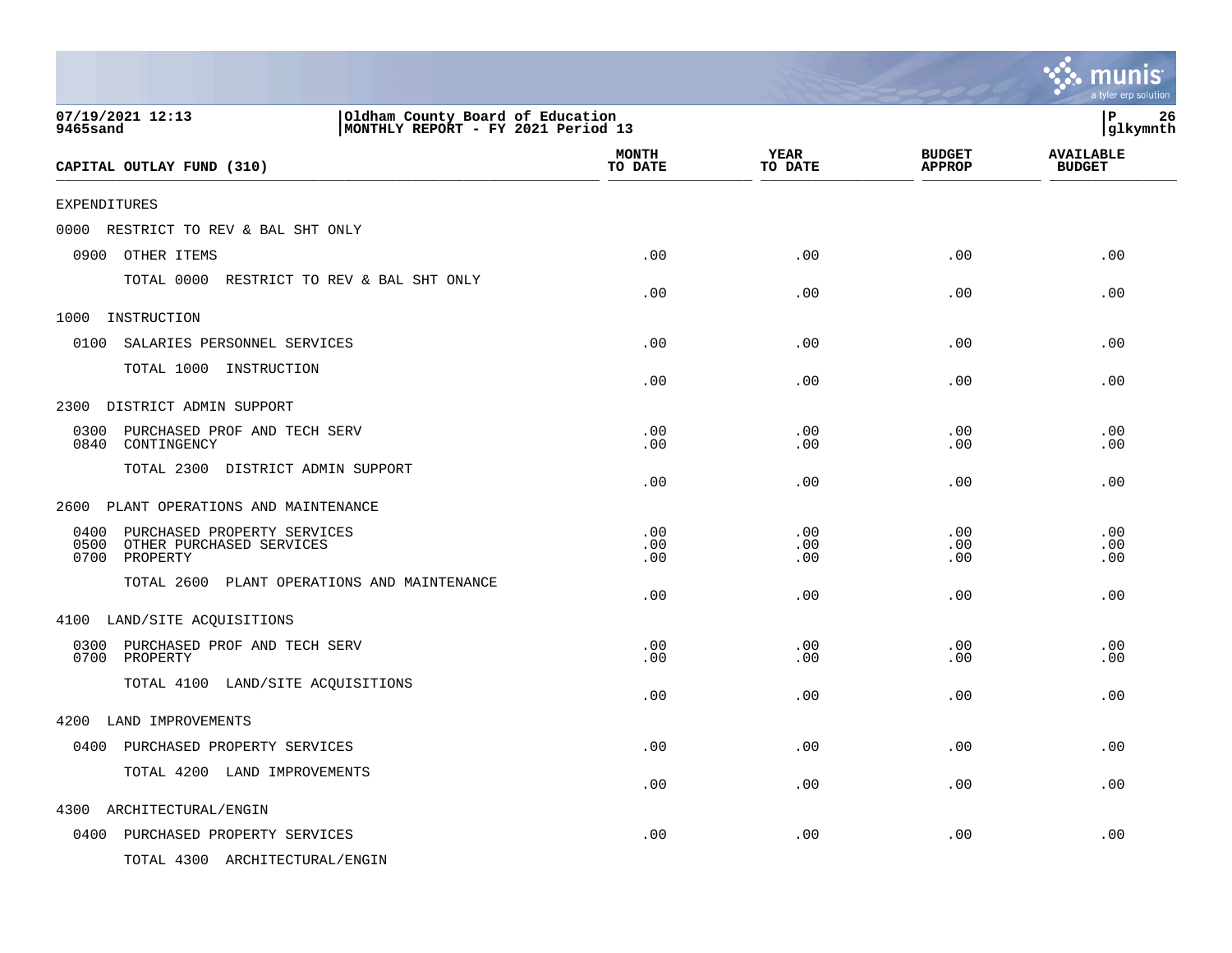

| 07/19/2021 12:13<br>Oldham County Board of Education<br>9465sand<br>MONTHLY REPORT - FY 2021 Period 13                                                    |                          |                          |                                |                                   |
|-----------------------------------------------------------------------------------------------------------------------------------------------------------|--------------------------|--------------------------|--------------------------------|-----------------------------------|
| CAPITAL OUTLAY FUND (310)                                                                                                                                 | <b>MONTH</b><br>TO DATE  | YEAR<br>TO DATE          | <b>BUDGET</b><br><b>APPROP</b> | <b>AVAILABLE</b><br><b>BUDGET</b> |
|                                                                                                                                                           | .00                      | .00                      | .00                            | .00                               |
| 4500 BUILDING ACQUISTIONS & CONSTRUCTION                                                                                                                  |                          |                          |                                |                                   |
| 0300<br>PURCHASED PROF AND TECH SERV<br>0400<br>PURCHASED PROPERTY SERVICES<br>0700<br>PROPERTY                                                           | .00<br>.00<br>.00        | .00<br>.00<br>.00        | .00<br>.00<br>.00              | .00<br>.00<br>.00                 |
| TOTAL 4500<br>BUILDING ACQUISTIONS & CONSTRUCTION                                                                                                         | .00                      | .00                      | .00                            | .00                               |
| 4600 SITE IMPROVEMENT                                                                                                                                     |                          |                          |                                |                                   |
| 0300<br>PURCHASED PROF AND TECH SERV<br>0400<br>PURCHASED PROPERTY SERVICES<br>0700<br>PROPERTY                                                           | .00<br>.00<br>.00        | .00<br>.00<br>.00        | .00<br>.00<br>.00              | .00<br>.00<br>.00                 |
| TOTAL 4600<br>SITE IMPROVEMENT                                                                                                                            | .00                      | .00                      | .00                            | .00                               |
| 4700<br>BUILDING IMPROVEMENTS                                                                                                                             |                          |                          |                                |                                   |
| 0300<br>PURCHASED PROF AND TECH SERV<br>0400<br>PURCHASED PROPERTY SERVICES<br>PROPERTY<br>0700                                                           | .00<br>.00<br>.00        | .00<br>.00<br>.00        | .00<br>.00<br>.00              | .00<br>.00<br>.00                 |
| TOTAL 4700 BUILDING IMPROVEMENTS                                                                                                                          | .00                      | .00                      | .00                            | .00                               |
| 4900<br>OTHER - FACILITIES                                                                                                                                |                          |                          |                                |                                   |
| 0400<br>PURCHASED PROPERTY SERVICES                                                                                                                       | .00                      | .00                      | $-1,118,101.89$                | $-1,118,101.89$                   |
| TOTAL 4900 OTHER - FACILITIES                                                                                                                             | .00                      | .00                      | $-1,118,101.89$                | $-1,118,101.89$                   |
| DEBT SERVICE<br>5100                                                                                                                                      |                          |                          |                                |                                   |
| 0300<br>PURCHASED PROF AND TECH SERV<br>0400<br>PURCHASED PROPERTY SERVICES<br>0500<br>OTHER PURCHASED SERVICES<br>0800<br>DEBT SERVICE AND MISCELLANEOUS | .00<br>.00<br>.00<br>.00 | .00<br>.00<br>.00<br>.00 | .00<br>.00<br>.00<br>.00       | .00<br>.00<br>.00<br>.00          |
| TOTAL 5100 DEBT SERVICE                                                                                                                                   | .00                      | .00                      | .00                            | .00                               |
| FUND TRANSFERS<br>5200                                                                                                                                    |                          |                          |                                |                                   |
| OTHER ITEMS<br>0900                                                                                                                                       | .00                      | 375,750.00               | 2,280,142.89                   | 1,904,392.89                      |
| TOTAL 5200 FUND TRANSFERS                                                                                                                                 | .00                      | 375,750.00               | 2,280,142.89                   | 1,904,392.89                      |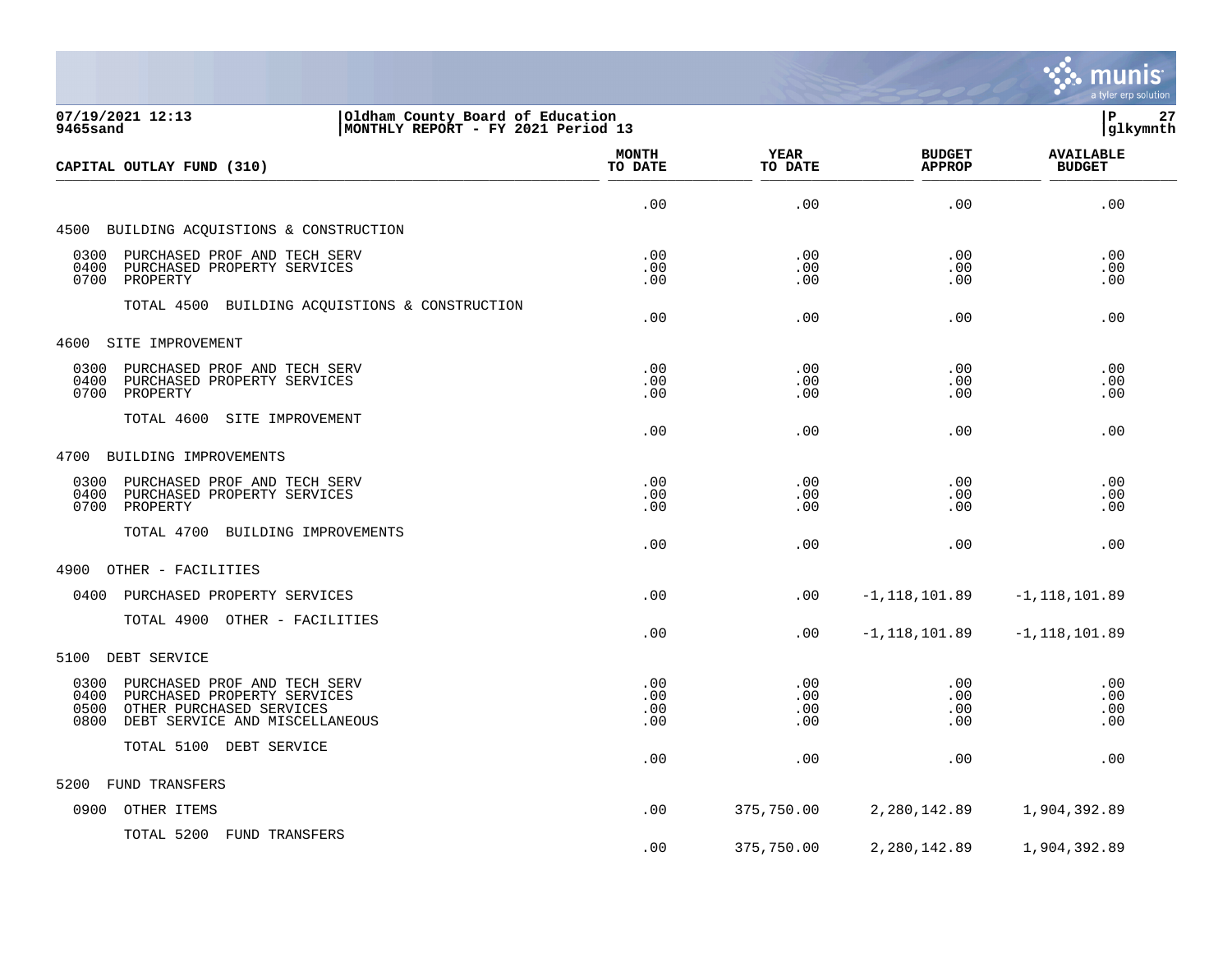|                                     |                                                                        |                  |                 |                                | <b>munis</b><br>a tyler erp solution |
|-------------------------------------|------------------------------------------------------------------------|------------------|-----------------|--------------------------------|--------------------------------------|
| 07/19/2021 12:13<br>9465sand        | Oldham County Board of Education<br>MONTHLY REPORT - FY 2021 Period 13 |                  |                 |                                | 28<br>P<br> glkymnth                 |
| CAPITAL OUTLAY FUND (310)           |                                                                        | MONTH<br>TO DATE | YEAR<br>TO DATE | <b>BUDGET</b><br><b>APPROP</b> | <b>AVAILABLE</b><br><b>BUDGET</b>    |
| TOTAL EXPENDITURES                  |                                                                        | .00              | 375,750.00      | 1,162,041.00                   | 786,291.00                           |
| TOTAL FOR CAPITAL OUTLAY FUND (310) |                                                                        | .00              | 6, 233, 440.89  | .00                            | $-6, 233, 440.89$                    |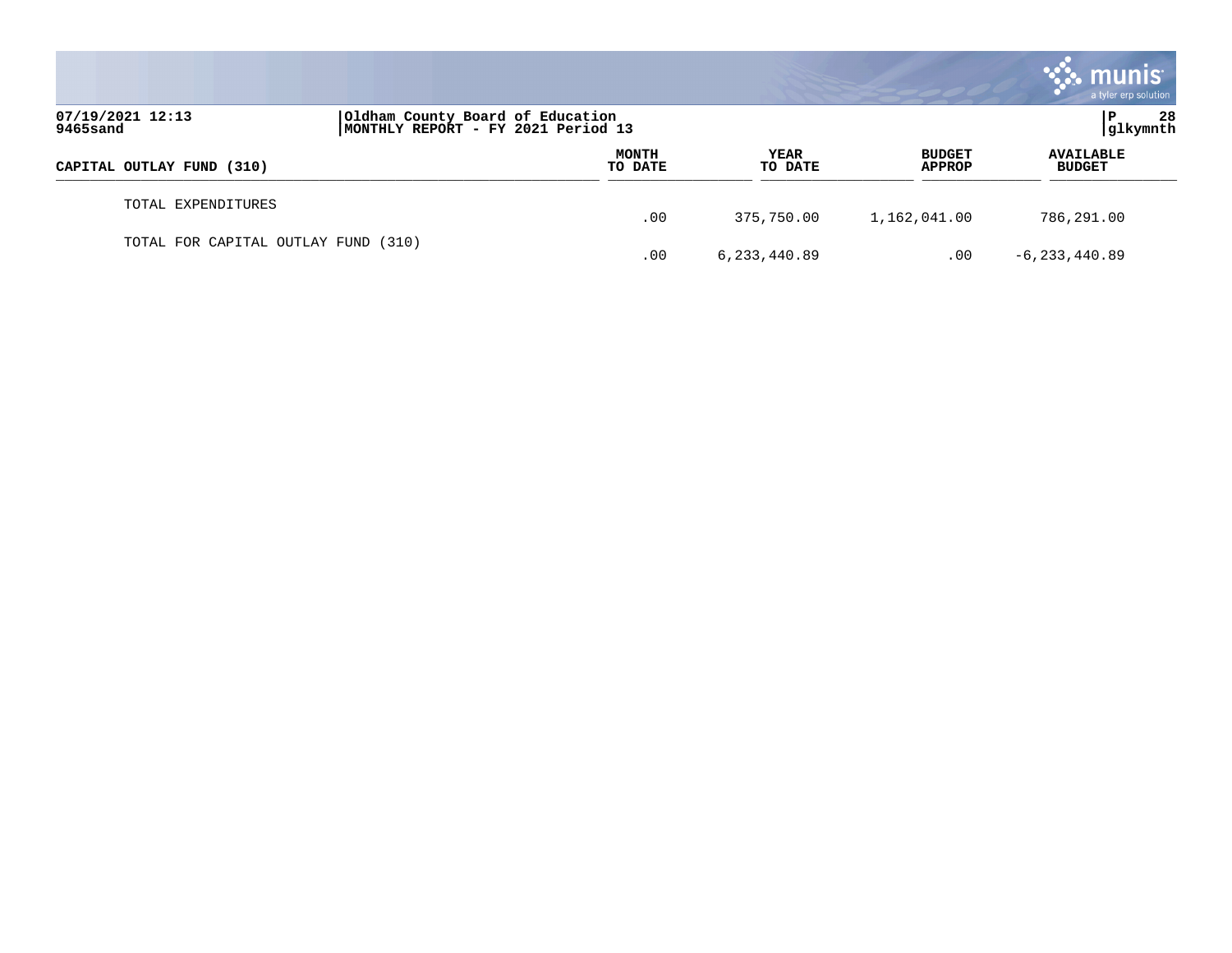|                                                                                                                                                     |                                                                        |                                 |                                                      |                                                     | munis<br>a tyler erp solution                       |
|-----------------------------------------------------------------------------------------------------------------------------------------------------|------------------------------------------------------------------------|---------------------------------|------------------------------------------------------|-----------------------------------------------------|-----------------------------------------------------|
| 07/19/2021 12:13<br>9465sand                                                                                                                        | Oldham County Board of Education<br>MONTHLY REPORT - FY 2021 Period 13 |                                 |                                                      |                                                     | lР<br>29<br> glkymnth                               |
| BLDING FUND (5CNT LEVY-DT SVC)                                                                                                                      |                                                                        | <b>MONTH</b><br>TO DATE         | <b>YEAR</b><br>TO DATE                               | <b>BUDGET</b><br><b>APPROP</b>                      | <b>AVAILABLE</b><br><b>BUDGET</b>                   |
| <b>REVENUES</b>                                                                                                                                     |                                                                        |                                 |                                                      |                                                     |                                                     |
| 0999 BEGINNING BALANCE                                                                                                                              |                                                                        |                                 |                                                      |                                                     |                                                     |
| TOTAL 0999 BEGINNING BALANCE                                                                                                                        |                                                                        | .00                             | 12,080,130.08                                        | .00                                                 | $-12,080,130.08$                                    |
| RECEIPTS                                                                                                                                            |                                                                        |                                 |                                                      |                                                     |                                                     |
| REVENUE FROM LOCAL SOURCES                                                                                                                          |                                                                        |                                 |                                                      |                                                     |                                                     |
| AD VALOREM TAXES                                                                                                                                    |                                                                        |                                 |                                                      |                                                     |                                                     |
| 1111 GENERAL REAL PROPERTY TAX<br>1113 PSC REAL PROPERTY TAX<br>1115 DELINQUENT PROPERTY TAX<br>1117 MOTOR VEHICLE TAX<br>1118 UNMINED MINERALS TAX |                                                                        | .00<br>.00<br>.00<br>.00<br>.00 | 15,659,520.06<br>42,286.19<br>$.00 \,$<br>.00<br>.00 | 15,178,952.00<br>$.00 \,$<br>.00<br>$.00 \,$<br>.00 | $-480,568.06$<br>$-42, 286.19$<br>.00<br>.00<br>.00 |
| TOTAL AD VALOREM TAXES                                                                                                                              |                                                                        | .00                             | 15,701,806.25                                        | 15,178,952.00                                       | $-522,854.25$                                       |
| PENALTIES & INTEREST ON TAXES                                                                                                                       |                                                                        |                                 |                                                      |                                                     |                                                     |
| 1140 PENALTIES & INTEREST ON TAXES                                                                                                                  |                                                                        | .00                             | .28                                                  | .00                                                 | $-0.28$                                             |
| TOTAL PENALTIES & INTEREST ON TAXES                                                                                                                 |                                                                        | .00                             | .28                                                  | .00                                                 | $-.28$                                              |
| OTHER TAXES                                                                                                                                         |                                                                        |                                 |                                                      |                                                     |                                                     |
| 1191 OMITTED PROPERTY TAX                                                                                                                           |                                                                        | .00                             | .00                                                  | .00                                                 | .00                                                 |
| TOTAL OTHER TAXES                                                                                                                                   |                                                                        | .00                             | .00                                                  | .00                                                 | .00                                                 |
| EARNINGS ON INVESTMENTS                                                                                                                             |                                                                        |                                 |                                                      |                                                     |                                                     |
| 1510 INTEREST ON INVESTMENTS                                                                                                                        |                                                                        | .00                             | .00                                                  | .00                                                 | .00                                                 |
| TOTAL EARNINGS ON INVESTMENTS                                                                                                                       |                                                                        | .00                             | .00                                                  | .00                                                 | .00                                                 |
| TOTAL REVENUE FROM LOCAL SOURCES                                                                                                                    |                                                                        | .00                             | 15,701,806.53                                        | 15,178,952.00                                       | $-522,854.53$                                       |
| REVENUE FROM STATE SOURCES                                                                                                                          |                                                                        |                                 |                                                      |                                                     |                                                     |
| RESTRICTED                                                                                                                                          |                                                                        |                                 |                                                      |                                                     |                                                     |
| 3200 REVENUE-FSPK & EQUALIZATION                                                                                                                    |                                                                        | .00                             | 4,582,233.00                                         | 4,582,233.00                                        | .00                                                 |

**College**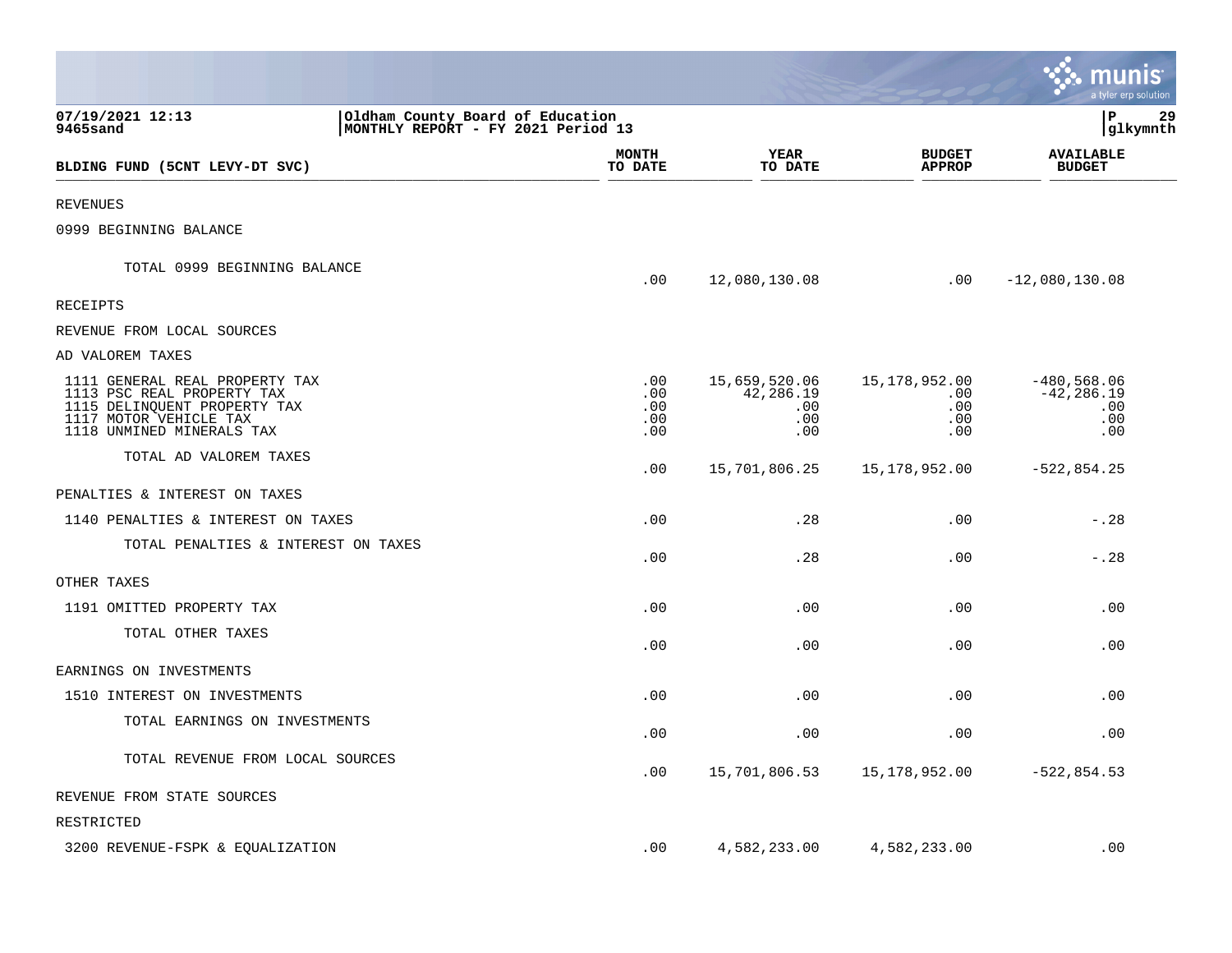|                                                                       |                                                                        |                        |                                | <u>munis</u><br>a tyler erp solution |  |  |
|-----------------------------------------------------------------------|------------------------------------------------------------------------|------------------------|--------------------------------|--------------------------------------|--|--|
| 07/19/2021 12:13<br>9465sand                                          | Oldham County Board of Education<br>MONTHLY REPORT - FY 2021 Period 13 |                        |                                |                                      |  |  |
| BLDING FUND (5CNT LEVY-DT SVC)                                        | <b>MONTH</b><br>TO DATE                                                | <b>YEAR</b><br>TO DATE | <b>BUDGET</b><br><b>APPROP</b> | <b>AVAILABLE</b><br><b>BUDGET</b>    |  |  |
| TOTAL RESTRICTED                                                      | .00                                                                    | 4,582,233.00           | 4,582,233.00                   | .00                                  |  |  |
| TOTAL REVENUE FROM STATE SOURCES                                      | .00                                                                    | 4,582,233.00           | 4,582,233.00                   | .00                                  |  |  |
| OTHER RECEIPTS                                                        |                                                                        |                        |                                |                                      |  |  |
| <b>INTERFUND TRANSFERS</b>                                            |                                                                        |                        |                                |                                      |  |  |
| 5210 FUND TRANSFER                                                    | .00                                                                    | .00                    | .00                            | .00                                  |  |  |
| TOTAL INTERFUND TRANSFERS                                             | .00                                                                    | .00                    | .00                            | .00                                  |  |  |
| SALE OR COMP FOR LOSS OF ASSETS                                       |                                                                        |                        |                                |                                      |  |  |
| 5312 LOSS COMP - LAND & IMPROVEMNTS<br>5342 LOSS COMP - EQUIPMENT ETC | .00<br>.00                                                             | .00<br>.00             | .00<br>.00                     | .00<br>.00                           |  |  |
| TOTAL SALE OR COMP FOR LOSS OF ASSETS                                 | .00                                                                    | .00                    | .00                            | .00                                  |  |  |
| TOTAL OTHER RECEIPTS                                                  | .00                                                                    | .00                    | .00                            | .00                                  |  |  |
| TOTAL RECEIPTS                                                        | .00                                                                    | 20, 284, 039.53        | 19,761,185.00                  | $-522, 854.53$                       |  |  |
| TOTAL REVENUE                                                         | .00                                                                    | 32, 364, 169.61        | 19,761,185.00                  | $-12,602,984.61$                     |  |  |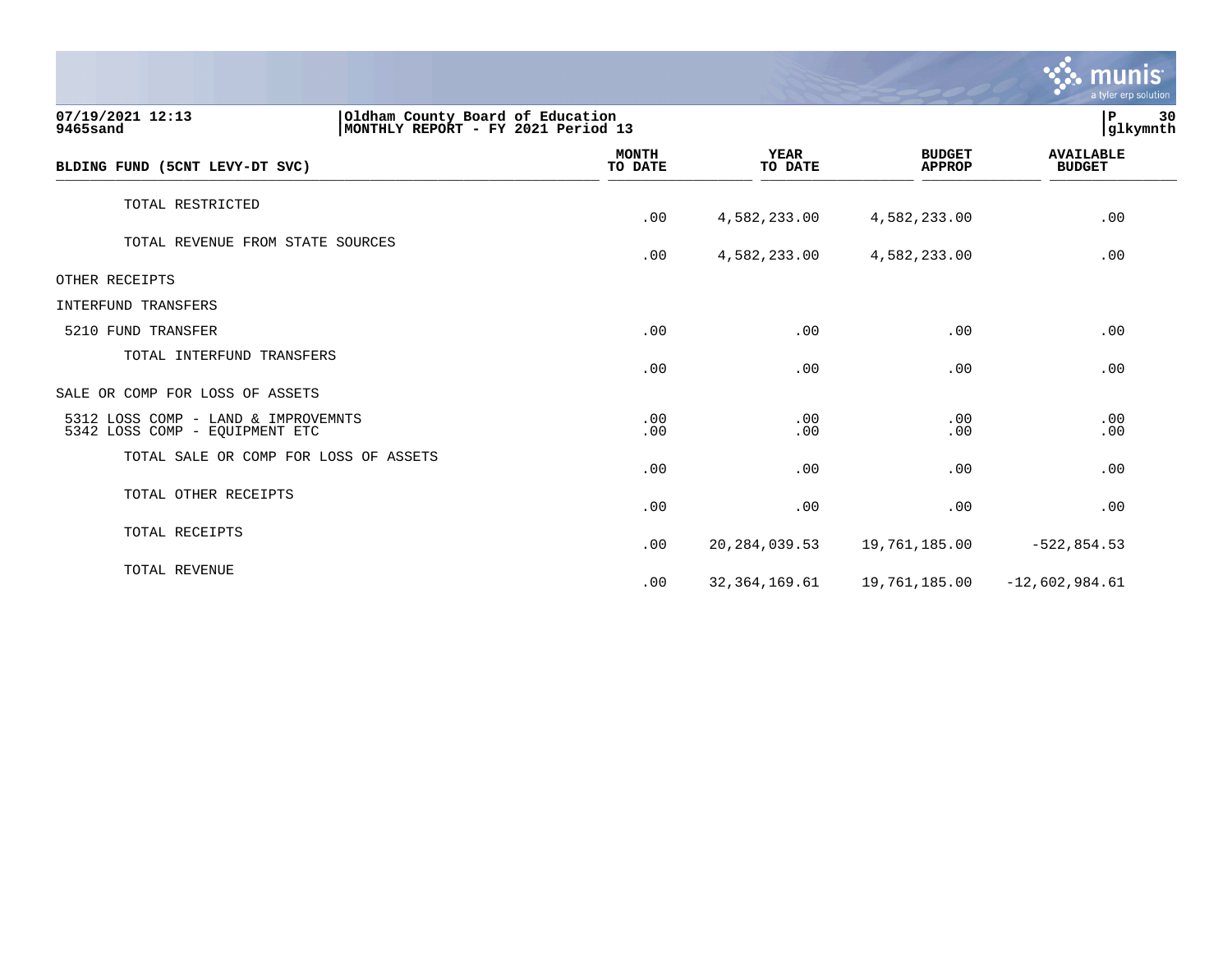|                                                                                                                                     |                                                                        |                          |                          |                                | a tyler erp solution              |
|-------------------------------------------------------------------------------------------------------------------------------------|------------------------------------------------------------------------|--------------------------|--------------------------|--------------------------------|-----------------------------------|
| 07/19/2021 12:13<br><b>9465sand</b>                                                                                                 | Oldham County Board of Education<br>MONTHLY REPORT - FY 2021 Period 13 |                          |                          |                                | ΙP<br>31<br>glkymnth              |
| BLDING FUND (5CNT LEVY-DT SVC)                                                                                                      |                                                                        | <b>MONTH</b><br>TO DATE  | <b>YEAR</b><br>TO DATE   | <b>BUDGET</b><br><b>APPROP</b> | <b>AVAILABLE</b><br><b>BUDGET</b> |
| <b>EXPENDITURES</b>                                                                                                                 |                                                                        |                          |                          |                                |                                   |
| 0000<br>RESTRICT TO REV & BAL SHT ONLY                                                                                              |                                                                        |                          |                          |                                |                                   |
| 0900<br>OTHER ITEMS                                                                                                                 |                                                                        | .00                      | .00                      | .00                            | .00                               |
| TOTAL 0000                                                                                                                          | RESTRICT TO REV & BAL SHT ONLY                                         | .00                      | .00                      | .00                            | .00                               |
| 2300<br>DISTRICT ADMIN SUPPORT                                                                                                      |                                                                        |                          |                          |                                |                                   |
| 0300<br>PURCHASED PROF AND TECH SERV<br>0840<br>CONTINGENCY                                                                         |                                                                        | .00<br>.00               | 233,544.95<br>.00        | 227,684.00<br>.00              | $-5,860.95$<br>.00                |
| TOTAL 2300 DISTRICT ADMIN SUPPORT                                                                                                   |                                                                        | .00                      | 233,544.95               | 227,684.00                     | $-5,860.95$                       |
| 4100<br>LAND/SITE ACQUISITIONS                                                                                                      |                                                                        |                          |                          |                                |                                   |
| 0300<br>PURCHASED PROF AND TECH SERV<br>0700<br>PROPERTY                                                                            |                                                                        | .00<br>.00               | .00<br>.00               | .00<br>.00                     | .00<br>.00                        |
| TOTAL 4100<br>LAND/SITE ACQUISITIONS                                                                                                |                                                                        | .00                      | .00                      | .00                            | .00                               |
| BUILDING ACQUISTIONS & CONSTRUCTION<br>4500                                                                                         |                                                                        |                          |                          |                                |                                   |
| PURCHASED PROF AND TECH SERV<br>0300<br>0400<br>PURCHASED PROPERTY SERVICES<br>0500<br>OTHER PURCHASED SERVICES                     |                                                                        | .00<br>.00<br>.00        | .00<br>.00<br>.00        | .00<br>.00<br>.00              | .00<br>.00<br>.00                 |
| TOTAL 4500 BUILDING ACQUISTIONS & CONSTRUCTION                                                                                      |                                                                        | .00                      | .00                      | .00                            | .00                               |
| SITE IMPROVEMENT<br>4600                                                                                                            |                                                                        |                          |                          |                                |                                   |
| 0300<br>PURCHASED PROF AND TECH SERV<br>0400<br>PURCHASED PROPERTY SERVICES<br>0500<br>OTHER PURCHASED SERVICES<br>0700<br>PROPERTY |                                                                        | .00<br>.00<br>.00<br>.00 | .00<br>.00<br>.00<br>.00 | .00<br>.00<br>.00<br>.00       | .00<br>.00<br>.00<br>.00          |
| TOTAL 4600<br>SITE IMPROVEMENT                                                                                                      |                                                                        | .00                      | .00                      | .00                            | .00                               |
| BUILDING IMPROVEMENTS<br>4700                                                                                                       |                                                                        |                          |                          |                                |                                   |
| PURCHASED PROF AND TECH SERV<br>0300<br>0400<br>PURCHASED PROPERTY SERVICES<br>0700<br>PROPERTY                                     |                                                                        | .00<br>.00<br>.00        | .00<br>.00<br>.00        | .00<br>.00<br>.00              | .00<br>.00<br>.00                 |
| TOTAL 4700 BUILDING IMPROVEMENTS                                                                                                    |                                                                        | .00                      | .00                      | .00                            | .00                               |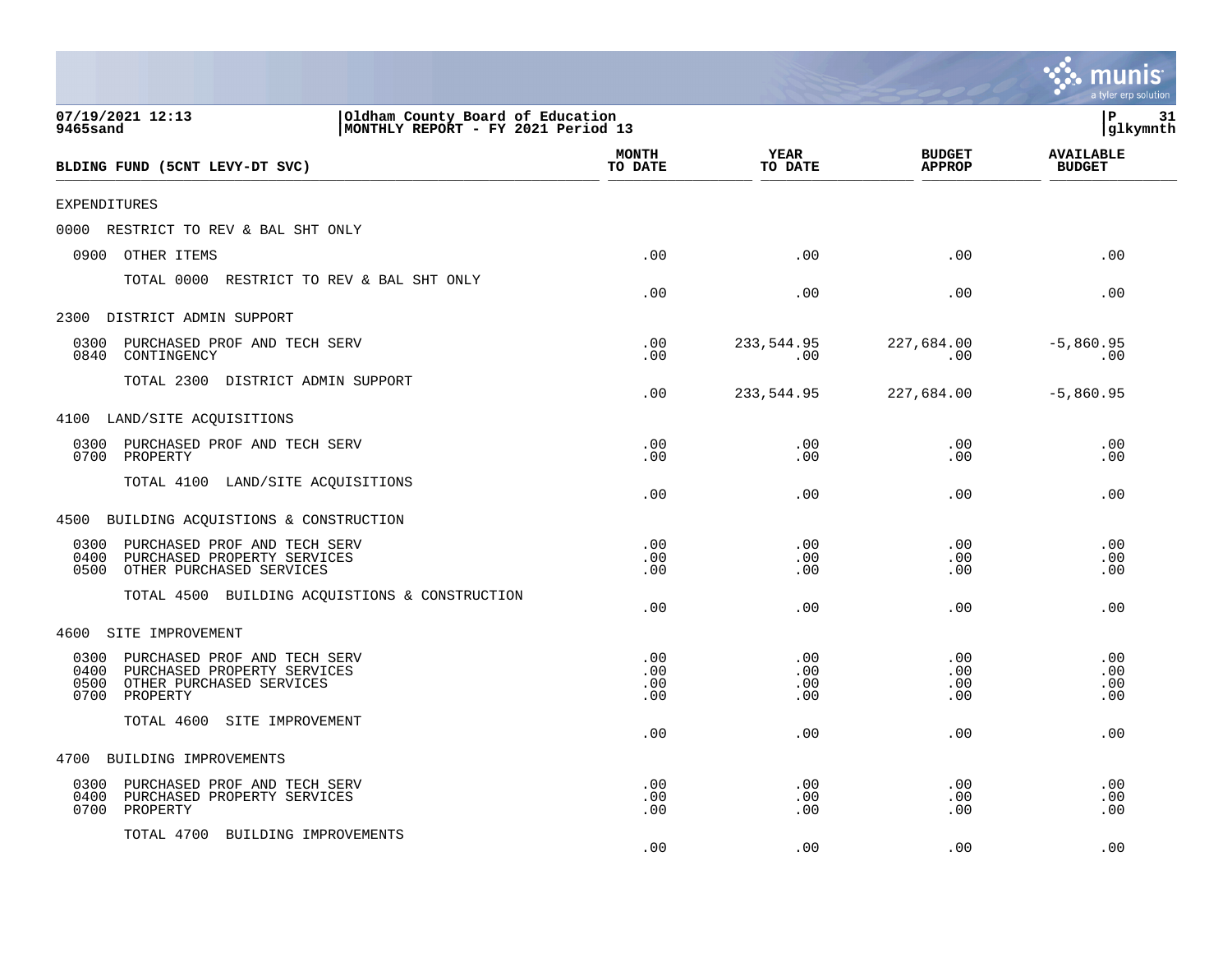|                                                                                                        |                         |                        |                                | munis<br>a tyler erp solution     |    |
|--------------------------------------------------------------------------------------------------------|-------------------------|------------------------|--------------------------------|-----------------------------------|----|
| Oldham County Board of Education<br>07/19/2021 12:13<br>MONTHLY REPORT - FY 2021 Period 13<br>9465sand |                         |                        |                                | $\, {\bf P}$<br>glkymnth          | 32 |
| BLDING FUND (5CNT LEVY-DT SVC)                                                                         | <b>MONTH</b><br>TO DATE | <b>YEAR</b><br>TO DATE | <b>BUDGET</b><br><b>APPROP</b> | <b>AVAILABLE</b><br><b>BUDGET</b> |    |
| 4900<br>OTHER - FACILITIES                                                                             |                         |                        |                                |                                   |    |
| 0400<br>PURCHASED PROPERTY SERVICES                                                                    | .00                     | .00                    | $-7,068,247.55$                | $-7,068,247.55$                   |    |
| TOTAL 4900<br>OTHER - FACILITIES                                                                       | .00                     | .00                    | $-7,068,247.55$                | $-7,068,247.55$                   |    |
| 5100<br>DEBT SERVICE                                                                                   |                         |                        |                                |                                   |    |
| 0300<br>PURCHASED PROF AND TECH SERV<br>0800<br>DEBT SERVICE AND MISCELLANEOUS                         | .00<br>.00              | .00<br>.00             | .00<br>.00                     | .00<br>.00                        |    |
| TOTAL 5100<br>DEBT SERVICE                                                                             | .00                     | .00                    | .00                            | .00                               |    |
| <b>FUND TRANSFERS</b><br>5200                                                                          |                         |                        |                                |                                   |    |
| 0900<br>OTHER ITEMS                                                                                    | .00                     | 14,558,598.91          | 26,601,748.55                  | 12,043,149.64                     |    |
| TOTAL 5200<br>FUND TRANSFERS                                                                           | .00                     | 14,558,598.91          | 26,601,748.55                  | 12,043,149.64                     |    |
| TOTAL EXPENDITURES                                                                                     | .00                     | 14,792,143.86          | 19,761,185.00                  | 4,969,041.14                      |    |
| TOTAL FOR BLDING FUND (5CNT LEVY-DT SVC) (320)                                                         | .00                     | 17,572,025.75          | .00                            | $-17,572,025.75$                  |    |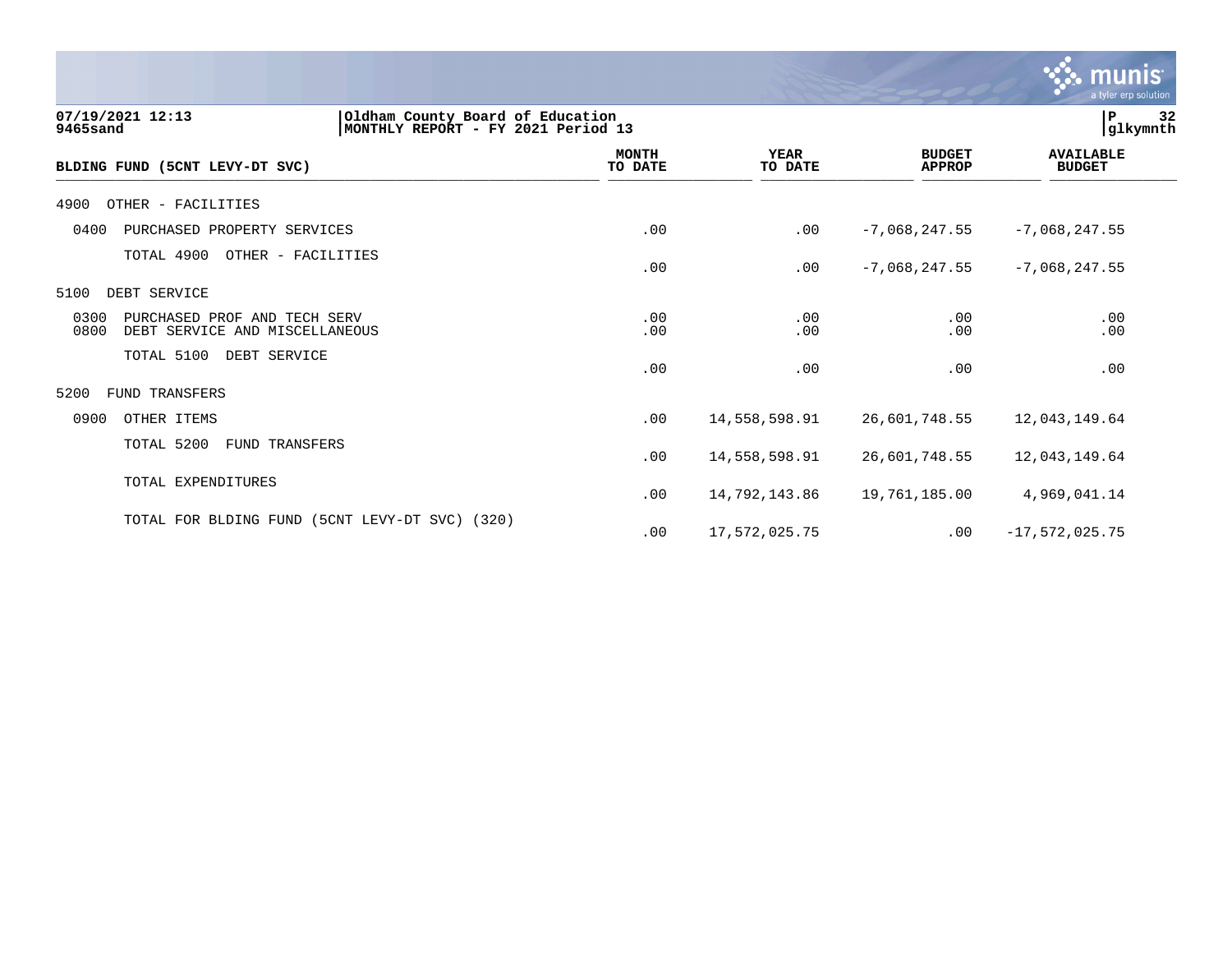|                                                             |                                                                        |                 |                                | <b>as munis</b><br>a tyler erp solution |
|-------------------------------------------------------------|------------------------------------------------------------------------|-----------------|--------------------------------|-----------------------------------------|
| 07/19/2021 12:13<br>9465sand                                | Oldham County Board of Education<br>MONTHLY REPORT - FY 2021 Period 13 |                 |                                | l P<br>33<br> glkymnth                  |
| CONSTRUCTION FUND (360)                                     | <b>MONTH</b><br>TO DATE                                                | YEAR<br>TO DATE | <b>BUDGET</b><br><b>APPROP</b> | <b>AVAILABLE</b><br><b>BUDGET</b>       |
| <b>REVENUES</b>                                             |                                                                        |                 |                                |                                         |
| 0999 BEGINNING BALANCE                                      |                                                                        |                 |                                |                                         |
| TOTAL 0999 BEGINNING BALANCE                                | .00                                                                    | .00             | .00                            | .00                                     |
| RECEIPTS                                                    |                                                                        |                 |                                |                                         |
| REVENUE FROM LOCAL SOURCES                                  |                                                                        |                 |                                |                                         |
| EARNINGS ON INVESTMENTS                                     |                                                                        |                 |                                |                                         |
| 1510 INTEREST ON INVESTMENTS                                | .00                                                                    | 54, 223. 52     | .00                            | $-54, 223.52$                           |
| TOTAL EARNINGS ON INVESTMENTS                               | .00                                                                    | 54, 223. 52     | .00                            | $-54, 223.52$                           |
| OTHER REVENUE FROM LOCAL SOURCES                            |                                                                        |                 |                                |                                         |
| 1925 REIMBURSEMENTS (NON-GVT)<br>1990 MISC REV CAMDEN 18199 | .00<br>.00                                                             | .00<br>.00      | .00<br>.00                     | .00<br>.00                              |
| TOTAL OTHER REVENUE FROM LOCAL SOURCES                      | .00                                                                    | .00             | .00                            | .00                                     |
| TOTAL REVENUE FROM LOCAL SOURCES                            | .00                                                                    | 54, 223.52      | .00                            | $-54, 223.52$                           |
| REVENUE FROM STATE SOURCES                                  |                                                                        |                 |                                |                                         |
| EXPENDITURE REIMBURSEMENTS                                  |                                                                        |                 |                                |                                         |
| 3131 MISCELLANEOUS REIMBURSEMENTS                           | .00                                                                    | .00             | .00                            | .00                                     |
| TOTAL EXPENDITURE REIMBURSEMENTS                            | .00                                                                    | .00             | .00                            | .00                                     |
| TOTAL REVENUE FROM STATE SOURCES                            | .00                                                                    | .00             | .00                            | .00                                     |
| OTHER RECEIPTS                                              |                                                                        |                 |                                |                                         |
| BOND ISSUANCE                                               |                                                                        |                 |                                |                                         |
| 5110 BOND PRINCIPAL PROCEEDS                                | .00                                                                    | .00             | .00                            | .00                                     |
| TOTAL BOND ISSUANCE                                         | .00                                                                    | .00             | .00                            | .00                                     |
| INTERFUND TRANSFERS                                         |                                                                        |                 |                                |                                         |

 $\mathcal{L}$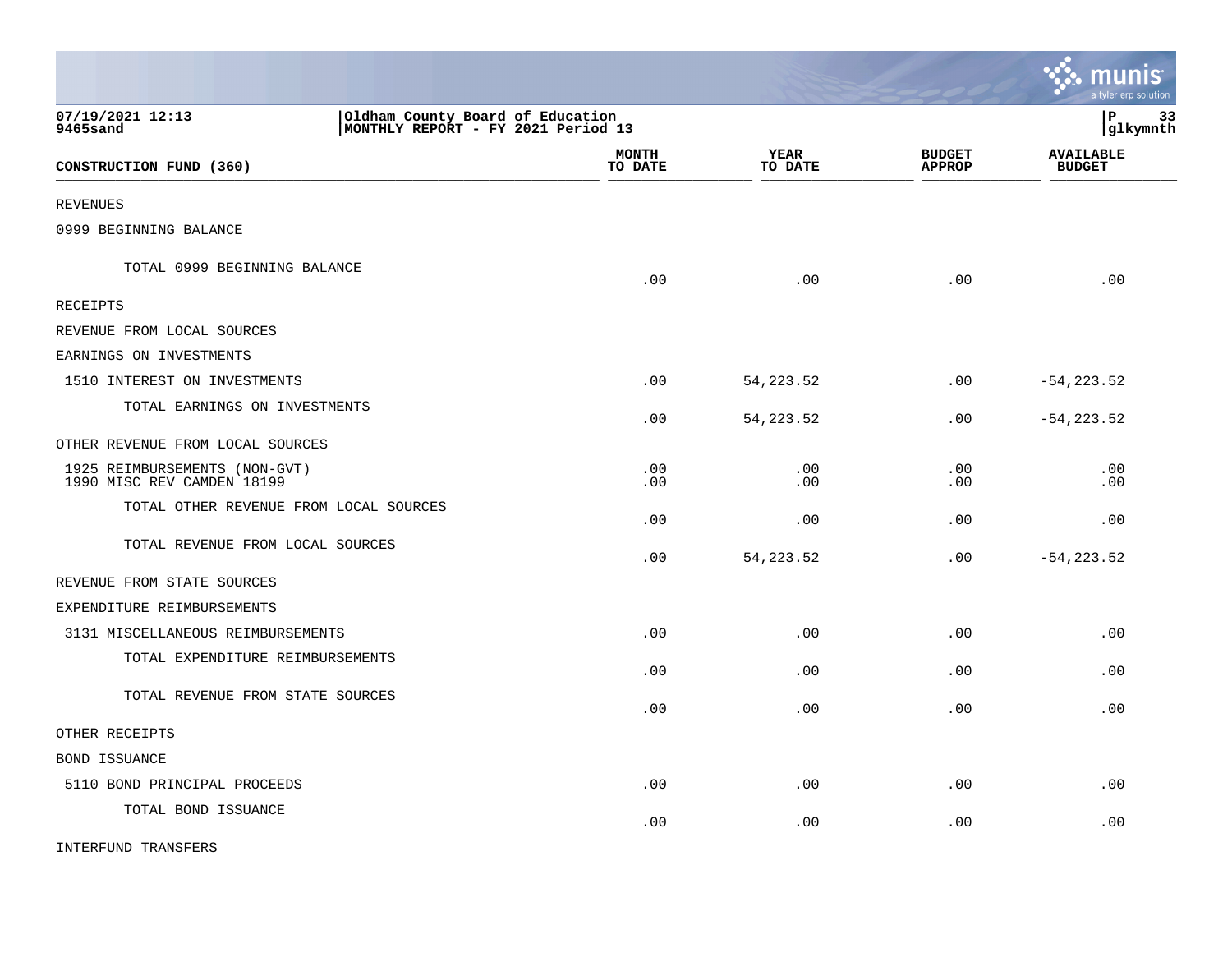

| 07/19/2021 12:13<br>9465sand | Oldham County Board of Education<br>MONTHLY REPORT - FY 2021 Period 13 | P<br>34<br> q1kymnth    |                        |                                |                                   |
|------------------------------|------------------------------------------------------------------------|-------------------------|------------------------|--------------------------------|-----------------------------------|
| CONSTRUCTION FUND (360)      |                                                                        | <b>MONTH</b><br>TO DATE | <b>YEAR</b><br>TO DATE | <b>BUDGET</b><br><b>APPROP</b> | <b>AVAILABLE</b><br><b>BUDGET</b> |
| 5210 FUND TRANSFER           |                                                                        | .00                     | 751,250.00             | 555,250.00                     | $-196.000.00$                     |
| TOTAL INTERFUND TRANSFERS    |                                                                        | .00                     | 751,250.00             | 555,250.00                     | $-196,000.00$                     |
| TOTAL OTHER RECEIPTS         |                                                                        | .00                     | 751,250.00             | 555,250.00                     | $-196,000.00$                     |
| TOTAL RECEIPTS               |                                                                        | .00                     | 805, 473.52            | 555,250.00                     | $-250, 223.52$                    |
| TOTAL REVENUE                |                                                                        | .00                     | 805, 473.52            | 555,250.00                     | $-250, 223.52$                    |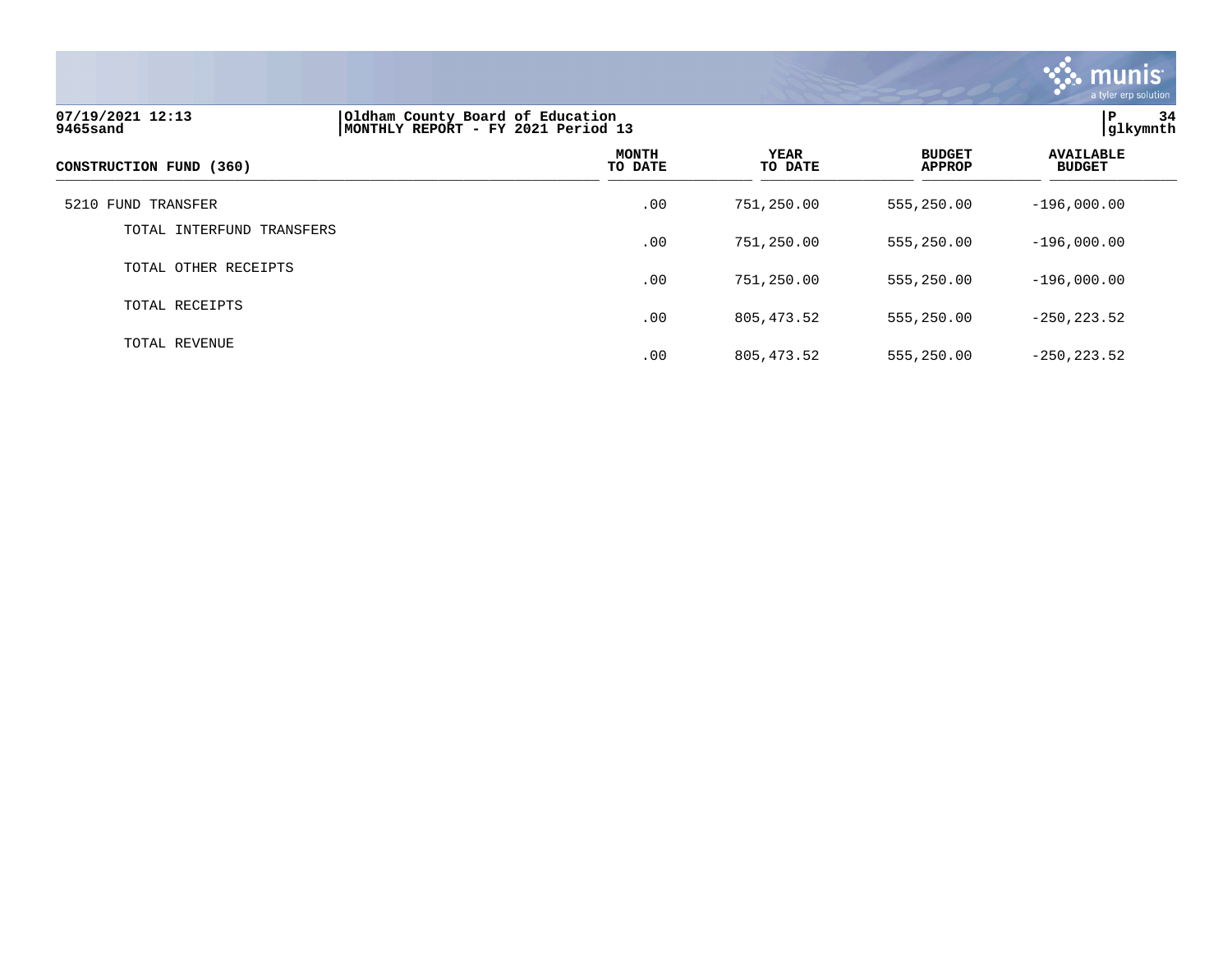|                                                                                                                                                                                                   |                                        |                                        |                                        | a tyler erp solution                   |
|---------------------------------------------------------------------------------------------------------------------------------------------------------------------------------------------------|----------------------------------------|----------------------------------------|----------------------------------------|----------------------------------------|
| 07/19/2021 12:13<br>Oldham County Board of Education<br>MONTHLY REPORT - FY 2021 Period 13<br>9465sand                                                                                            |                                        |                                        |                                        | P<br>35<br>glkymnth                    |
| CONSTRUCTION FUND (360)                                                                                                                                                                           | <b>MONTH</b><br>TO DATE                | YEAR<br>TO DATE                        | <b>BUDGET</b><br><b>APPROP</b>         | <b>AVAILABLE</b><br><b>BUDGET</b>      |
| EXPENDITURES                                                                                                                                                                                      |                                        |                                        |                                        |                                        |
| 2300 DISTRICT ADMIN SUPPORT                                                                                                                                                                       |                                        |                                        |                                        |                                        |
| 0300<br>PURCHASED PROF AND TECH SERV                                                                                                                                                              | .00                                    | .00                                    | .00                                    | .00                                    |
| TOTAL 2300 DISTRICT ADMIN SUPPORT                                                                                                                                                                 | .00                                    | .00                                    | .00                                    | .00                                    |
| 4100 LAND/SITE ACQUISITIONS                                                                                                                                                                       |                                        |                                        |                                        |                                        |
| 0300<br>PURCHASED PROF AND TECH SERV<br>0700<br>PROPERTY                                                                                                                                          | .00<br>.00                             | .00<br>.00                             | .00<br>.00                             | .00<br>.00                             |
| TOTAL 4100 LAND/SITE ACQUISITIONS                                                                                                                                                                 | .00                                    | .00                                    | .00                                    | .00                                    |
| 4200<br>LAND IMPROVEMENTS                                                                                                                                                                         |                                        |                                        |                                        |                                        |
| 0300<br>PURCHASED PROF AND TECH SERV<br>0400<br>PURCHASED PROPERTY SERVICES                                                                                                                       | .00<br>.00                             | .00<br>.00                             | .00<br>.00                             | .00<br>.00                             |
| TOTAL 4200 LAND IMPROVEMENTS                                                                                                                                                                      | .00                                    | .00                                    | .00                                    | .00                                    |
| BUILDING ACQUISTIONS & CONSTRUCTION<br>4500                                                                                                                                                       |                                        |                                        |                                        |                                        |
| 0300<br>PURCHASED PROF AND TECH SERV<br>PURCHASED PROPERTY SERVICES<br>0400<br>0500<br>OTHER PURCHASED SERVICES<br>0700<br>PROPERTY                                                               | .00<br>.00<br>.00<br>.00               | .00<br>.00<br>.00<br>.00               | .00<br>.00<br>.00<br>.00               | .00<br>.00<br>.00<br>.00               |
| TOTAL 4500 BUILDING ACQUISTIONS & CONSTRUCTION                                                                                                                                                    | .00                                    | .00                                    | .00                                    | .00                                    |
| SITE IMPROVEMENT<br>4600                                                                                                                                                                          |                                        |                                        |                                        |                                        |
| 0400<br>PURCHASED PROPERTY SERVICES                                                                                                                                                               | .00                                    | .00                                    | .00                                    | .00                                    |
| TOTAL 4600 SITE IMPROVEMENT                                                                                                                                                                       | .00                                    | .00                                    | .00                                    | .00                                    |
| 4700<br>BUILDING IMPROVEMENTS                                                                                                                                                                     |                                        |                                        |                                        |                                        |
| 0300<br>PURCHASED PROF AND TECH SERV<br>0400<br>PURCHASED PROPERTY SERVICES<br>0500<br>OTHER PURCHASED SERVICES<br>0600<br>SUPPLIES<br>0700<br>PROPERTY<br>0800<br>DEBT SERVICE AND MISCELLANEOUS | .00<br>.00<br>.00<br>.00<br>.00<br>.00 | .00<br>.00<br>.00<br>.00<br>.00<br>.00 | .00<br>.00<br>.00<br>.00<br>.00<br>.00 | .00<br>.00<br>.00<br>.00<br>.00<br>.00 |
| TOTAL 4700 BUILDING IMPROVEMENTS                                                                                                                                                                  | .00                                    | .00                                    | .00                                    | .00                                    |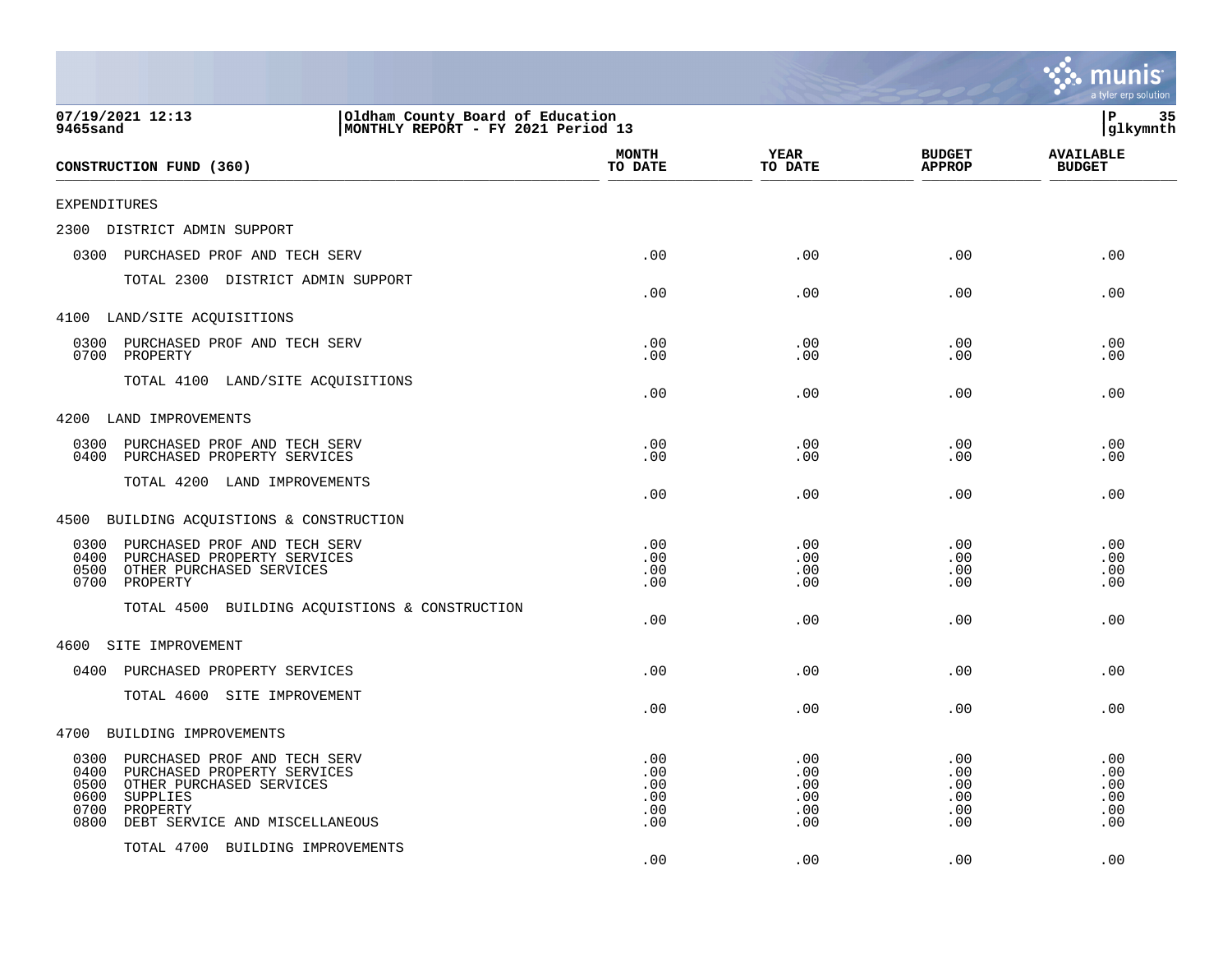

**07/19/2021 12:13 |Oldham County Board of Education |P 36 9465sand |MONTHLY REPORT - FY 2021 Period 13 |glkymnth MONTH AVAILABLE YEAR BUDGET** AVAILABLE **CONSTRUCTION FUND (360) TO DATE TO DATE APPROP BUDGET**   $\overline{10 \text{ MHz}}$  and  $\overline{10 \text{ MHz}}$  and  $\overline{10 \text{ MHz}}$  and  $\overline{10 \text{ MHz}}$  and  $\overline{10 \text{ MHz}}$  and  $\overline{10 \text{ MHz}}$  and  $\overline{10 \text{ MHz}}$  and  $\overline{10 \text{ MHz}}$  and  $\overline{10 \text{ MHz}}$  and  $\overline{10 \text{ MHz}}$  and  $\overline{10 \text{ MHz}}$  and  $\overline{10 \text{ MHz}}$  and  $\overline{$ 4900 OTHER - FACILITIES 0300 PURCHASED PROF AND TECH SERV .00 50,366.99 .00 -50,366.99 0400 PURCHASED PROPERTY SERVICES .00 11,750,173.56 555,250.00 -11,194,923.56 0500 OTHER PURCHASED SERVICES .00 .00 .00 .00 0600 SUPPLIES .00 2,887.30 .00 -2,887.30 0700 PROPERTY .00 6,327.25 .00 -6,327.25 0840 CONTINGENCY .00 .00 .00 .00 TOTAL 4900 OTHER - FACILITIES .00 11,809,755.10 555,250.00 -11,254,505.10 5100 DEBT SERVICE 0800 DEBT SERVICE AND MISCELLANEOUS .00 .00 .00 .00 0900 OTHER ITEMS TOTAL 5100 DEBT SERVICE  $.00$  .  $.00$  .  $.00$  .  $.00$  .  $.00$  .  $.00$  .  $.00$  .  $.00$  .  $.00$  .  $.00$  .  $.00$  .  $.00$  .  $.00$  .  $.00$  .  $.00$  .  $.00$  .  $.00$  .  $.00$  .  $.00$  .  $.00$  .  $.00$  .  $.00$  .  $.00$  .  $.00$  .  $.00$  .  $.00$  .  $.00$  .  $.00$ 5200 FUND TRANSFERS 0900 OTHER ITEMS .00 .00 867,616.17 867,616.17 TOTAL 5200 FUND TRANSFERS .00 .00 867,616.17 867,616.17 TOTAL EXPENDITURES .00 11,809,755.10 1,422,866.17 -10,386,888.93 TOTAL FOR CONSTRUCTION FUND (360) .00 -11,004,281.58 -867,616.17 10,136,665.41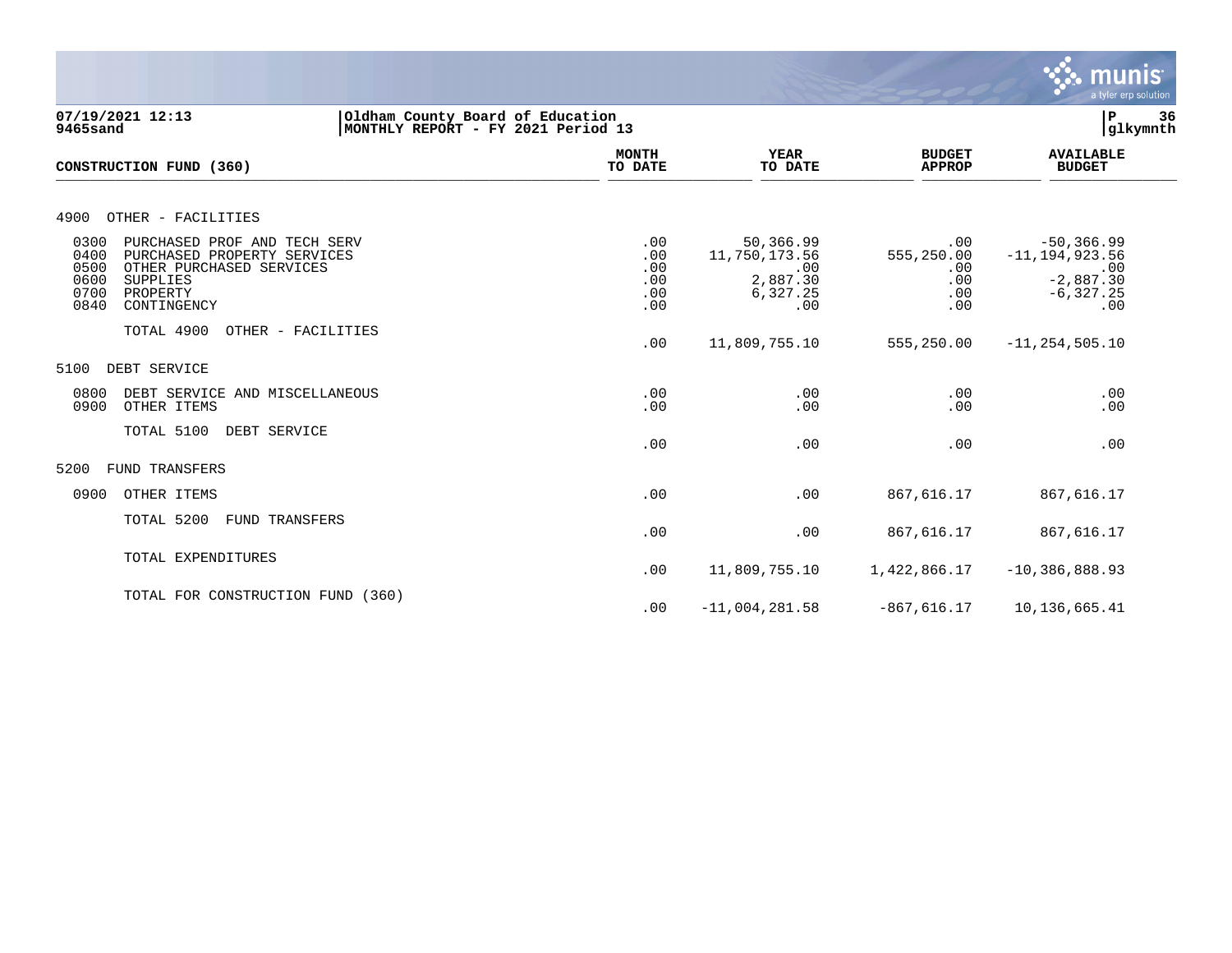|                                                            |                                                                        |            |                        |                                | <u>munis</u><br>a tyler erp solution |
|------------------------------------------------------------|------------------------------------------------------------------------|------------|------------------------|--------------------------------|--------------------------------------|
| 07/19/2021 12:13<br>9465sand                               | Oldham County Board of Education<br>MONTHLY REPORT - FY 2021 Period 13 |            |                        |                                | l P<br>37<br> glkymnth               |
| DEBT SERVICE FUND (400)                                    | <b>MONTH</b><br>TO DATE                                                |            | <b>YEAR</b><br>TO DATE | <b>BUDGET</b><br><b>APPROP</b> | <b>AVAILABLE</b><br><b>BUDGET</b>    |
| REVENUES                                                   |                                                                        |            |                        |                                |                                      |
| 0999 BEGINNING BALANCE                                     |                                                                        |            |                        |                                |                                      |
| TOTAL 0999 BEGINNING BALANCE                               |                                                                        | .00        | .00                    | .00                            | .00                                  |
| RECEIPTS                                                   |                                                                        |            |                        |                                |                                      |
| REVENUE FROM LOCAL SOURCES                                 |                                                                        |            |                        |                                |                                      |
| EARNINGS ON INVESTMENTS                                    |                                                                        |            |                        |                                |                                      |
| 1510 INTEREST ON INVESTMENTS                               |                                                                        | .00        | .00                    | .00                            | .00                                  |
| TOTAL EARNINGS ON INVESTMENTS                              |                                                                        | .00        | .00                    | .00                            | .00                                  |
| TOTAL REVENUE FROM LOCAL SOURCES                           |                                                                        | .00        | .00                    | .00                            | .00                                  |
| REVENUE FROM STATE SOURCES                                 |                                                                        |            |                        |                                |                                      |
| RESTRICTED                                                 |                                                                        |            |                        |                                |                                      |
| 3200 RESTRICTED STATE REVENUE                              |                                                                        | .00        | .00                    | .00                            | .00                                  |
| TOTAL RESTRICTED                                           |                                                                        | .00        | .00                    | .00                            | .00                                  |
| REVENUE ON BEHALF PAYMENTS                                 |                                                                        |            |                        |                                |                                      |
| 3900 REVENUE-ON BEHALF PMTS-STATE                          |                                                                        | .00        | 434,321.81             | 434,323.00                     | 1.19                                 |
| TOTAL REVENUE ON BEHALF PAYMENTS                           |                                                                        | .00        | 434, 321.81            | 434,323.00                     | 1.19                                 |
| TOTAL REVENUE FROM STATE SOURCES                           |                                                                        | .00        | 434, 321.81            | 434,323.00                     | 1.19                                 |
| OTHER RECEIPTS                                             |                                                                        |            |                        |                                |                                      |
| BOND ISSUANCE                                              |                                                                        |            |                        |                                |                                      |
| 5110 BOND PRINCIPAL PROCEEDS<br>5120 BOND PREMIUM PROCEEDS |                                                                        | .00<br>.00 | .00<br>.00             | .00<br>.00                     | .00<br>.00                           |
| TOTAL BOND ISSUANCE                                        |                                                                        | .00        | .00                    | .00                            | .00                                  |
| INTERFUND TRANSFERS                                        |                                                                        |            |                        |                                |                                      |

 $\mathcal{L}$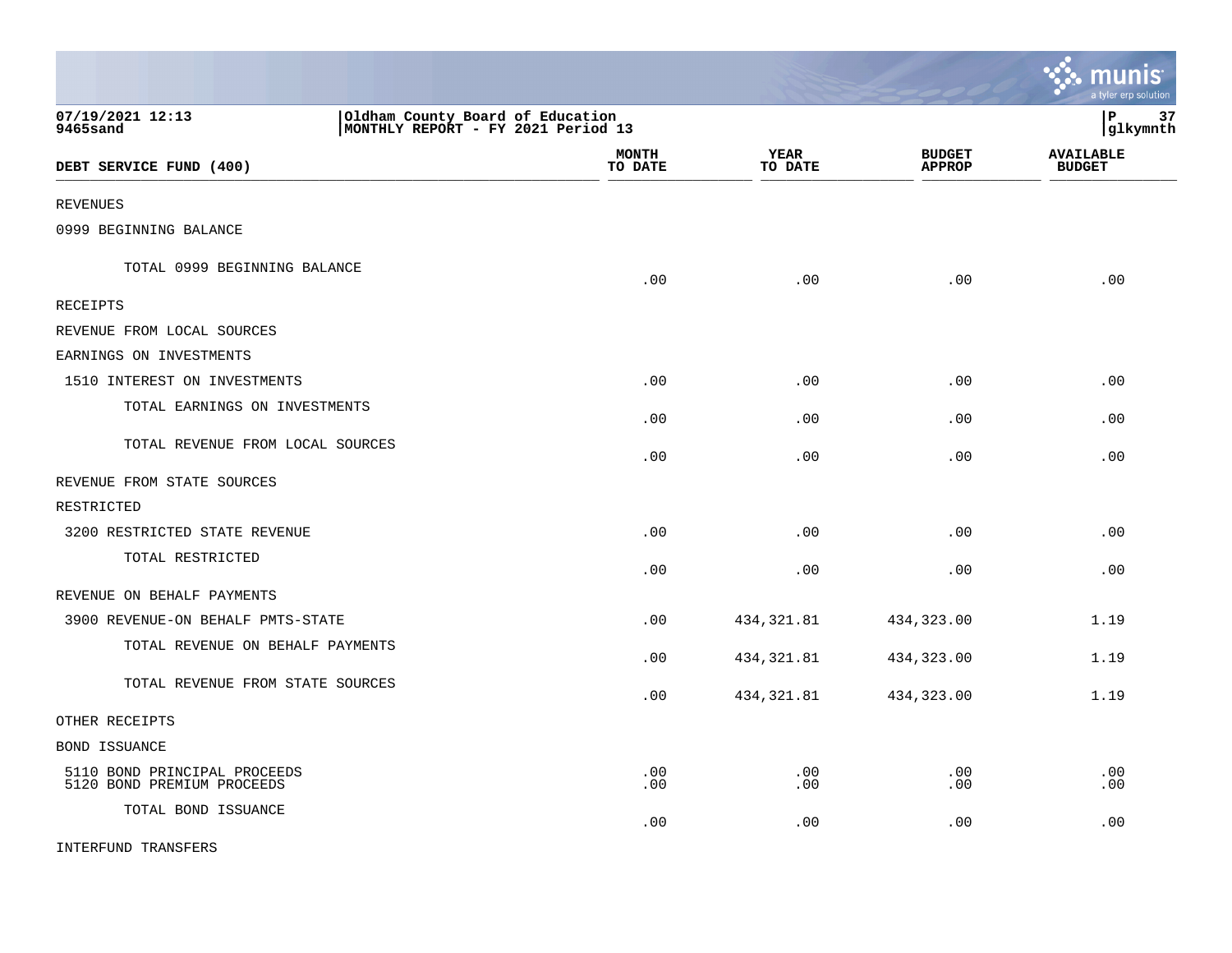

| 07/19/2021 12:13<br>9465sand | Oldham County Board of Education<br>MONTHLY REPORT - FY 2021 Period 13 | 38<br>ΙP<br>glkymnth    |                        |                                |                                   |
|------------------------------|------------------------------------------------------------------------|-------------------------|------------------------|--------------------------------|-----------------------------------|
| DEBT SERVICE FUND (400)      |                                                                        | <b>MONTH</b><br>TO DATE | <b>YEAR</b><br>TO DATE | <b>BUDGET</b><br><b>APPROP</b> | <b>AVAILABLE</b><br><b>BUDGET</b> |
| 5210 FUND TRANSFER IN        |                                                                        | .00                     | 14,263,098.91          | 14,296,291.44                  | 33, 192. 53                       |
| TOTAL INTERFUND TRANSFERS    |                                                                        | .00                     | 14,263,098.91          | 14,296,291.44                  | 33, 192. 53                       |
| TOTAL OTHER RECEIPTS         |                                                                        | .00                     | 14, 263, 098.91        | 14,296,291.44                  | 33, 192. 53                       |
| TOTAL RECEIPTS               |                                                                        | .00                     | 14,697,420.72          | 14,730,614.44                  | 33, 193. 72                       |
| TOTAL REVENUE                |                                                                        | .00                     | 14,697,420.72          | 14,730,614.44                  | 33, 193. 72                       |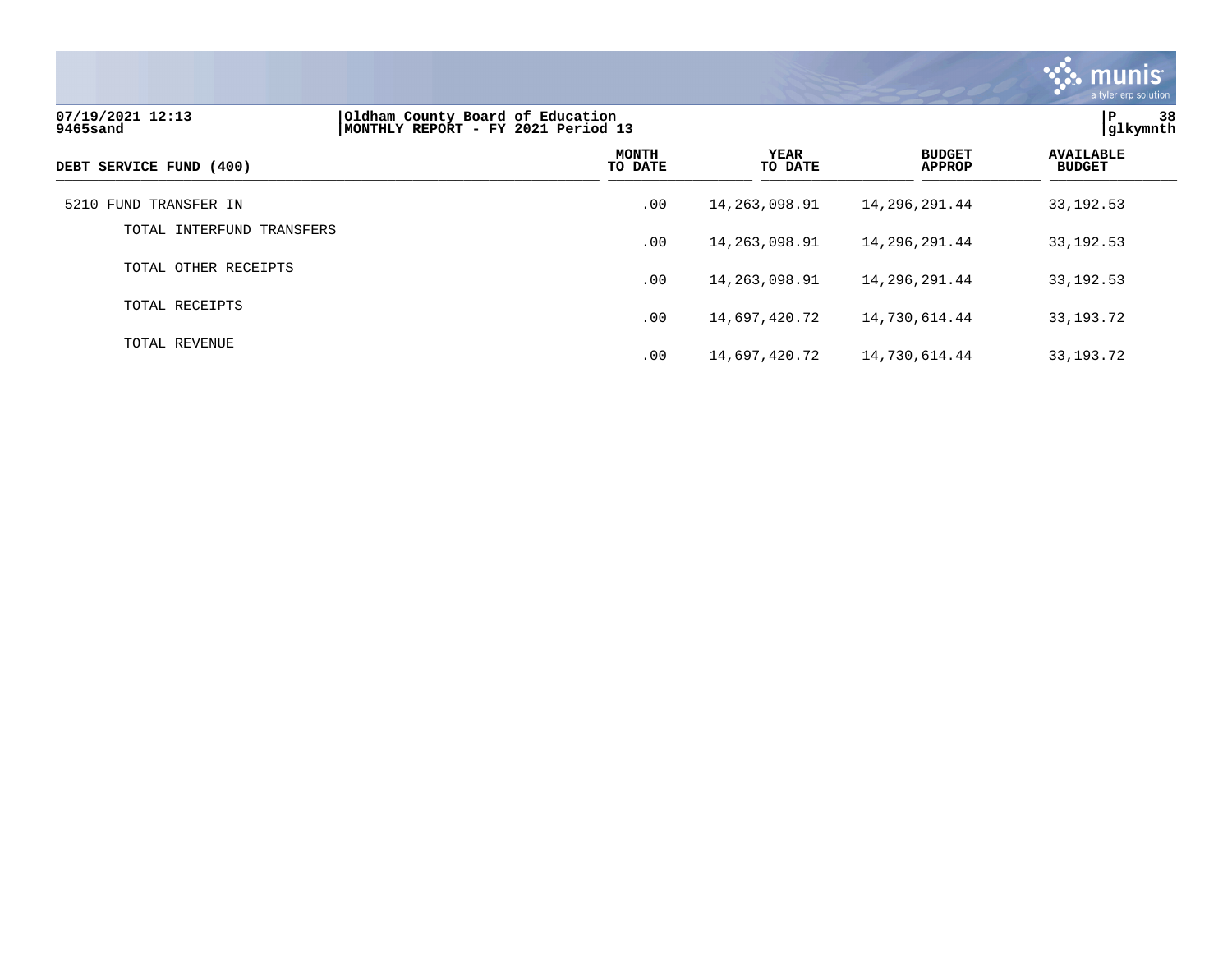|                                                                                                        |                         |                             |                                | munis<br>a tyler erp solution     |
|--------------------------------------------------------------------------------------------------------|-------------------------|-----------------------------|--------------------------------|-----------------------------------|
| 07/19/2021 12:13<br>Oldham County Board of Education<br>MONTHLY REPORT - FY 2021 Period 13<br>9465sand |                         |                             |                                | 39<br>${\bf P}$<br>glkymnth       |
| DEBT SERVICE FUND (400)                                                                                | <b>MONTH</b><br>TO DATE | <b>YEAR</b><br>TO DATE      | <b>BUDGET</b><br><b>APPROP</b> | <b>AVAILABLE</b><br><b>BUDGET</b> |
| <b>EXPENDITURES</b>                                                                                    |                         |                             |                                |                                   |
| RESTRICT TO REV & BAL SHT ONLY<br>0000                                                                 |                         |                             |                                |                                   |
| 0900<br>OTHER ITEMS                                                                                    | .00                     | .00                         | .00                            | .00                               |
| TOTAL 0000<br>RESTRICT TO REV & BAL SHT ONLY                                                           | .00                     | .00                         | .00                            | .00                               |
| DEBT SERVICE<br>5100                                                                                   |                         |                             |                                |                                   |
| PURCHASED PROF AND TECH SERV<br>0300<br>0800<br>DEBT SERVICE AND MISCELLANEOUS<br>0900<br>OTHER ITEMS  | .00<br>.00<br>.00       | .00<br>14,697,420.72<br>.00 | .00<br>14,730,614.44<br>.00    | .00<br>33, 193. 72<br>.00         |
| TOTAL 5100<br>DEBT SERVICE                                                                             | .00                     | 14,697,420.72               | 14,730,614.44                  | 33, 193. 72                       |
| 5200<br>FUND TRANSFERS                                                                                 |                         |                             |                                |                                   |
| 0300<br>PURCHASED PROF AND TECH SERV<br>0900<br>OTHER ITEMS                                            | .00<br>.00              | .00<br>.00                  | .00<br>.00                     | .00<br>.00                        |
| TOTAL 5200<br>FUND TRANSFERS                                                                           | .00                     | .00                         | .00                            | .00                               |
| TOTAL EXPENDITURES                                                                                     | .00                     | 14,697,420.72               | 14,730,614.44                  | 33, 193. 72                       |
| TOTAL FOR DEBT SERVICE FUND (400)                                                                      | .00                     | .00                         | .00                            | .00                               |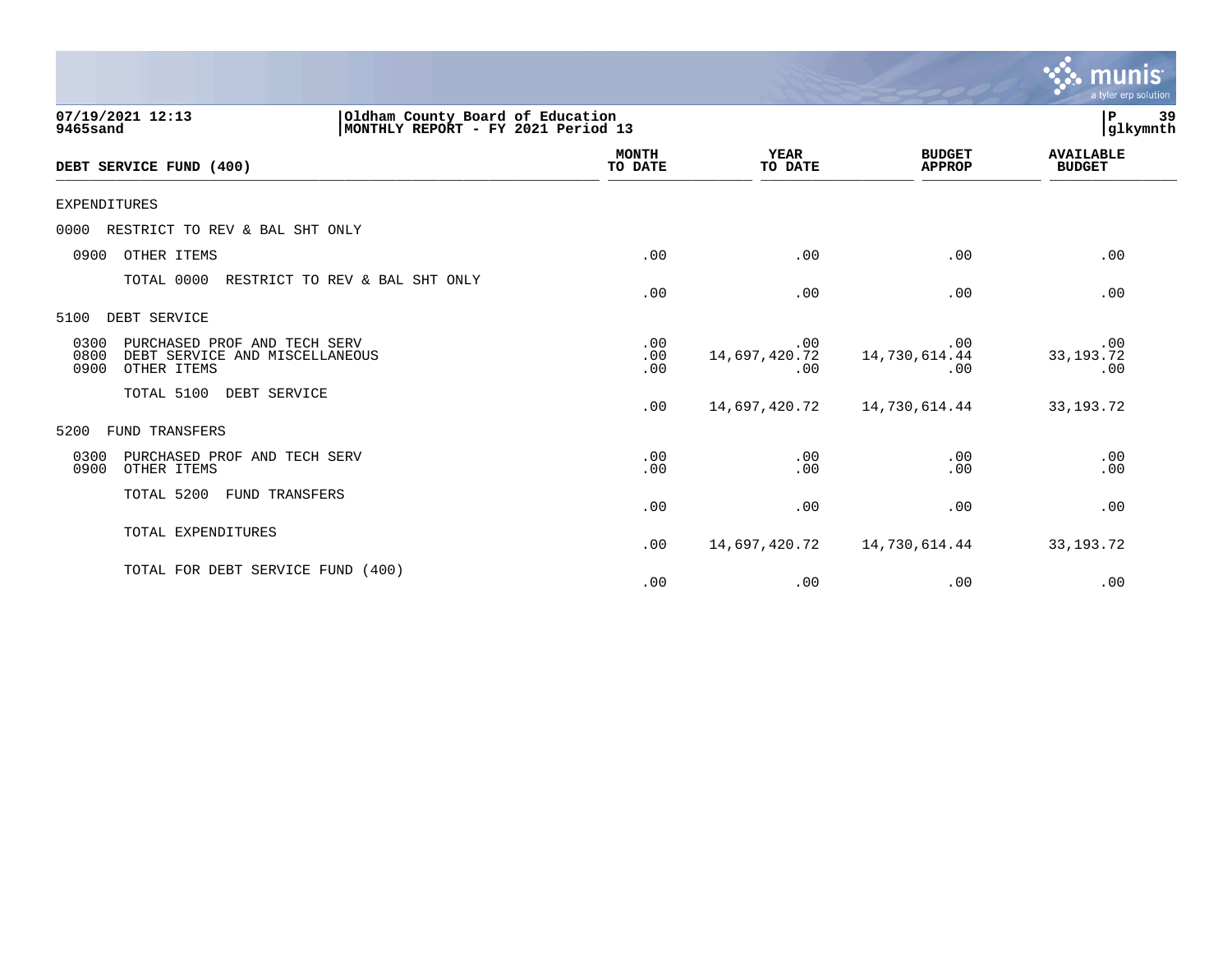|                                                                                                                                                                                                                                                                                                                                                                                                                                                                                                                    |                                                                                                |                                                                                                                              |                                                                                                                                       | munis<br>a tyler erp solution                                                                                                    |
|--------------------------------------------------------------------------------------------------------------------------------------------------------------------------------------------------------------------------------------------------------------------------------------------------------------------------------------------------------------------------------------------------------------------------------------------------------------------------------------------------------------------|------------------------------------------------------------------------------------------------|------------------------------------------------------------------------------------------------------------------------------|---------------------------------------------------------------------------------------------------------------------------------------|----------------------------------------------------------------------------------------------------------------------------------|
| 07/19/2021 12:13<br>Oldham County Board of Education<br>MONTHLY REPORT - FY 2021 Period 13<br>9465sand                                                                                                                                                                                                                                                                                                                                                                                                             |                                                                                                |                                                                                                                              |                                                                                                                                       | l P<br>40<br> glkymnth                                                                                                           |
| FOOD SERVICE FUND (51)                                                                                                                                                                                                                                                                                                                                                                                                                                                                                             | <b>MONTH</b><br>TO DATE                                                                        | <b>YEAR</b><br>TO DATE                                                                                                       | <b>BUDGET</b><br><b>APPROP</b>                                                                                                        | <b>AVAILABLE</b><br><b>BUDGET</b>                                                                                                |
| <b>REVENUES</b>                                                                                                                                                                                                                                                                                                                                                                                                                                                                                                    |                                                                                                |                                                                                                                              |                                                                                                                                       |                                                                                                                                  |
| 0999 BEGINNING BALANCE                                                                                                                                                                                                                                                                                                                                                                                                                                                                                             |                                                                                                |                                                                                                                              |                                                                                                                                       |                                                                                                                                  |
| TOTAL 0999 BEGINNING BALANCE                                                                                                                                                                                                                                                                                                                                                                                                                                                                                       | .00                                                                                            | 1,163,340.56                                                                                                                 | 1,453,954.68                                                                                                                          | 290,614.12                                                                                                                       |
| <b>RECEIPTS</b>                                                                                                                                                                                                                                                                                                                                                                                                                                                                                                    |                                                                                                |                                                                                                                              |                                                                                                                                       |                                                                                                                                  |
| REVENUE FROM LOCAL SOURCES                                                                                                                                                                                                                                                                                                                                                                                                                                                                                         |                                                                                                |                                                                                                                              |                                                                                                                                       |                                                                                                                                  |
| EARNINGS ON INVESTMENTS                                                                                                                                                                                                                                                                                                                                                                                                                                                                                            |                                                                                                |                                                                                                                              |                                                                                                                                       |                                                                                                                                  |
| 1510 INTEREST ON INVESTMENTS                                                                                                                                                                                                                                                                                                                                                                                                                                                                                       | .00                                                                                            | 7,101.59                                                                                                                     | 2,128.24                                                                                                                              | $-4,973.35$                                                                                                                      |
| TOTAL EARNINGS ON INVESTMENTS                                                                                                                                                                                                                                                                                                                                                                                                                                                                                      | .00                                                                                            | 7,101.59                                                                                                                     | 2,128.24                                                                                                                              | $-4,973.35$                                                                                                                      |
| FOOD SERVICE                                                                                                                                                                                                                                                                                                                                                                                                                                                                                                       |                                                                                                |                                                                                                                              |                                                                                                                                       |                                                                                                                                  |
| 1611 REIMBURSABLE SCHOOL LUNCH PROG<br>1612 REIMBURSABLE SCH BREAKFAST PRG<br>1613 REIMBURSABLE SPECIAL MILK PROG<br>1621 NON-REIMBURSABLE LUNCH PROG<br>1622 NON-REIMBURSABLE BREAKFAST PRG<br>1623 NON-REIMBURSABLE MILK PROGRAM<br>1624 NON-REIMBURSBLE A LA CARTE PRG<br>1627 NON-REIMB VENDING MACH PROG<br>1629 NON-REIMBURSBLE OTHER FOOD PRG<br>1630 SPECIAL FUNCTIONS<br>1631 CATERING FOOD SERVICE<br>1633 GROUP SALES FOOD SERVICE<br>1634 EXTENDED SCHOOL FOOD SERVICE<br>1636 IN-SERVICE FOOD SERVICE | .00<br>.00<br>.00<br>.00<br>.00<br>.00<br>.00<br>.00<br>.00<br>.00<br>.00<br>.00<br>.00<br>.00 | 82,841.38<br>3, 153. 17<br>.00<br>.00<br>.00<br>$.00 \,$<br>18,476.50<br>.00<br>52,693.31<br>.00<br>.00<br>.00<br>.00<br>.00 | 2,086,168.89<br>337,352.60<br>$.00 \,$<br>.00<br>.00<br>$.00 \,$<br>267,750.31<br>.00<br>23,777.24<br>.00<br>.00<br>.00<br>.00<br>.00 | 2,003,327.51<br>334, 199.43<br>.00<br>.00<br>.00<br>.00<br>249, 273.81<br>.00<br>$-28,916.07$<br>.00<br>.00<br>.00<br>.00<br>.00 |
| TOTAL FOOD SERVICE                                                                                                                                                                                                                                                                                                                                                                                                                                                                                                 | .00                                                                                            | 157,164.36                                                                                                                   | 2,715,049.04                                                                                                                          | 2,557,884.68                                                                                                                     |
| OTHER REVENUE FROM LOCAL SOURCES                                                                                                                                                                                                                                                                                                                                                                                                                                                                                   |                                                                                                |                                                                                                                              |                                                                                                                                       |                                                                                                                                  |
| 1920 CONTRIBUTIONS/DONATIONS<br>1980 REFUND OF PRIOR YR EXPENDITURE<br>1990 MISCELLANEOUS REVENUE<br>1994 RETURN FOR INSUFFICIENT CHECKS                                                                                                                                                                                                                                                                                                                                                                           | .00<br>.00<br>.00<br>.00                                                                       | .00<br>.00<br>1,253.02<br>.00                                                                                                | .00<br>.00<br>4,926.40<br>.00                                                                                                         | .00<br>.00<br>3,673.38<br>.00                                                                                                    |
| TOTAL OTHER REVENUE FROM LOCAL SOURCES                                                                                                                                                                                                                                                                                                                                                                                                                                                                             | .00                                                                                            | 1,253.02                                                                                                                     | 4,926.40                                                                                                                              | 3,673.38                                                                                                                         |
| TOTAL REVENUE FROM LOCAL SOURCES                                                                                                                                                                                                                                                                                                                                                                                                                                                                                   | .00.                                                                                           | 165,518.97                                                                                                                   | 2,722,103.68                                                                                                                          | 2,556,584.71                                                                                                                     |
| REVENUE FROM STATE SOURCES                                                                                                                                                                                                                                                                                                                                                                                                                                                                                         |                                                                                                |                                                                                                                              |                                                                                                                                       |                                                                                                                                  |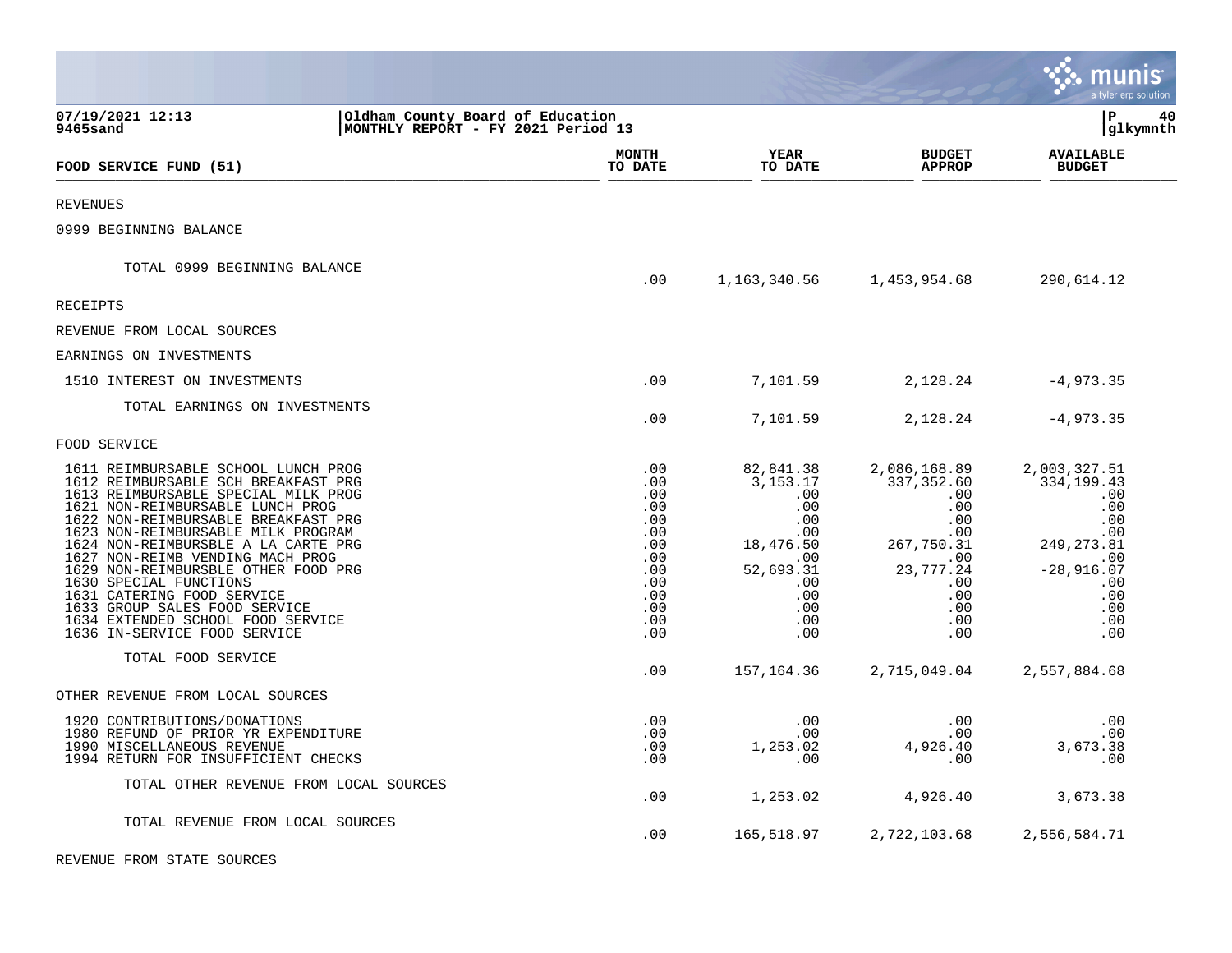|                                                                                                        |                         |                   |                                | a tyler erp solution              |
|--------------------------------------------------------------------------------------------------------|-------------------------|-------------------|--------------------------------|-----------------------------------|
| 07/19/2021 12:13<br>Oldham County Board of Education<br>9465sand<br>MONTHLY REPORT - FY 2021 Period 13 |                         |                   |                                | lР<br>41<br> glkymnth             |
| FOOD SERVICE FUND (51)                                                                                 | <b>MONTH</b><br>TO DATE | YEAR<br>TO DATE   | <b>BUDGET</b><br><b>APPROP</b> | <b>AVAILABLE</b><br><b>BUDGET</b> |
| RESTRICTED                                                                                             |                         |                   |                                |                                   |
| 3200 RESTRICTED STATE REVENUE                                                                          | .00                     | 47,393.83         | 41,373.94                      | $-6,019.89$                       |
| TOTAL RESTRICTED                                                                                       | .00                     | 47,393.83         | 41,373.94                      | $-6,019.89$                       |
| REVENUE ON BEHALF PAYMENTS                                                                             |                         |                   |                                |                                   |
| 3900 REVENUE-ON BEHALF PMTS-STATE                                                                      | .00                     | 241,033.30        | 259,400.00                     | 18,366.70                         |
| TOTAL REVENUE ON BEHALF PAYMENTS                                                                       | .00                     | 241,033.30        | 259,400.00                     | 18,366.70                         |
| TOTAL REVENUE FROM STATE SOURCES                                                                       | .00                     | 288, 427. 13      | 300,773.94                     | 12,346.81                         |
| REVENUE FROM FEDERAL SOURCES                                                                           |                         |                   |                                |                                   |
| RESTRICTED THROUGH THE STATE                                                                           |                         |                   |                                |                                   |
| 4500 RESTRICTED FED THRU STATE                                                                         | .00                     | 3,318,495.04      | 1,375,745.06                   | $-1,942,749.98$                   |
| TOTAL RESTRICTED THROUGH THE STATE                                                                     | .00                     | 3,318,495.04      | 1,375,745.06                   | $-1,942,749.98$                   |
| CHILD NUTRITION PROGRAM DONATED COMMODIT                                                               |                         |                   |                                |                                   |
| 4950 CHILD NUTR PRG DONATED COMMOD                                                                     | 47,736.19               | 93,612.47         | 165, 174. 27                   | 71,561.80                         |
| TOTAL CHILD NUTRITION PROGRAM DONATED COMMODIT                                                         | 47,736.19               | 93,612.47         | 165, 174. 27                   | 71,561.80                         |
| TOTAL REVENUE FROM FEDERAL SOURCES                                                                     | 47,736.19               | 3, 412, 107.51    | 1,540,919.33                   | $-1,871,188.18$                   |
| OTHER RECEIPTS                                                                                         |                         |                   |                                |                                   |
| INTERFUND TRANSFERS                                                                                    |                         |                   |                                |                                   |
| 5210 FUND TRANSFER                                                                                     | .00                     | .00               | .00                            | .00                               |
| TOTAL INTERFUND TRANSFERS                                                                              | .00                     | .00               | .00                            | .00                               |
| SALE OR COMP FOR LOSS OF ASSETS                                                                        |                         |                   |                                |                                   |
| 5332 LOSS COMP - BUILDINGS<br>5341 SALE OF EQUIPMENT ETC<br>5342 LOSS COMP - EQUIPMENT ETC             | .00<br>.00<br>.00       | .00<br>.00<br>.00 | .00<br>.00<br>.00              | .00<br>.00<br>.00                 |

TOTAL SALE OR COMP FOR LOSS OF ASSETS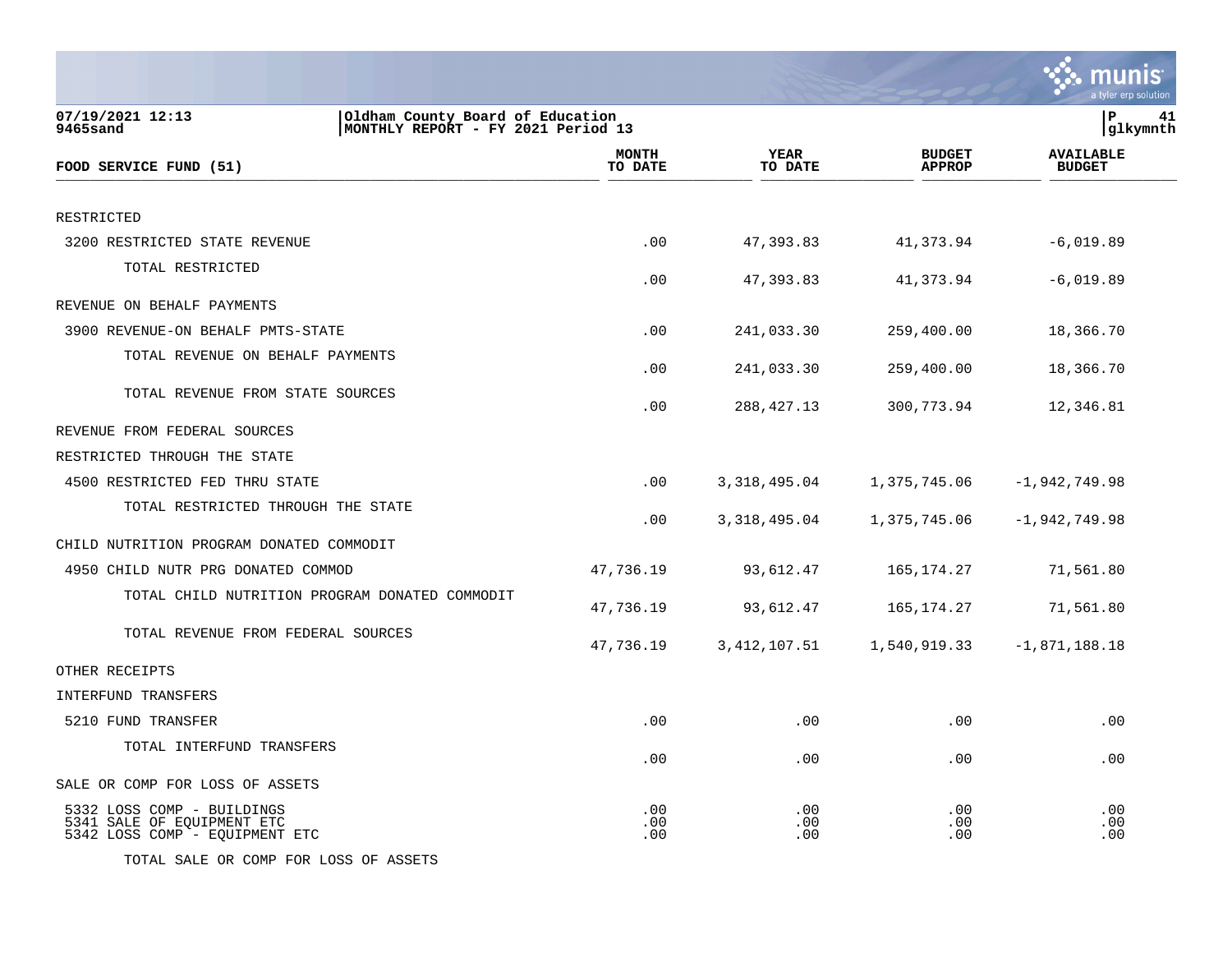|                              |                                                                        |                 |                                | <b>munis</b><br>a tyler erp solution |
|------------------------------|------------------------------------------------------------------------|-----------------|--------------------------------|--------------------------------------|
| 07/19/2021 12:13<br>9465sand | Oldham County Board of Education<br>MONTHLY REPORT - FY 2021 Period 13 |                 |                                | lР<br>42<br>glkymnth                 |
| FOOD SERVICE FUND (51)       | <b>MONTH</b><br>TO DATE                                                | YEAR<br>TO DATE | <b>BUDGET</b><br><b>APPROP</b> | <b>AVAILABLE</b><br><b>BUDGET</b>    |
|                              | .00                                                                    | .00             | .00                            | .00                                  |
| TOTAL OTHER RECEIPTS         | .00                                                                    | .00             | .00                            | .00                                  |
| TOTAL RECEIPTS               | 47,736.19                                                              | 3,866,053.61    | 4,563,796.95                   | 697,743.34                           |
| TOTAL REVENUE                | 47,736.19                                                              | 5,029,394.17    | 6,017,751.63                   | 988, 357.46                          |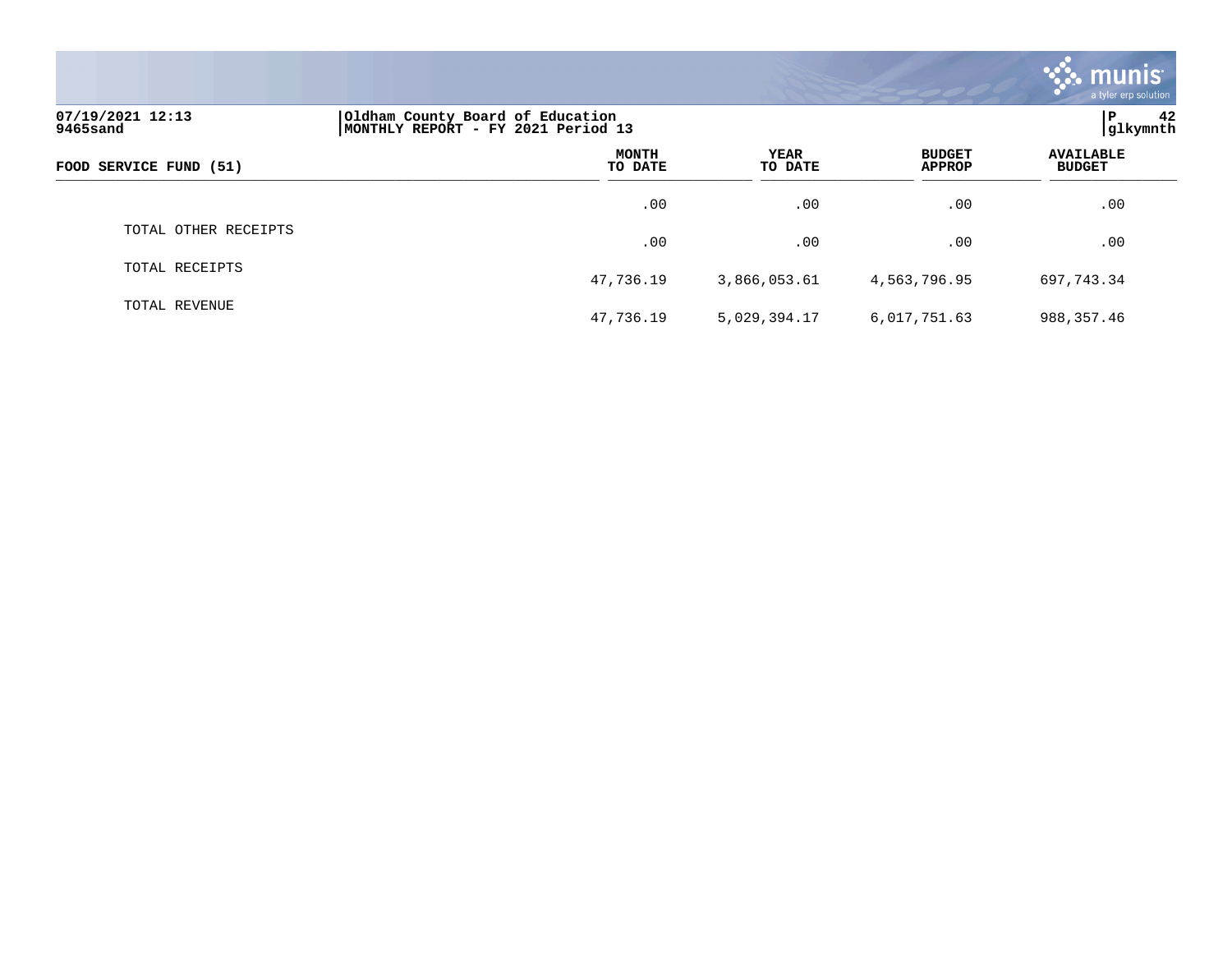

**07/19/2021 12:13 |Oldham County Board of Education |P 43 9465sand |MONTHLY REPORT - FY 2021 Period 13 |glkymnth MONTH AVAILABLE YEAR BUDGET** AVAILABLE **FOOD SERVICE FUND (51) TO DATE TO DATE APPROP BUDGET**   $\overline{10 \text{ MHz}}$  and  $\overline{10 \text{ MHz}}$  is the set of  $\overline{10 \text{ MHz}}$  and  $\overline{10 \text{ MHz}}$  and  $\overline{10 \text{ MHz}}$  and  $\overline{10 \text{ MHz}}$  and  $\overline{10 \text{ MHz}}$  and  $\overline{10 \text{ MHz}}$  and  $\overline{10 \text{ MHz}}$  and  $\overline{10 \text{ MHz}}$  and  $\overline{10 \text{ MHz}}$  and  $\overline{10 \text{ MHz}}$ EXPENDITURES 3100 FOOD SERVICE OPERATION 0100 SALARIES PERSONNEL SERVICES .00 1,336,786.47 1,424,932.30 88,145.83 0200 EMPLOYEE BENEFITS .00 417,359.48 420,522.00 3,162.52 0280 ON-BEHALF .00 241,033.30 259,400.00 18,366.70 0300 PURCHASED PROF AND TECH SERV .00 2,871.50 5,169.18 2,297.68 0400 PURCHASED PROPERTY SERVICES .00 6,392.00 33,031.78 26,639.78 0500 OTHER PURCHASED SERVICES .00 50,405.77 139,502.75 89,096.98<br>17,736.19 1,344,582.33 2,034,626.60 690,044.27 0600 SUPPLIES 47,736.19 1,344,582.33 2,034,626.60 690,044.27 0700 PROPERTY .00 .00 180,284.92 180,284.92 0800 DEBT SERVICE AND MISCELLANEOUS **.**00 12,803.27 36,743.00 23,939.73<br>1,293,502.73 1,293,502.73 1,293,502.73 0840 CONTINGENCY .00 .00 1,293,502.73 1,293,502.73 0900 OTHER ITEMS .00 .00 .00 .00 TOTAL 3100 FOOD SERVICE OPERATION 47,736.19 3,412,234.12 5,827,715.26 2,415,481.14 5200 FUND TRANSFERS 0900 OTHER ITEMS -1,630.63 TOTAL 5200 FUND TRANSFERS .00 191,667.00 190,036.37 -1,630.63 TOTAL EXPENDITURES 47,736.19 3,603,901.12 6,017,751.63 2,413,850.51 TOTAL FOR FOOD SERVICE FUND (51) .00 1,425,493.05 .00 -1,425,493.05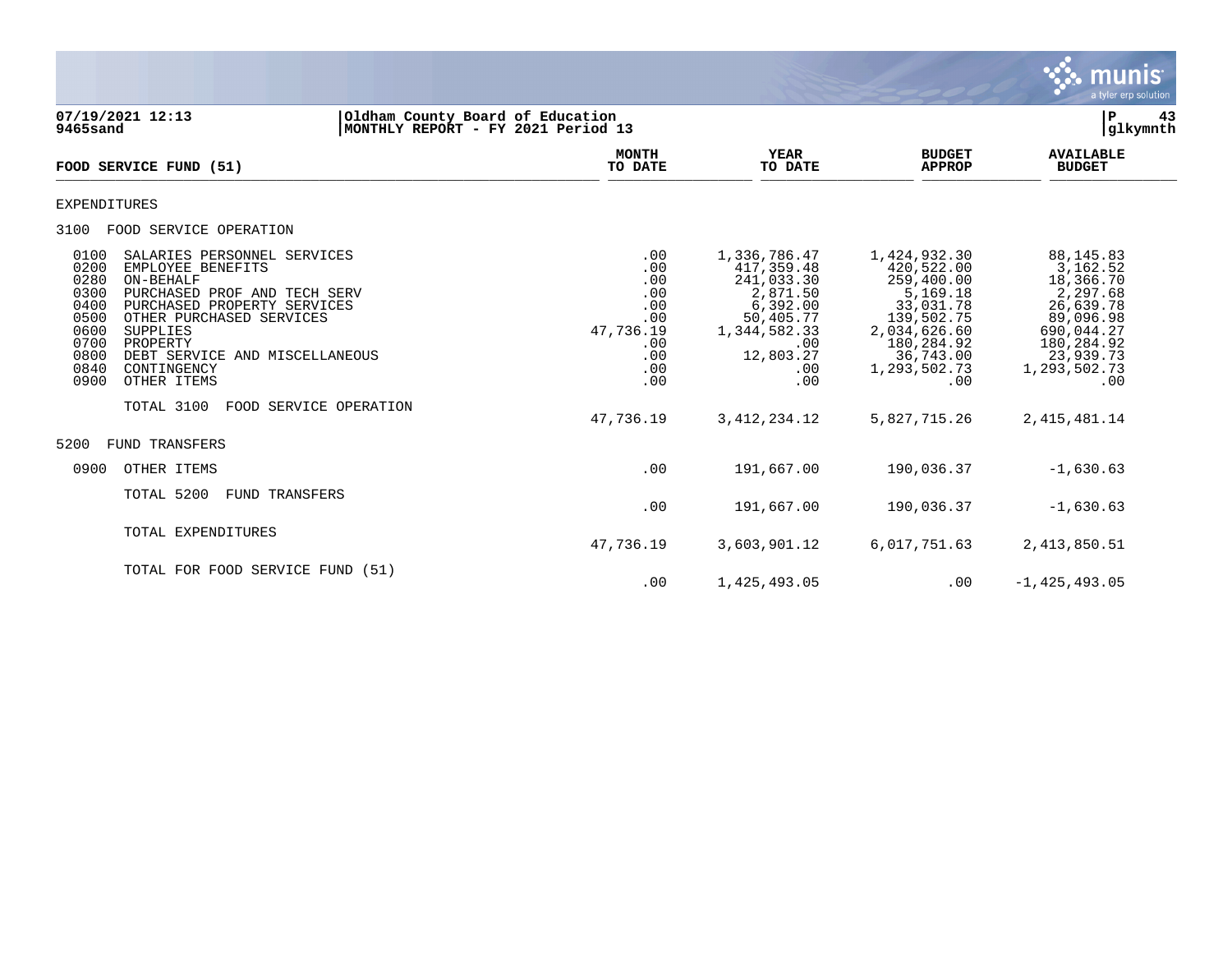|                                        |                                                                        |                         |                        |                                | a tyler erp solution              |    |
|----------------------------------------|------------------------------------------------------------------------|-------------------------|------------------------|--------------------------------|-----------------------------------|----|
| 07/19/2021 12:13<br>9465sand           | Oldham County Board of Education<br>MONTHLY REPORT - FY 2021 Period 13 |                         |                        |                                | P<br> glkymnth                    | 44 |
| DAYCARE PROGRAM (52)                   |                                                                        | <b>MONTH</b><br>TO DATE | <b>YEAR</b><br>TO DATE | <b>BUDGET</b><br><b>APPROP</b> | <b>AVAILABLE</b><br><b>BUDGET</b> |    |
| <b>REVENUES</b>                        |                                                                        |                         |                        |                                |                                   |    |
| 0999 BEGINNING BALANCE                 |                                                                        |                         |                        |                                |                                   |    |
| TOTAL 0999 BEGINNING BALANCE           |                                                                        | .00                     | 1,298,245.33           | 1,298,245.33                   | .00                               |    |
| RECEIPTS                               |                                                                        |                         |                        |                                |                                   |    |
| REVENUE FROM LOCAL SOURCES             |                                                                        |                         |                        |                                |                                   |    |
| TUITION                                |                                                                        |                         |                        |                                |                                   |    |
| 1310 TUITION FROM INDIVIDUALS          |                                                                        | .00                     | 1,797,498.48           | 3,421,458.00                   | 1,623,959.52                      |    |
| TOTAL TUITION                          |                                                                        | .00                     | 1,797,498.48           | 3,421,458.00                   | 1,623,959.52                      |    |
| EARNINGS ON INVESTMENTS                |                                                                        |                         |                        |                                |                                   |    |
| 1510 INTEREST ON INVESTMENTS           |                                                                        | .00                     | 7,930.15               | 13,000.00                      | 5,069.85                          |    |
| TOTAL EARNINGS ON INVESTMENTS          |                                                                        | .00                     | 7,930.15               | 13,000.00                      | 5,069.85                          |    |
| OTHER REVENUE FROM LOCAL SOURCES       |                                                                        |                         |                        |                                |                                   |    |
| 1920 CONTRIBUTIONS / DONATIONS         |                                                                        | .00                     | .00                    | .00                            | .00                               |    |
| TOTAL OTHER REVENUE FROM LOCAL SOURCES |                                                                        | .00                     | .00                    | .00                            | .00                               |    |
| TOTAL REVENUE FROM LOCAL SOURCES       |                                                                        | .00                     | 1,805,428.63           | 3,434,458.00                   | 1,629,029.37                      |    |
| REVENUE FROM STATE SOURCES             |                                                                        |                         |                        |                                |                                   |    |
| REVENUE ON BEHALF PAYMENTS             |                                                                        |                         |                        |                                |                                   |    |
| 3900 REVENUE-ON BEHALF PMTS-STATE      |                                                                        | .00                     | 68,339.28              | 307,200.00                     | 238,860.72                        |    |
| TOTAL REVENUE ON BEHALF PAYMENTS       |                                                                        | .00                     | 68,339.28              | 307,200.00                     | 238,860.72                        |    |
| TOTAL REVENUE FROM STATE SOURCES       |                                                                        | .00                     | 68,339.28              | 307,200.00                     | 238,860.72                        |    |
| REVENUE FROM FEDERAL SOURCES           |                                                                        |                         |                        |                                |                                   |    |
| RESTRICTED THROUGH THE STATE           |                                                                        |                         |                        |                                |                                   |    |
| 4500 RESTRICTED FED THRU STATE         |                                                                        | .00                     | .00                    | .00                            | .00                               |    |

**College**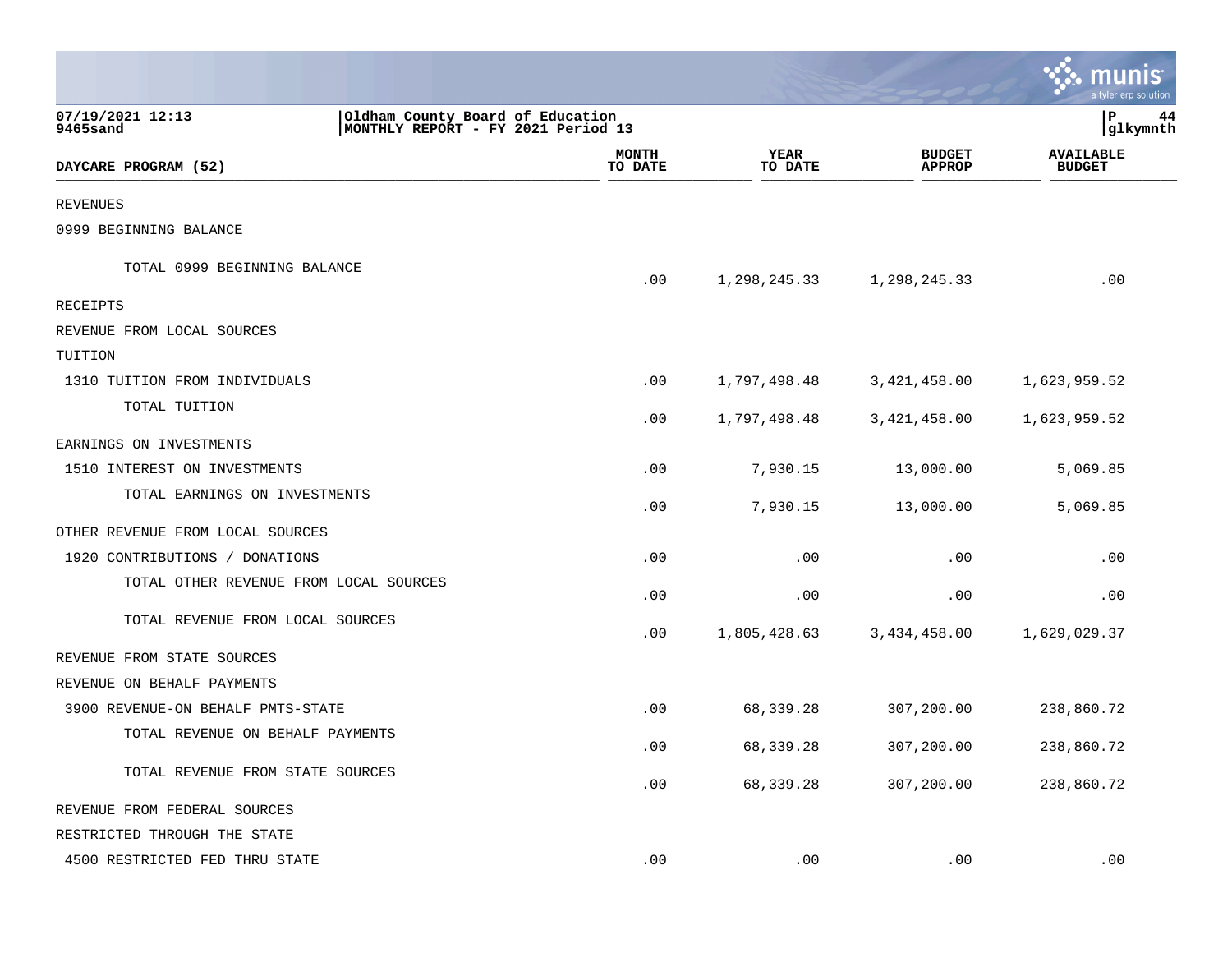|                                                                                                         |                         |                        |                                | munis<br>a tyler erp solution     |
|---------------------------------------------------------------------------------------------------------|-------------------------|------------------------|--------------------------------|-----------------------------------|
| 07/19/2021 12:13<br>Oldham County Board of Education<br> MONTHLY REPORT - FY 2021 Period 13<br>9465sand |                         |                        |                                | 45<br>ΙP<br>glkymnth              |
| DAYCARE PROGRAM (52)                                                                                    | <b>MONTH</b><br>TO DATE | <b>YEAR</b><br>TO DATE | <b>BUDGET</b><br><b>APPROP</b> | <b>AVAILABLE</b><br><b>BUDGET</b> |
| TOTAL RESTRICTED THROUGH THE STATE                                                                      | .00                     | .00                    | .00                            | .00                               |
| TOTAL REVENUE FROM FEDERAL SOURCES                                                                      | .00                     | .00                    | .00                            | .00                               |
| OTHER RECEIPTS                                                                                          |                         |                        |                                |                                   |
| <b>INTERFUND TRANSFERS</b>                                                                              |                         |                        |                                |                                   |
| 5210 FUND TRANSFER                                                                                      | .00                     | .00                    | .00                            | .00                               |
| TOTAL INTERFUND TRANSFERS                                                                               | .00                     | .00                    | .00                            | .00                               |
| TOTAL OTHER RECEIPTS                                                                                    | .00                     | .00                    | .00                            | .00                               |
| TOTAL RECEIPTS                                                                                          | .00                     | 1,873,767.91           | 3,741,658.00                   | 1,867,890.09                      |
| TOTAL REVENUE                                                                                           | .00                     | 3, 172, 013. 24        | 5,039,903.33                   | 1,867,890.09                      |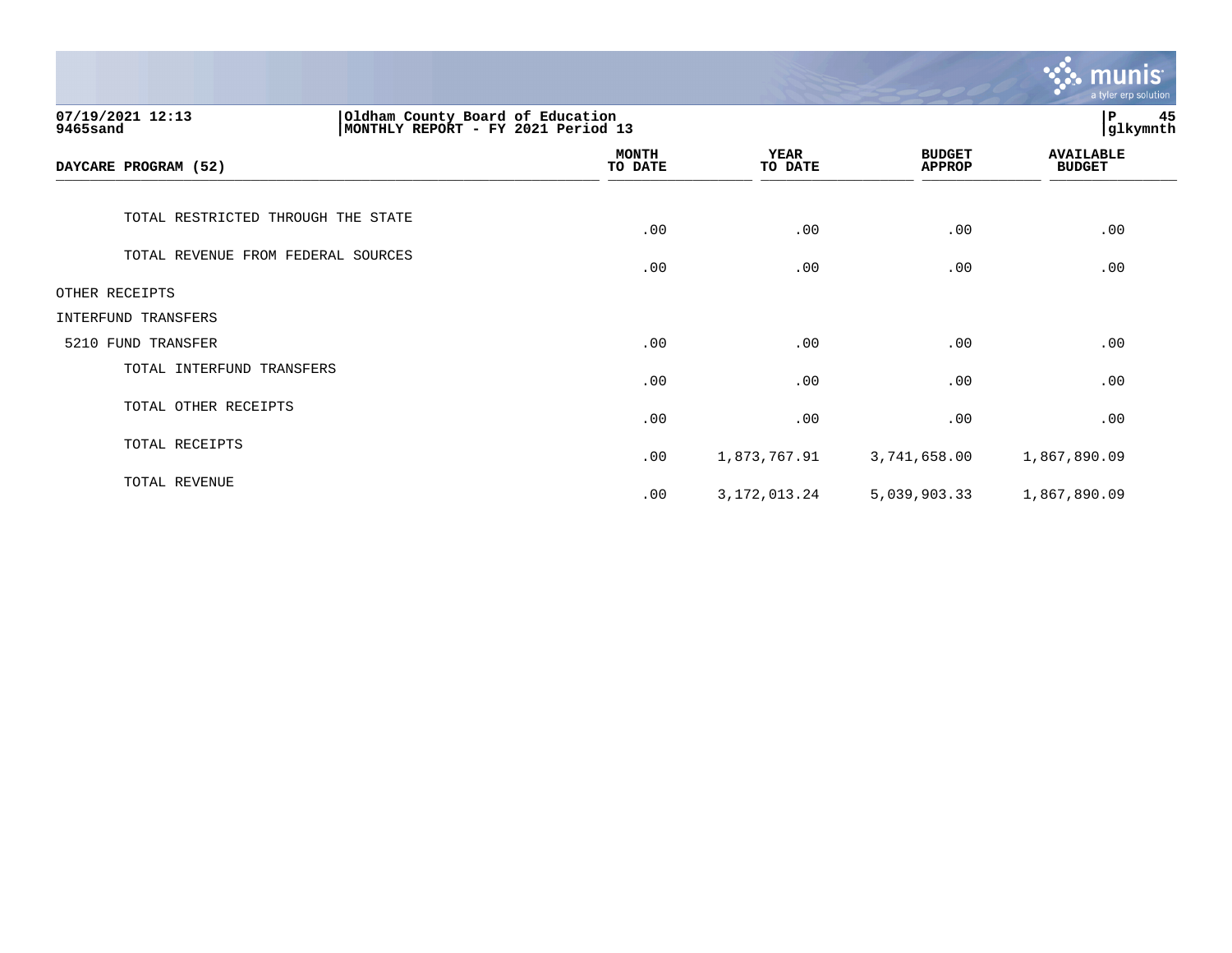

**07/19/2021 12:13 |Oldham County Board of Education |P 46**  $MONTHLY$  **REPORT** - FY 2021 Period 13  **MONTH AVAILABLE YEAR BUDGET** AVAILABLE **DAYCARE PROGRAM (52) TO DATE TO DATE APPROP BUDGET**  $\frac{10 \text{ Bile}}{10 \text{ Bile}}$ EXPENDITURES 3200 DAY CARE OPERATIONS 0100 SALARIES PERSONNEL SERVICES .00 379,014.19 1,913,270.00 1,534,255.81 0200 EMPLOYEE BENEFITS .00 141,122.20 253,405.00 112,282.80 0280 ON-BEHALF .00 68,339.28 307,200.00 238,860.72 0300 PURCHASED PROF AND TECH SERV .00 6,189.00 64,454.12 58,265.12 0400 PURCHASED PROPERTY SERVICES .00 1,090.00 24,300.00 23,210.00 0500 OTHER PURCHASED SERVICES ... (00 1,439.63 8,550.00 7,110.37<br>105.05 .00 104,453.84 392,147.73 287,693.89 .00 104,453.84 0600 SUPPLIES .00 104,453.84 392,147.73 287,693.89 0700 PROPERTY .00 PROPERTY .000.00 1,000.00 1,000.00 1,000.00 1,000.00 1,000.00 1,000.00 1,000.00<br>0800 DEBT SERVICE AND MISCELLANEOUS .00 37,445.12 1,817,356.67 1,779,911.55 0800 DEBT SERVICE AND MISCELLANEOUS .00 37,445.12 1,817,356.67 1,779,911.55 0840 CONTINGENCY .00 25.00 258,219.81 258,194.81 0900 OTHER ITEMS TOTAL 3200 DAY CARE OPERATIONS .00 739,118.26 5,039,903.33 4,300,785.07 5200 FUND TRANSFERS 0900 OTHER ITEMS .00 514,158.65 .00 -514,158.65 TOTAL 5200 FUND TRANSFERS .00 514,158.65 .00 -514,158.65 TOTAL EXPENDITURES .00 1,253,276.91 5,039,903.33 3,786,626.42 TOTAL FOR DAYCARE PROGRAM (52) .00 1,918,736.33 .00 -1,918,736.33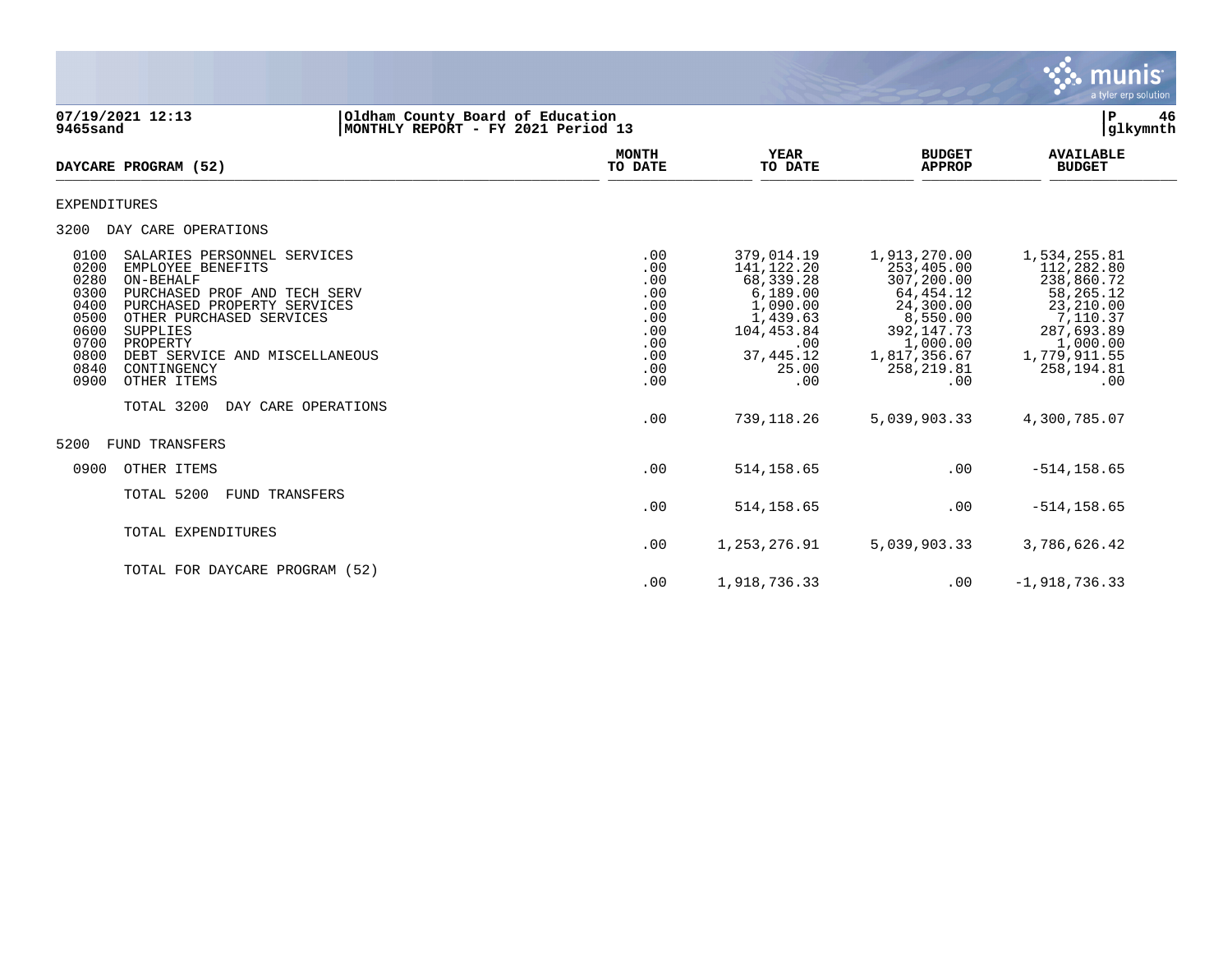|                                                                                                        |                         |                        |                                | a tyler erp solution              |
|--------------------------------------------------------------------------------------------------------|-------------------------|------------------------|--------------------------------|-----------------------------------|
| 07/19/2021 12:13<br>Oldham County Board of Education<br>MONTHLY REPORT - FY 2021 Period 13<br>9465sand |                         |                        |                                | P<br>47<br>glkymnth               |
| FIDUCIARY FUNDS - AGENCY FUNDS                                                                         | <b>MONTH</b><br>TO DATE | <b>YEAR</b><br>TO DATE | <b>BUDGET</b><br><b>APPROP</b> | <b>AVAILABLE</b><br><b>BUDGET</b> |
| <b>REVENUES</b>                                                                                        |                         |                        |                                |                                   |
| 0999 BEGINNING BALANCE                                                                                 |                         |                        |                                |                                   |
| TOTAL 0999 BEGINNING BALANCE                                                                           | .00                     | .00                    | .00                            | .00                               |
| RECEIPTS                                                                                               |                         |                        |                                |                                   |
| REVENUE FROM LOCAL SOURCES                                                                             |                         |                        |                                |                                   |
| TUITION                                                                                                |                         |                        |                                |                                   |
| 1310 TUITION FROM INDIVIDUALS                                                                          | .00                     | .00                    | .00                            | .00                               |
| TOTAL TUITION                                                                                          | .00                     | .00                    | .00                            | .00                               |
| STUDENT ACTIVITIES                                                                                     |                         |                        |                                |                                   |
| 1720 SALES-STUDENT ACTIVITIES                                                                          | .00                     | .00                    | .00                            | .00                               |
| TOTAL STUDENT ACTIVITIES                                                                               | .00                     | .00                    | .00                            | .00                               |
| TOTAL REVENUE FROM LOCAL SOURCES                                                                       | .00                     | .00                    | .00                            | .00                               |
| REVENUE FROM STATE SOURCES                                                                             |                         |                        |                                |                                   |
| RESTRICTED                                                                                             |                         |                        |                                |                                   |
| 3200 REVENUE-KY MOTORCYCLE PROGRAM                                                                     | .00                     | .00                    | .00                            | .00                               |
| TOTAL RESTRICTED                                                                                       | .00                     | .00                    | .00                            | .00                               |
| TOTAL REVENUE FROM STATE SOURCES                                                                       | .00                     | .00                    | .00                            | .00                               |
| OTHER RECEIPTS                                                                                         |                         |                        |                                |                                   |
| SALE OR COMP FOR LOSS OF ASSETS                                                                        |                         |                        |                                |                                   |
| 5341 SALE OF EQUIPMENT ETC                                                                             | .00                     | .00                    | .00                            | .00                               |
| TOTAL SALE OR COMP FOR LOSS OF ASSETS                                                                  | .00                     | .00                    | .00                            | .00                               |
| TOTAL OTHER RECEIPTS                                                                                   | .00                     | .00                    | .00                            | .00                               |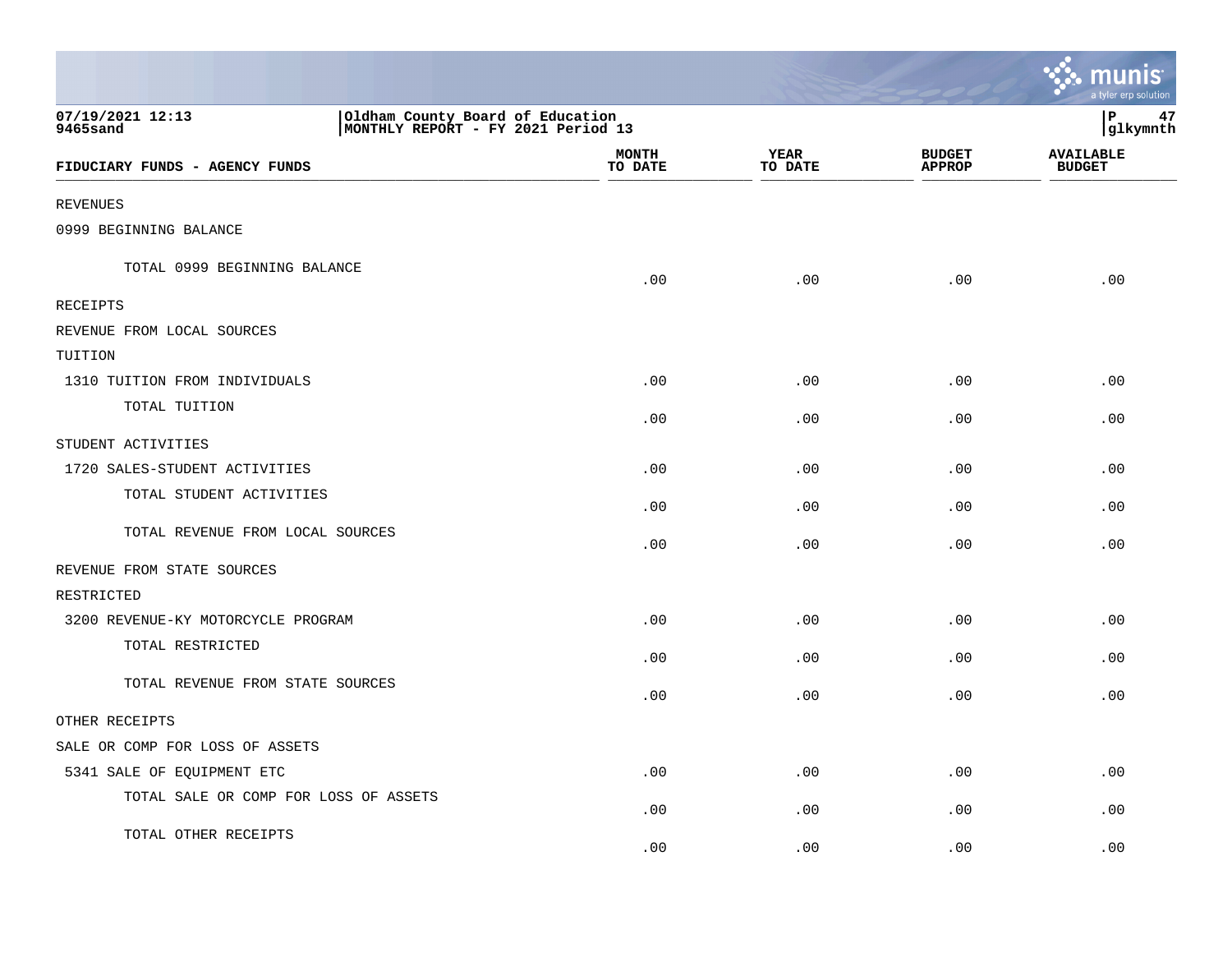|                                |                                                                        |                 |                                | mu<br>a tyler erp solution        |
|--------------------------------|------------------------------------------------------------------------|-----------------|--------------------------------|-----------------------------------|
| 07/19/2021 12:13<br>9465sand   | Oldham County Board of Education<br>MONTHLY REPORT - FY 2021 Period 13 |                 |                                | 48<br>P<br>glkymnth               |
| FIDUCIARY FUNDS - AGENCY FUNDS | <b>MONTH</b><br>TO DATE                                                | YEAR<br>TO DATE | <b>BUDGET</b><br><b>APPROP</b> | <b>AVAILABLE</b><br><b>BUDGET</b> |
| TOTAL RECEIPTS                 | .00                                                                    | .00             | .00                            | .00                               |
| TOTAL REVENUE                  | .00                                                                    | .00             | .00                            | .00                               |

and the contract of the contract of the contract of the contract of the contract of the contract of the contract of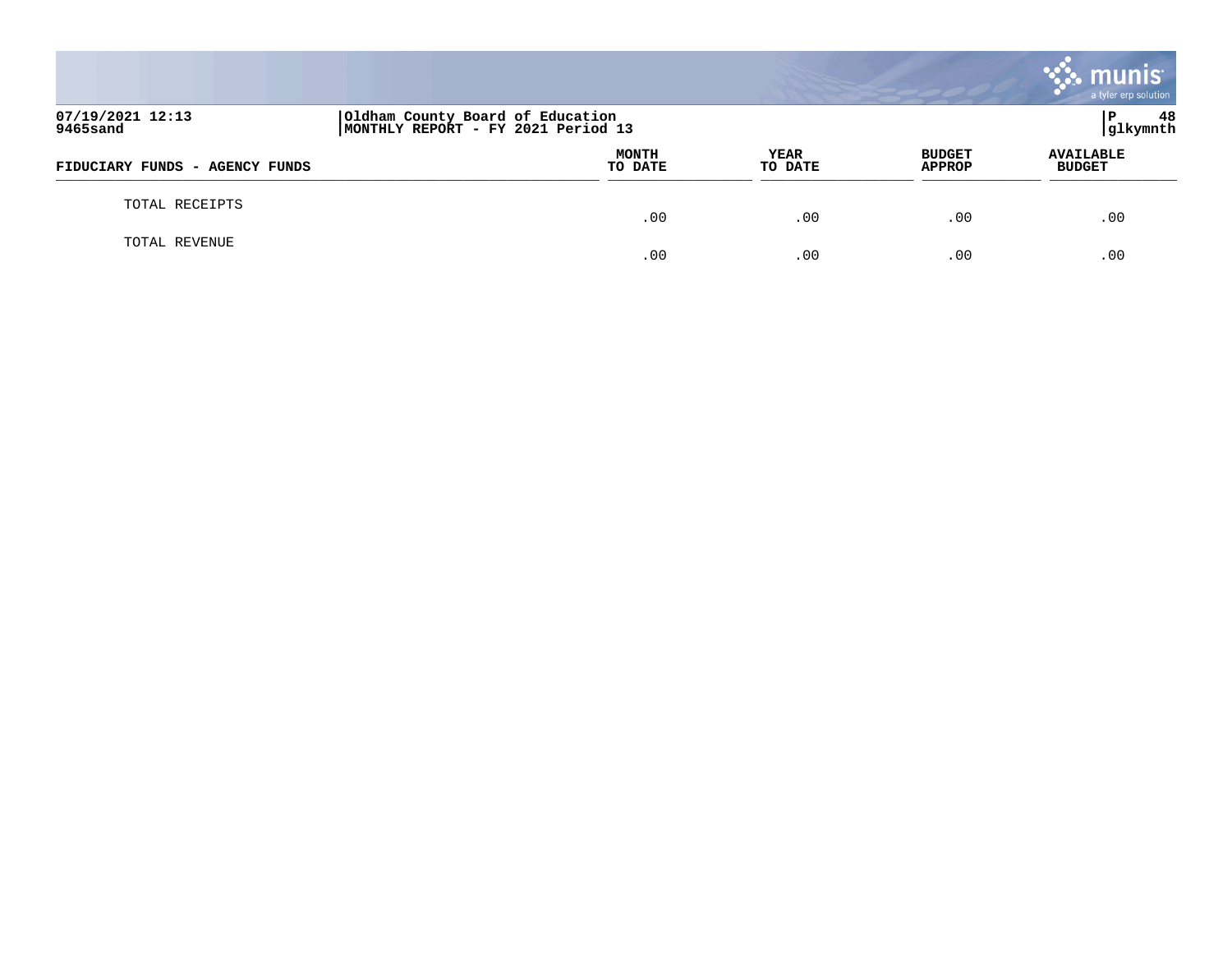

## **07/19/2021 12:13 |Oldham County Board of Education |P 49 9465sand |MONTHLY REPORT - FY 2021 Period 13 |glkymnth**

| FIDUCIARY FUNDS - AGENCY FUNDS                                                                                                                                                    | <b>MONTH</b><br>TO DATE                | <b>YEAR</b><br>TO DATE                 | <b>BUDGET</b><br><b>APPROP</b>         | <b>AVAILABLE</b><br><b>BUDGET</b>      |
|-----------------------------------------------------------------------------------------------------------------------------------------------------------------------------------|----------------------------------------|----------------------------------------|----------------------------------------|----------------------------------------|
| EXPENDITURES                                                                                                                                                                      |                                        |                                        |                                        |                                        |
| INSTRUCTION<br>1000                                                                                                                                                               |                                        |                                        |                                        |                                        |
| 0300<br>PURCHASED PROF AND TECH SERV<br>0500<br>OTHER PURCHASED SERVICES<br>0600<br>SUPPLIES<br>0700<br>PROPERTY<br>0800<br>DEBT SERVICE AND MISCELLANEOUS<br>0840<br>CONTINGENCY | .00<br>.00<br>.00<br>.00<br>.00<br>.00 | .00<br>.00<br>.00<br>.00<br>.00<br>.00 | .00<br>.00<br>.00<br>.00<br>.00<br>.00 | .00<br>.00<br>.00<br>.00<br>.00<br>.00 |
| TOTAL 1000<br>INSTRUCTION                                                                                                                                                         | .00                                    | .00                                    | .00                                    | .00                                    |
| TOTAL EXPENDITURES                                                                                                                                                                | .00                                    | .00                                    | .00                                    | .00                                    |
| TOTAL FOR FIDUCIARY FUNDS - AGENCY FUNDS (60)                                                                                                                                     | .00                                    | .00                                    | .00                                    | .00                                    |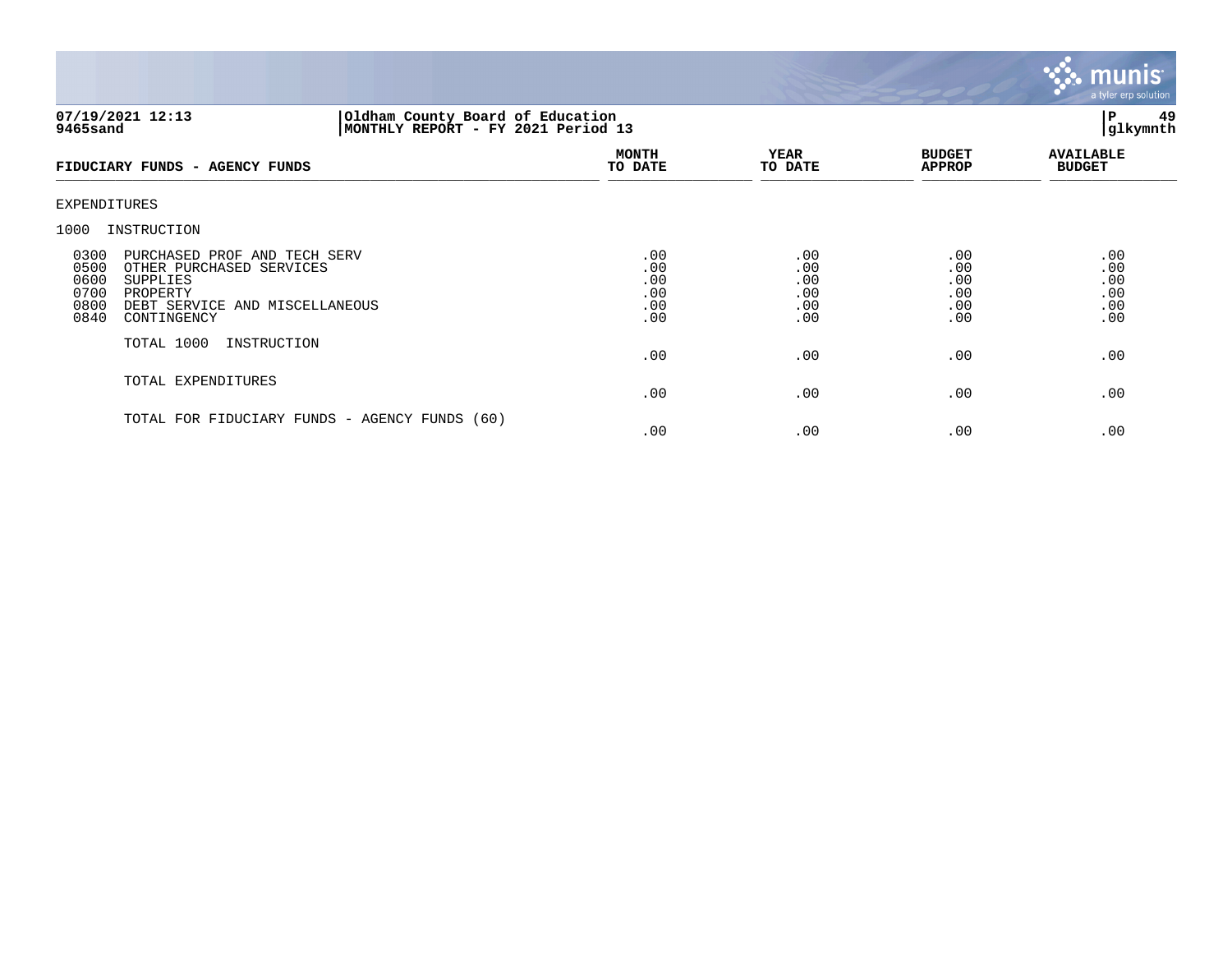|                                                                    |                                                                        |                         |                        |                                | $\mathcal{L}$ munis<br>a tyler erp solution |
|--------------------------------------------------------------------|------------------------------------------------------------------------|-------------------------|------------------------|--------------------------------|---------------------------------------------|
| 07/19/2021 12:13<br>9465sand                                       | Oldham County Board of Education<br>MONTHLY REPORT - FY 2021 Period 13 |                         |                        |                                | P.<br>50<br> glkymnth                       |
| FIDUCIARY - PENS/INVST/PRIVATE                                     |                                                                        | <b>MONTH</b><br>TO DATE | <b>YEAR</b><br>TO DATE | <b>BUDGET</b><br><b>APPROP</b> | <b>AVAILABLE</b><br><b>BUDGET</b>           |
| <b>REVENUES</b>                                                    |                                                                        |                         |                        |                                |                                             |
| 0999 BEGINNING BALANCE                                             |                                                                        |                         |                        |                                |                                             |
| TOTAL 0999 BEGINNING BALANCE                                       |                                                                        | .00                     | 6,553.73               | .00                            | $-6, 553.73$                                |
| <b>RECEIPTS</b>                                                    |                                                                        |                         |                        |                                |                                             |
| REVENUE FROM LOCAL SOURCES                                         |                                                                        |                         |                        |                                |                                             |
| EARNINGS ON INVESTMENTS                                            |                                                                        |                         |                        |                                |                                             |
| 1510 INTEREST ON INVESTMENTS<br>1530 NET INCREASE INVESTT FAIR VAL |                                                                        | .00<br>.00              | 7.88<br>$-7.87$        | .00<br>.00                     | $-7.88$<br>7.87                             |
| TOTAL EARNINGS ON INVESTMENTS                                      |                                                                        | .00                     | .01                    | .00                            | $-0.01$                                     |
| OTHER REVENUE FROM LOCAL SOURCES                                   |                                                                        |                         |                        |                                |                                             |
| 1920 CONTRIBUTIONS / DONATIONS                                     |                                                                        | .00                     | .00                    | .00                            | .00                                         |
| TOTAL OTHER REVENUE FROM LOCAL SOURCES                             |                                                                        | .00                     | .00                    | .00                            | .00                                         |
| TOTAL REVENUE FROM LOCAL SOURCES                                   |                                                                        | .00                     | .01                    | .00                            | $-0.01$                                     |
| TOTAL RECEIPTS                                                     |                                                                        | .00                     | .01                    | .00                            | $-0.01$                                     |
| TOTAL REVENUE                                                      |                                                                        | .00                     | 6,553.74               | .00                            | $-6, 553.74$                                |

 $\sim$   $\sim$   $\sim$   $\sim$   $\sim$   $\sim$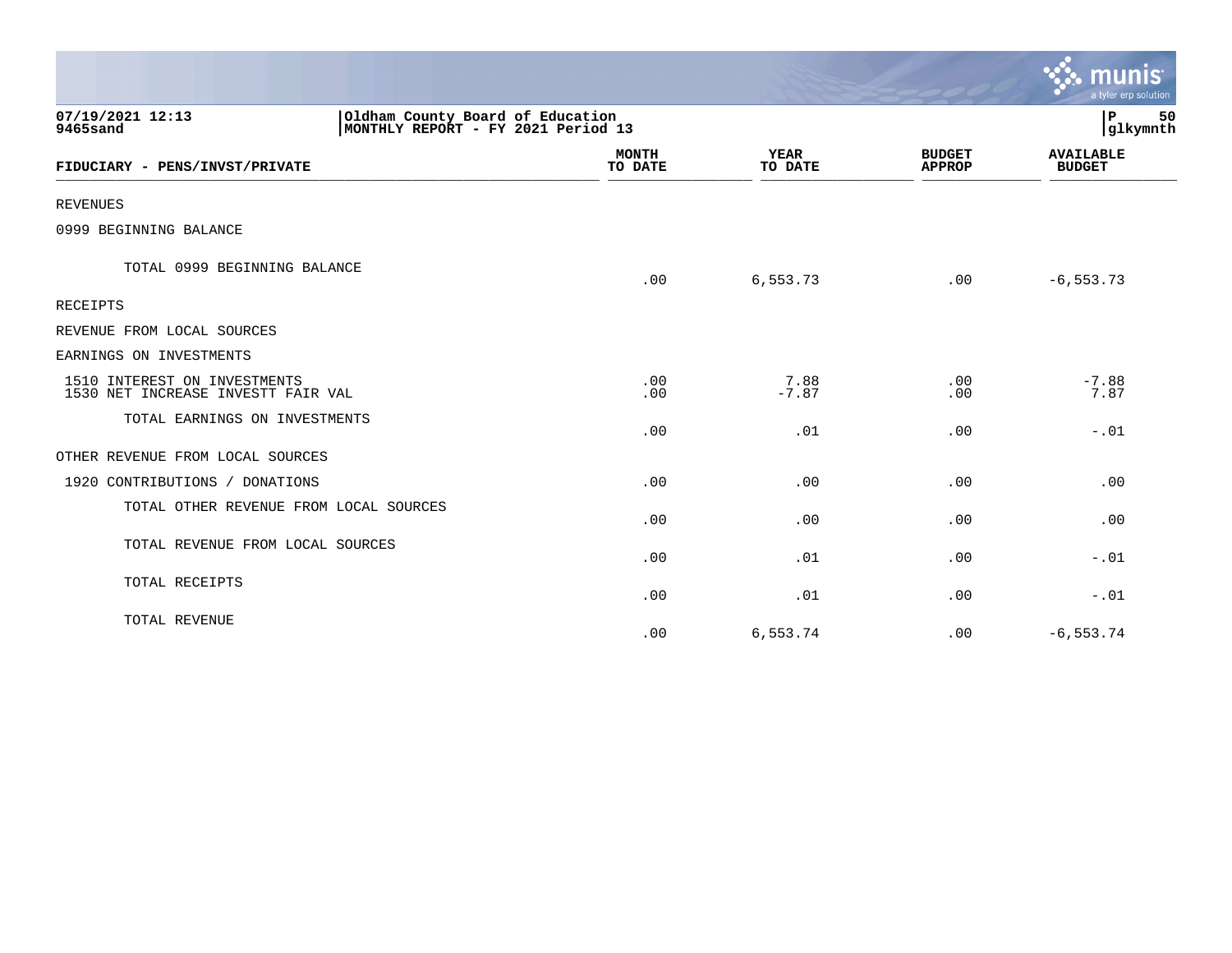

| 07/19/2021 12:13<br>9465sand                       | Oldham County Board of Education<br>MONTHLY REPORT - FY 2021 Period 13 |                        |                                |                                   |
|----------------------------------------------------|------------------------------------------------------------------------|------------------------|--------------------------------|-----------------------------------|
| FIDUCIARY - PENS/INVST/PRIVATE                     | <b>MONTH</b><br>TO DATE                                                | <b>YEAR</b><br>TO DATE | <b>BUDGET</b><br><b>APPROP</b> | <b>AVAILABLE</b><br><b>BUDGET</b> |
| EXPENDITURES                                       |                                                                        |                        |                                |                                   |
| BUSINESS SUPPORT SERVICES<br>2500                  |                                                                        |                        |                                |                                   |
| 0300<br>PURCHASED PROF AND TECH SERV               | .00                                                                    | 121.99                 | .00                            | $-121.99$                         |
| TOTAL 2500<br>BUSINESS SUPPORT SERVICES            | .00                                                                    | 121.99                 | .00                            | $-121.99$                         |
| 3300<br>COMMUNITY SERVICES                         |                                                                        |                        |                                |                                   |
| 0600<br><b>SUPPLIES</b>                            | .00                                                                    | 1,500.00               | .00                            | $-1,500.00$                       |
| TOTAL 3300<br>COMMUNITY SERVICES                   | .00                                                                    | 1,500.00               | .00                            | $-1,500.00$                       |
| TOTAL EXPENDITURES                                 | .00                                                                    | 1,621.99               | .00                            | $-1,621.99$                       |
| TOTAL FOR FIDUCIARY - PENS/INVST/PRIVATE<br>(7000) | .00                                                                    | 4,931.75               | .00                            | $-4,931.75$                       |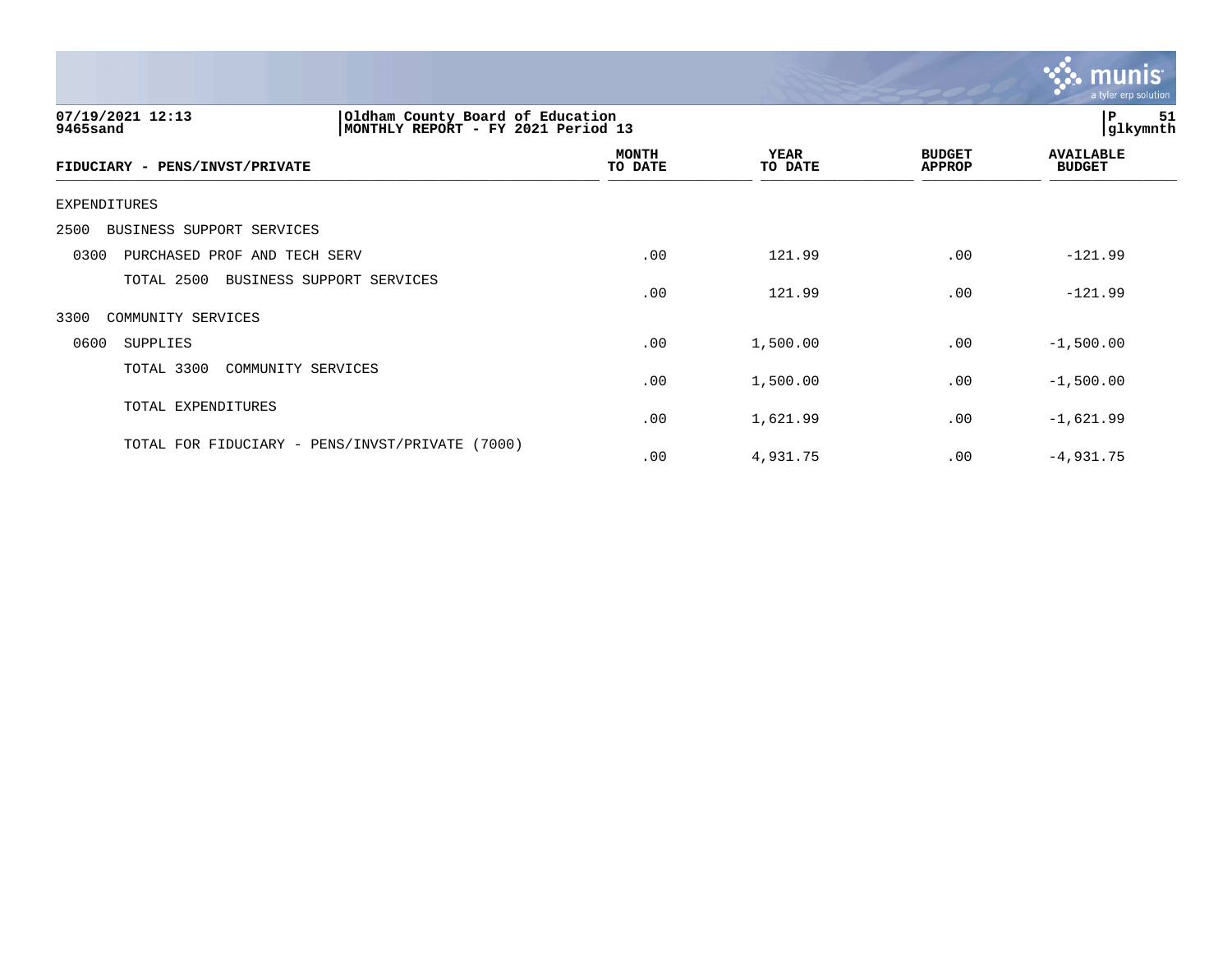|                                                                                          |                                                                         |                        |                                | <u>ኛሉ munis</u><br>a tyler erp solution |
|------------------------------------------------------------------------------------------|-------------------------------------------------------------------------|------------------------|--------------------------------|-----------------------------------------|
| 07/19/2021 12:13<br>9465sand                                                             | Oldham County Board of Education<br> MONTHLY REPORT - FY 2021 Period 13 |                        |                                | P<br>52<br>glkymnth                     |
| GOVERNMENTAL CAPITAL ASSETS (8                                                           | <b>MONTH</b><br>TO DATE                                                 | <b>YEAR</b><br>TO DATE | <b>BUDGET</b><br><b>APPROP</b> | <b>AVAILABLE</b><br><b>BUDGET</b>       |
| <b>REVENUES</b>                                                                          |                                                                         |                        |                                |                                         |
| RECEIPTS                                                                                 |                                                                         |                        |                                |                                         |
| OTHER RECEIPTS                                                                           |                                                                         |                        |                                |                                         |
| SALE OR COMP FOR LOSS OF ASSETS                                                          |                                                                         |                        |                                |                                         |
| 5311 SALE OF LAND & IMPROVEMENTS<br>5331 SALE OF BUILDINGS<br>5341 SALE OF EQUIPMENT ETC | .00<br>.00<br>.00                                                       | .00<br>.00<br>.00      | .00<br>.00<br>.00              | .00<br>.00<br>.00                       |
| TOTAL SALE OR COMP FOR LOSS OF ASSETS                                                    | .00                                                                     | .00                    | .00                            | .00                                     |
| TOTAL OTHER RECEIPTS                                                                     | .00                                                                     | .00                    | .00                            | .00                                     |
| TOTAL RECEIPTS                                                                           | .00                                                                     | .00                    | .00                            | .00                                     |
| TOTAL REVENUE                                                                            | .00                                                                     | .00                    | .00                            | .00                                     |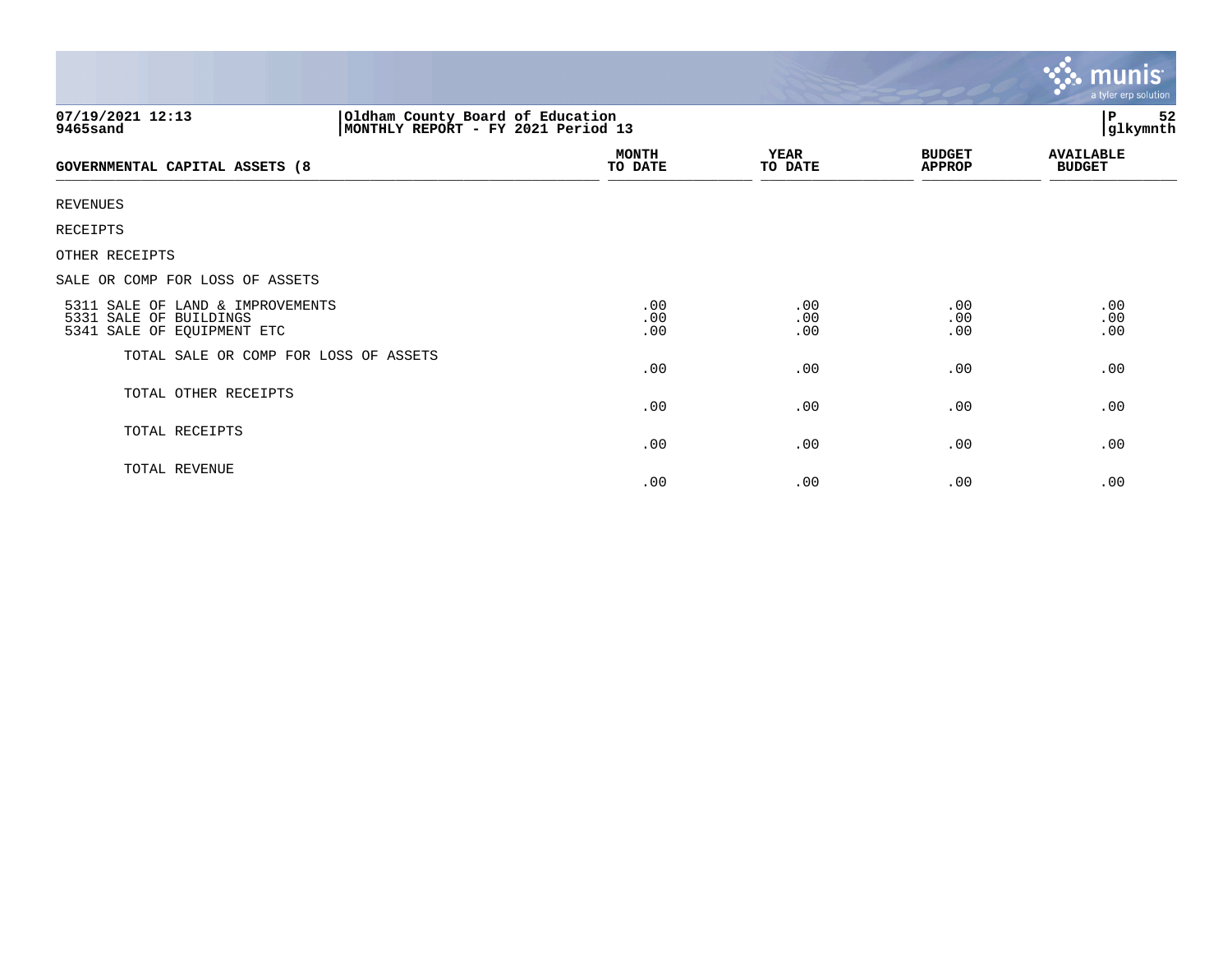|                                                |                                                                        |                        |                                | munis<br>a tyler erp solution     |
|------------------------------------------------|------------------------------------------------------------------------|------------------------|--------------------------------|-----------------------------------|
| 07/19/2021 12:13<br>9465sand                   | Oldham County Board of Education<br>MONTHLY REPORT - FY 2021 Period 13 |                        |                                | lР<br>53<br> glkymnth             |
| GOVERNMENTAL CAPITAL ASSETS (8                 | <b>MONTH</b><br>TO DATE                                                | <b>YEAR</b><br>TO DATE | <b>BUDGET</b><br><b>APPROP</b> | <b>AVAILABLE</b><br><b>BUDGET</b> |
| <b>EXPENDITURES</b>                            |                                                                        |                        |                                |                                   |
| 1000<br>INSTRUCTION                            |                                                                        |                        |                                |                                   |
| 0700<br>PROPERTY                               | .00                                                                    | 6,172,811.51           | .00                            | $-6, 172, 811.51$                 |
| TOTAL 1000<br>INSTRUCTION                      | .00                                                                    | 6,172,811.51           | $.00 \,$                       | $-6, 172, 811.51$                 |
| 2100<br>STUDENT SUPPORT SERVICES               |                                                                        |                        |                                |                                   |
| 0700<br>PROPERTY                               | .00                                                                    | .00                    | .00                            | .00                               |
| TOTAL 2100<br>STUDENT SUPPORT SERVICES         | .00                                                                    | .00                    | .00                            | .00                               |
| 2200<br>INSTRUCTIONAL STAFF SUPP SERV          |                                                                        |                        |                                |                                   |
| 0700<br>PROPERTY                               | .00                                                                    | 499.95                 | .00                            | $-499.95$                         |
| TOTAL 2200<br>INSTRUCTIONAL STAFF SUPP SERV    | .00                                                                    | 499.95                 | .00                            | $-499.95$                         |
| 2300<br>DISTRICT ADMIN SUPPORT                 |                                                                        |                        |                                |                                   |
| 0700<br>PROPERTY                               | .00                                                                    | 73,303.86              | .00                            | $-73, 303.86$                     |
| TOTAL 2300<br>DISTRICT ADMIN SUPPORT           | .00                                                                    | 73,303.86              | .00                            | $-73, 303.86$                     |
| 2400<br>SCHOOL ADMIN SUPPORT                   |                                                                        |                        |                                |                                   |
| 0700<br>PROPERTY                               | .00                                                                    | 219.00                 | .00                            | $-219.00$                         |
| TOTAL 2400<br>SCHOOL ADMIN SUPPORT             | .00                                                                    | 219.00                 | .00                            | $-219.00$                         |
| 2500<br>BUSINESS SUPPORT SERVICES              |                                                                        |                        |                                |                                   |
| 0700<br>PROPERTY                               | .00                                                                    | 85.02                  | .00                            | $-85.02$                          |
| TOTAL 2500<br>BUSINESS SUPPORT SERVICES        | .00                                                                    | 85.02                  | .00                            | $-85.02$                          |
| PLANT OPERATIONS AND MAINTENANCE<br>2600       |                                                                        |                        |                                |                                   |
| 0700<br>PROPERTY                               | .00                                                                    | 1,961,521.30           | .00                            | $-1,961,521.30$                   |
| PLANT OPERATIONS AND MAINTENANCE<br>TOTAL 2600 | .00                                                                    | 1,961,521.30           | .00                            | $-1,961,521.30$                   |

2700 STUDENT TRANSPORTATION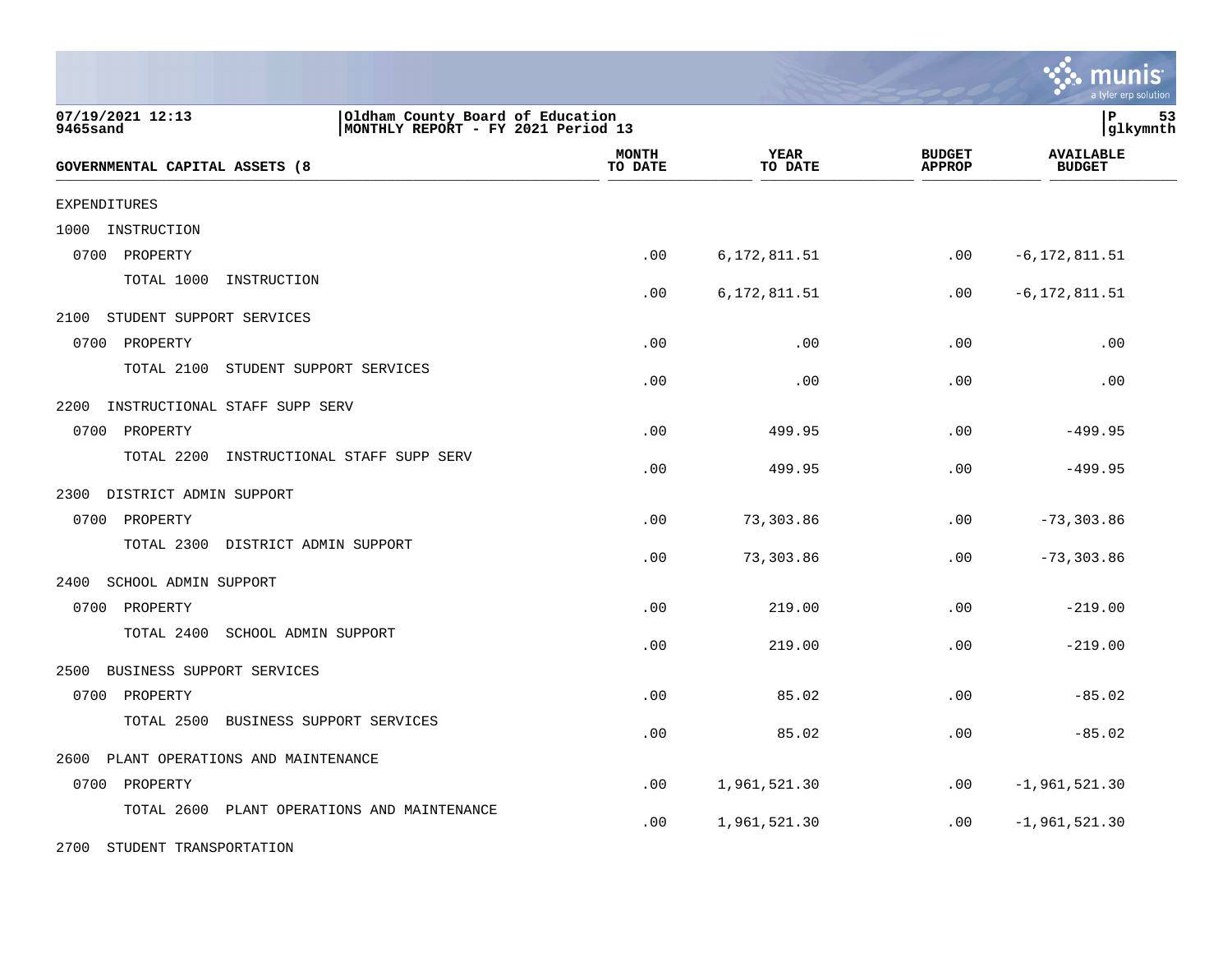

| 07/19/2021 12:13<br>9465sand   | Oldham County Board of Education<br>MONTHLY REPORT - FY 2021 Period 13 |                         |                        |                                | ΙP.<br>54<br>glkymnth             |  |
|--------------------------------|------------------------------------------------------------------------|-------------------------|------------------------|--------------------------------|-----------------------------------|--|
| GOVERNMENTAL CAPITAL ASSETS (8 |                                                                        | <b>MONTH</b><br>TO DATE | <b>YEAR</b><br>TO DATE | <b>BUDGET</b><br><b>APPROP</b> | <b>AVAILABLE</b><br><b>BUDGET</b> |  |
| 0700<br>PROPERTY               |                                                                        | .00                     | 1,076,598.41           | .00                            | $-1,076,598.41$                   |  |
| TOTAL 2700                     | STUDENT TRANSPORTATION                                                 | .00                     | 1,076,598.41           | .00                            | $-1,076,598.41$                   |  |
| 3300<br>COMMUNITY SERVICES     |                                                                        |                         |                        |                                |                                   |  |
| 0700<br>PROPERTY               |                                                                        | .00                     | .00                    | .00                            | .00                               |  |
| TOTAL 3300                     | COMMUNITY SERVICES                                                     | .00                     | .00                    | .00                            | .00                               |  |
| TOTAL EXPENDITURES             |                                                                        | .00                     | 9,285,039.05           | .00                            | $-9, 285, 039.05$                 |  |
|                                | TOTAL FOR GOVERNMENTAL CAPITAL ASSETS (8)                              | .00                     | $-9, 285, 039.05$      | .00                            | 9,285,039.05                      |  |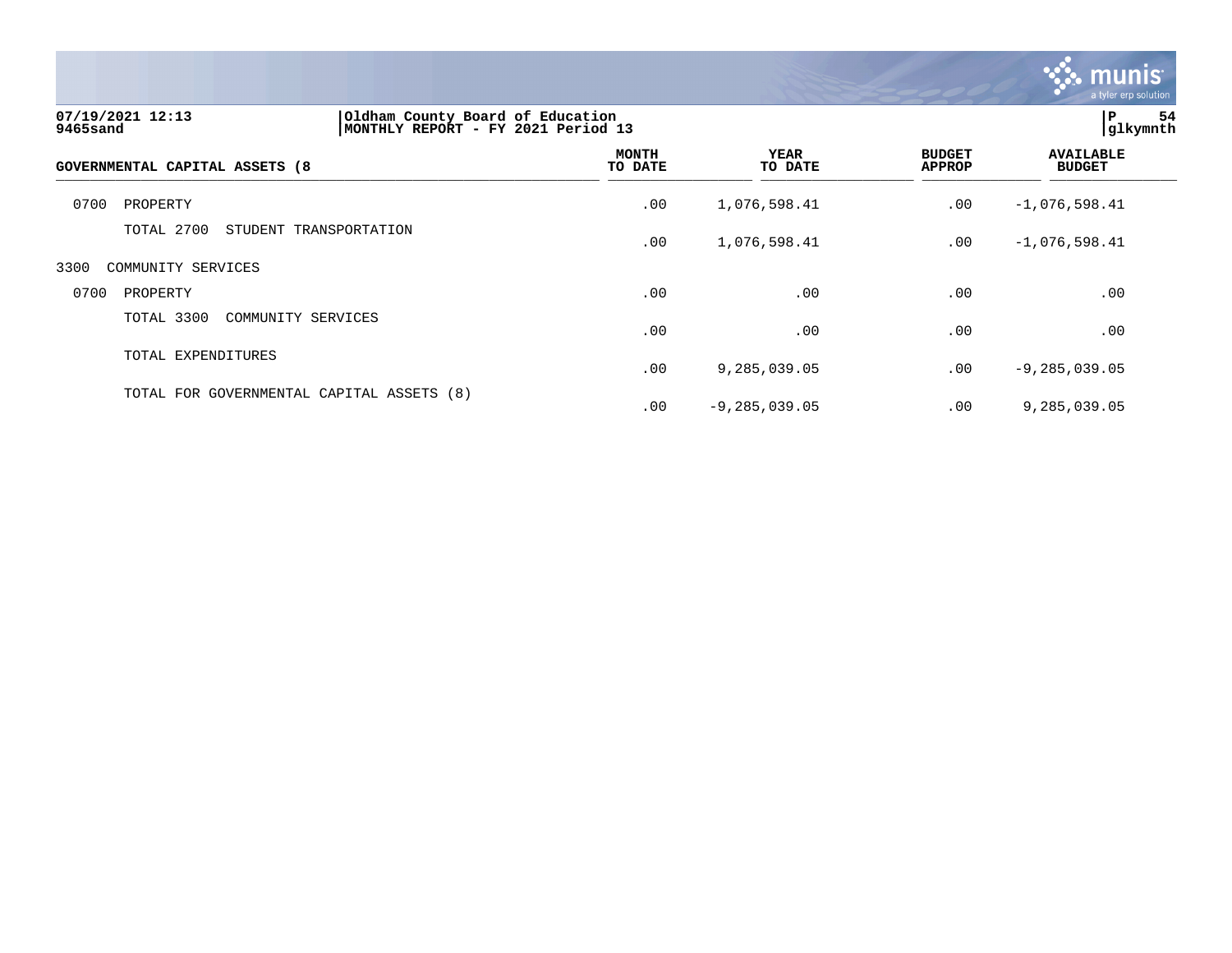|                                        |                                                                        |                         |                        |                                | $\mathbf{\ddot{3}}$ munis<br>a tyler erp solution |
|----------------------------------------|------------------------------------------------------------------------|-------------------------|------------------------|--------------------------------|---------------------------------------------------|
| 07/19/2021 12:13<br>9465sand           | Oldham County Board of Education<br>MONTHLY REPORT - FY 2021 Period 13 |                         |                        |                                |                                                   |
| FOOD SERVICE CAPITAL ASSETS (8         |                                                                        | <b>MONTH</b><br>TO DATE | <b>YEAR</b><br>TO DATE | <b>BUDGET</b><br><b>APPROP</b> | <b>AVAILABLE</b><br><b>BUDGET</b>                 |
| REVENUES                               |                                                                        |                         |                        |                                |                                                   |
| RECEIPTS                               |                                                                        |                         |                        |                                |                                                   |
| REVENUE FROM LOCAL SOURCES             |                                                                        |                         |                        |                                |                                                   |
| OTHER REVENUE FROM LOCAL SOURCES       |                                                                        |                         |                        |                                |                                                   |
| 1930 GAIN/LOSS SALE ASSET FOOD SERV    |                                                                        | .00                     | .00                    | .00                            | .00                                               |
| TOTAL OTHER REVENUE FROM LOCAL SOURCES |                                                                        | .00                     | .00                    | .00                            | .00                                               |
| TOTAL REVENUE FROM LOCAL SOURCES       |                                                                        | .00                     | .00                    | .00                            | .00                                               |
| TOTAL RECEIPTS                         |                                                                        | .00                     | .00                    | .00                            | .00                                               |
| TOTAL REVENUE                          |                                                                        | .00                     | .00                    | .00                            | .00                                               |

the contract of the contract of the contract of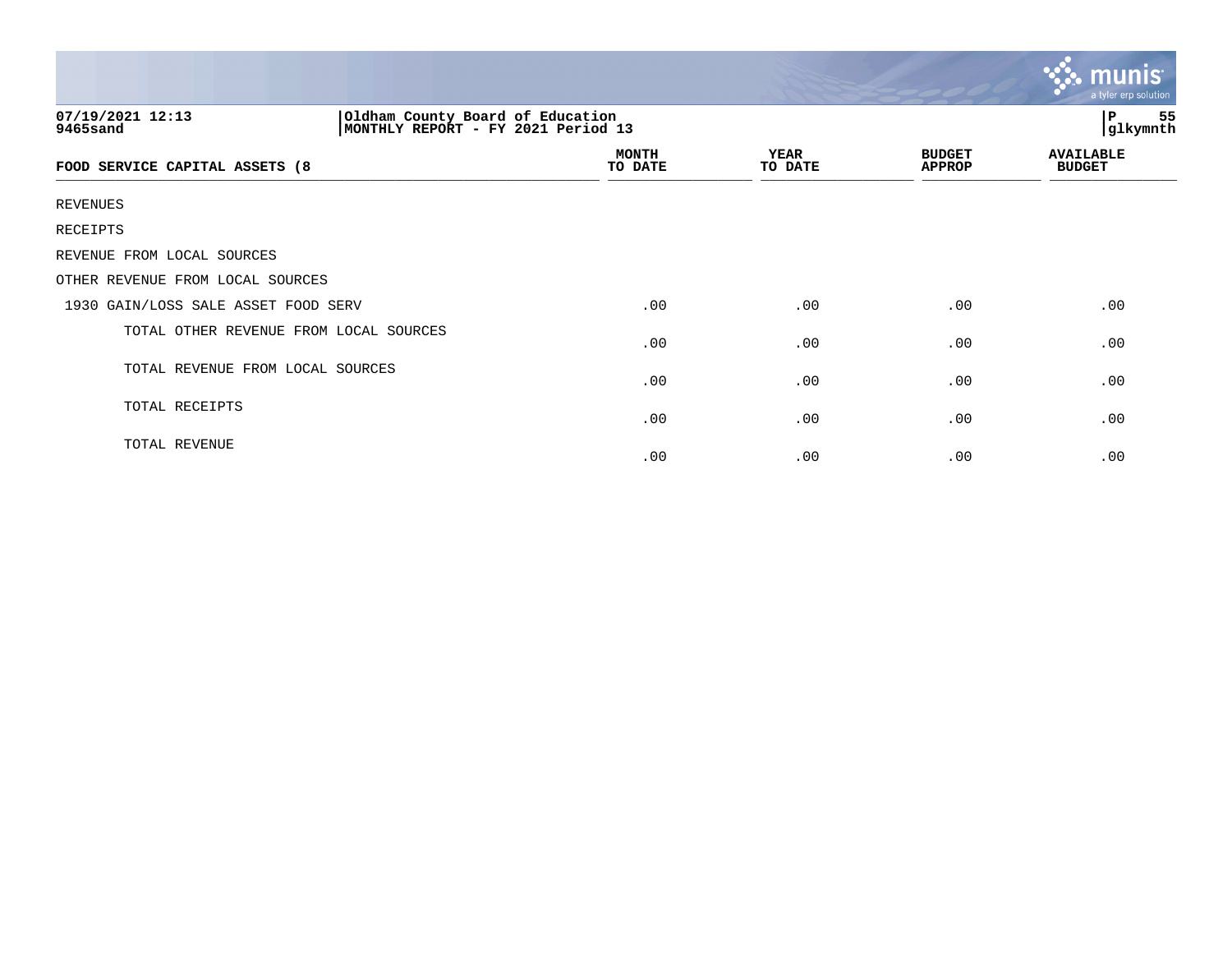|                                                                                                        |                                            |               |                                | munis<br>a tyler erp solution     |  |
|--------------------------------------------------------------------------------------------------------|--------------------------------------------|---------------|--------------------------------|-----------------------------------|--|
| 07/19/2021 12:13<br>Oldham County Board of Education<br>MONTHLY REPORT - FY 2021 Period 13<br>9465sand |                                            |               |                                |                                   |  |
| FOOD SERVICE CAPITAL ASSETS (8                                                                         | <b>MONTH</b><br>YEAR<br>TO DATE<br>TO DATE |               | <b>BUDGET</b><br><b>APPROP</b> | <b>AVAILABLE</b><br><b>BUDGET</b> |  |
| EXPENDITURES                                                                                           |                                            |               |                                |                                   |  |
| 3100<br>FOOD SERVICE OPERATION                                                                         |                                            |               |                                |                                   |  |
| 0700<br>PROPERTY                                                                                       | .00                                        | 183,674.65    | .00                            | $-183,674.65$                     |  |
| TOTAL 3100<br>FOOD SERVICE OPERATION                                                                   | .00                                        | 183,674.65    | .00                            | $-183,674.65$                     |  |
| TOTAL EXPENDITURES                                                                                     | .00                                        | 183,674.65    | .00                            | $-183,674.65$                     |  |
| TOTAL FOR FOOD SERVICE CAPITAL ASSETS (81)                                                             | .00                                        | $-183,674.65$ | .00                            | 183,674.65                        |  |